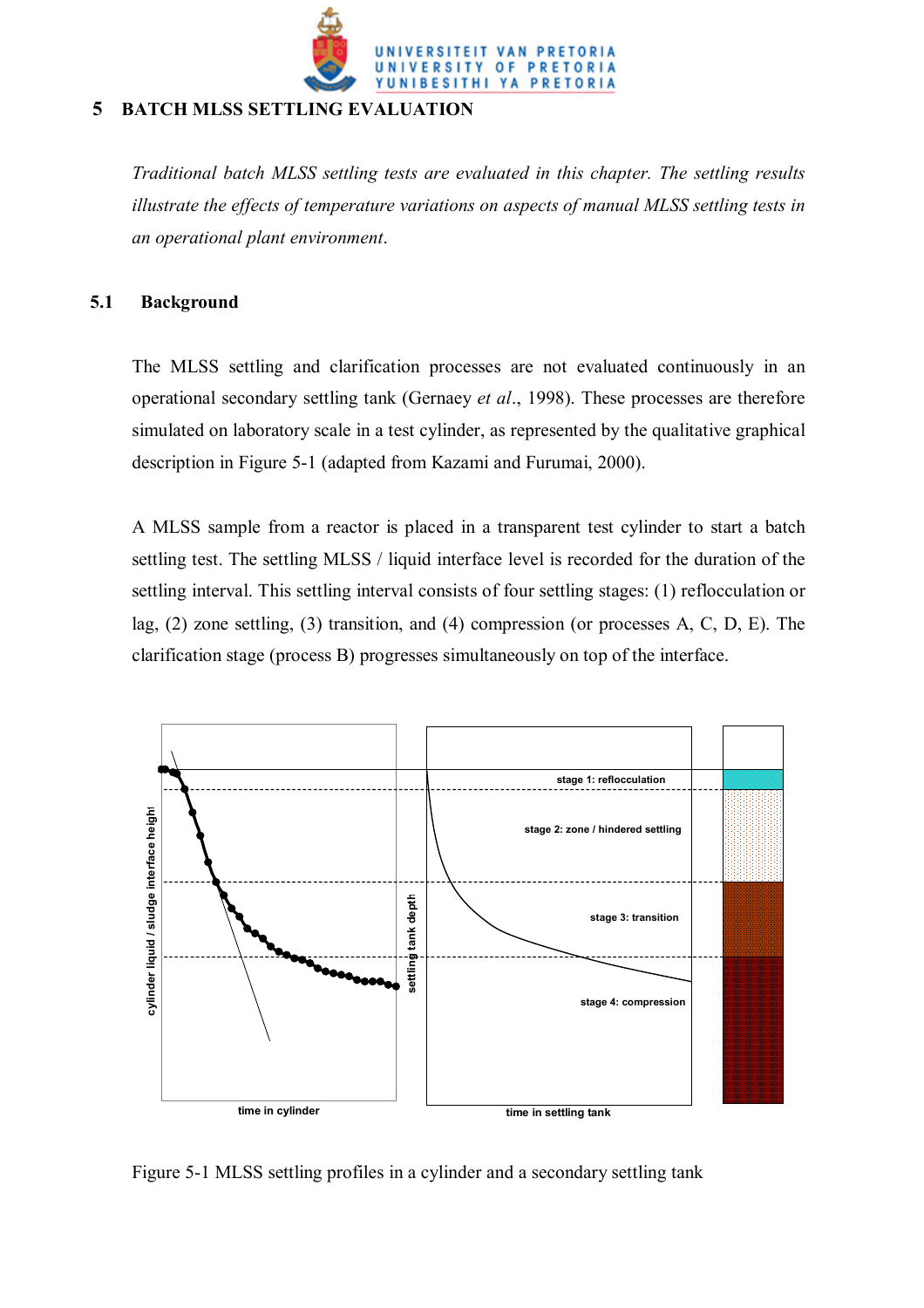

MLSS settling tests are usually performed in a laboratory that is not located near the plant reactor. Therefore, there are time delays between the collection of MLSS samples from the reactor until the start of batch MLSS settling tests. The  $T_s$  adjusts during sample collection, transfer, storage, and settling towards the prevailing  $T_a$ .

The MLSS settling test procedures (APHA, 1998) are summarised in Table 5-1. The cylinder size, sample stirring provision, and temperature control are the most important experimental conditions that require special equipment. The recommended equipment for  $SV_{30}$  and SVI tests are stirred 1  $\ell$  cylinders that are temperature controlled at  $T_r$ . The ZSV test requires larger stirred columns, which must also be temperature controlled at  $T_r$ .

| Parameter &<br>method | Container                                     | Temperature<br>control                          | <b>Stirring</b> | <b>MLSS</b><br>concentration |
|-----------------------|-----------------------------------------------|-------------------------------------------------|-----------------|------------------------------|
| $SV_{30}$<br>2710C    | $1\ell$ transparent<br>cylinder               | Yes, at $T_r$                                   | $Yes, < 4$ rpm  | Not required                 |
| SVI,<br>2710D         | $1\ell$ transparent<br>cylinder               | Yes, at $T_r$                                   | $Yes, < 4$ rpm  | standard<br>method 2540D     |
| ZSV,<br>2710E         | $>1$ m high<br>column<br>$>10$ cm<br>diameter | Yes, at $T_r$ or a<br>evaluation<br>temperature | Yes             | Not required                 |

Table 5-1 Batch MLSS settling tests procedures (APHA, 1998)

Parker *et al*. (2000) recommend that the purposes of batch MLSS settling tests are identified before experimental methods are finalised. If the test purpose is only preliminary diagnostic work, several relationships are available between ZSV as a function of MLSS concentration and SVI. For more reliable research work to determine ZSV, the standard methods (APHA, 1998) prescribe a settling test using a long column with temperature control facilities. Unstirred MLSS settling tests in graduated cylinders are considered as an approximation to determine  $SV_{30}$ , SVI, and ZSV. If these test purposes and methods are not considered, MLSS settling tests can lead to the misuse of settling parameters for unsuitable purposes (Dick and Vesilind, 1969), especially when large temperature effects are present.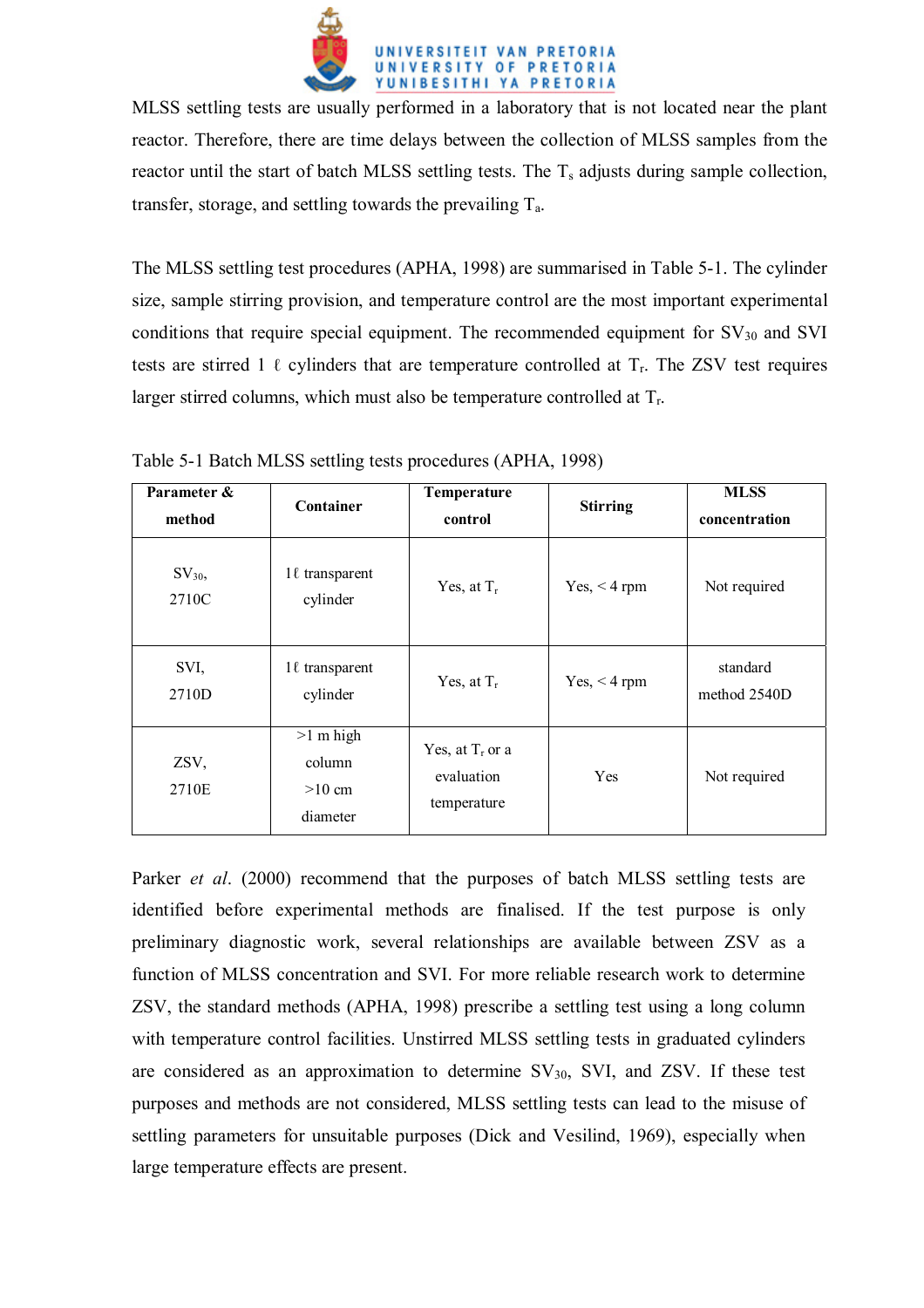

The aim of this chapter is to use basic batch MLSS settling tests to illustrate how variations in settling parameters obtained from unstirred MLSS settling tests are related to the following aspects:

- settling parameter change in different size test cylinders,
- settling parameter change throughout the three zones of a BNR reactor, and
- settling parameter change during temperature variations.

# **5.2 Materials and methods**

## **5.2.1 Experimental approach**

The extent of calculated MLSS settleability changes as reported in Chapter 3, over observed operational temperature ranges as reported in Chapter 4, needs to be experimentally verified. Batch MLSS settling tests are used to determine the impact of three operational test conditions on MLSS settling parameters.

The three test conditions investigated are (i) container size, (ii) BNR reactor zone sample source, and (iii) sample environmental conditions. The settling parameters representing MLSS settleability are SVI, ISV, and supernatant turbidity.

Preliminary tests verify the suitability of a MLSS concentration meter used during temperature variations, the effect of a 1 and 2  $\ell$  cylinder and the MLSS sample location in a BNR reactor on settling parameters, as well as the impact of extended sample heating and cooling on MLSS settleability.

### **5.2.2 Settling measurement equipment**

Transfer pipettes are used to draw supernatant samples from the cylinders for turbidity measurements. Turbidity is determined with a spectrophotometer (Merck Spetroquant Nova 60; Merck, 2007) calibrated in FNU (Formazine Nephelometric Unit). A hand-held MLSS concentration meter (Royce Model 711) is used for additional MLSS concentration measurements in reactor zones and batch MLSS samples. The  $T_s$  of MLSS samples are measured with a hand-held digital thermometer (Testo 925; Testo, 2007), equipped with a 60 cm immersion probe to detect the temperature in the middle of the cylinder.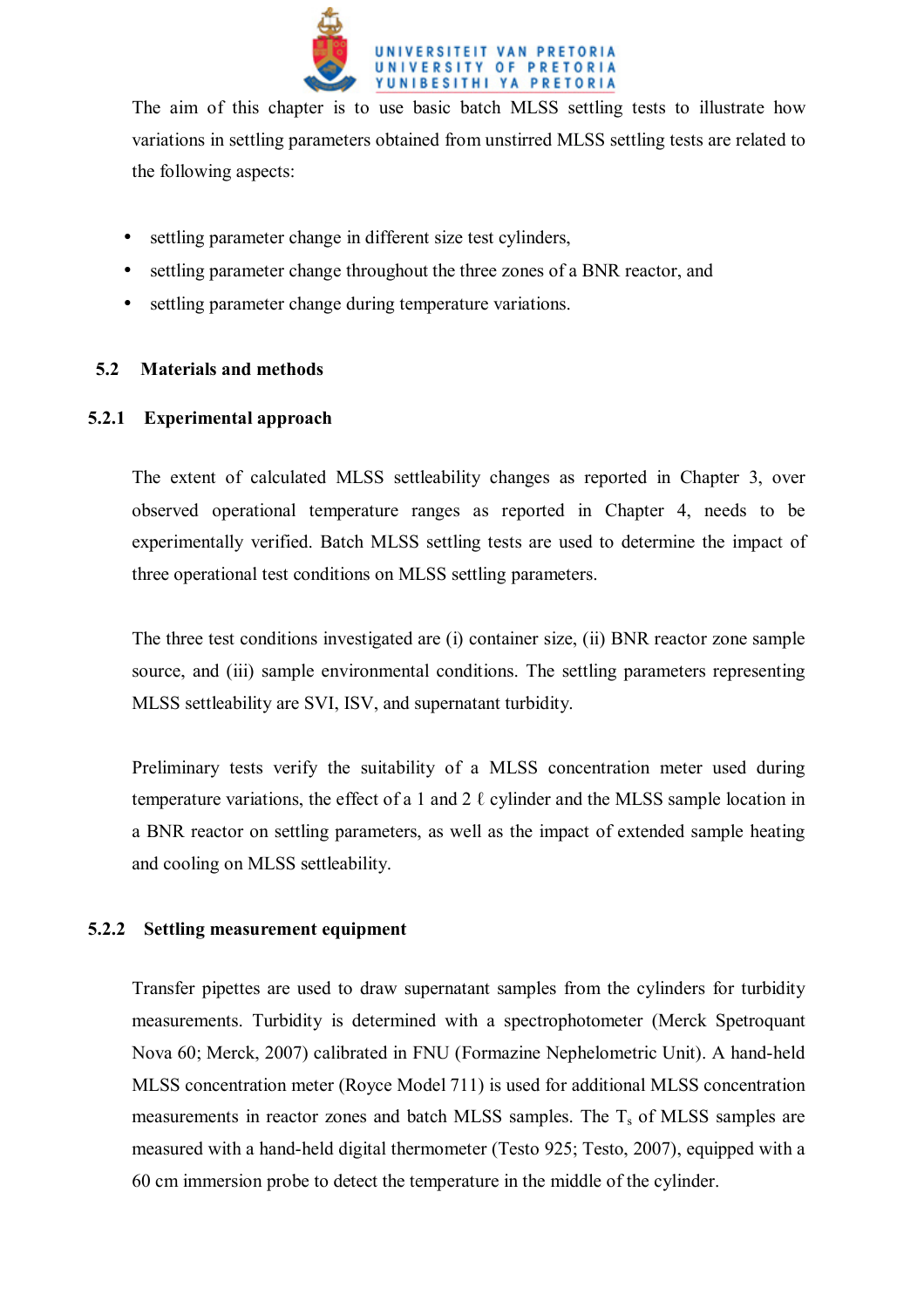

#### **5.2.3 Settling profile determination**

Batch MLSS settling tests are performed in unstirred 2  $\ell$  graduated cylinders. The four stages of MLSS settling during the 30-minute test, which are (1) reflocculation, (2) zone settling, (3) transition, and (4) compression, are indicated in Figure 5-2 according to profile slope changes (adapted from Ekama *et al.*, 1997). At the start of MLSS settling process, the reflocculation during stage 1 leads after a lag period to the formation of a MLSS / liquid interface that begins to descend, and a changing settling profile slope is formed. Once this settling interface reaches maximum settling velocity, the linear portion of the profile indicates maximum or zone settling velocity in stage 2. A reduction in settling velocity leads to another change in the profile slope, to indicate transition in stage 3. Compression in stage 4 starts with a more stable slope that continues until the settling test duration is completed, or the MLSS / liquid interface is stationary.



Figure 5-2 Batch MLSS settling profile with 4 settling stages

The ZSV (or u\_max) is calculated from the maximum linear slope, and the time to reach ZSV (or t\_umax) is determined from the start of the linear slope, as indicated in Figure 5-2.  $SV_{30}$  is obtained from the interface height or volume of settled MLSS after 30 minutes, after which SVI is calculated from this  $SV_{30}$  and the measured initial MLSS concentration.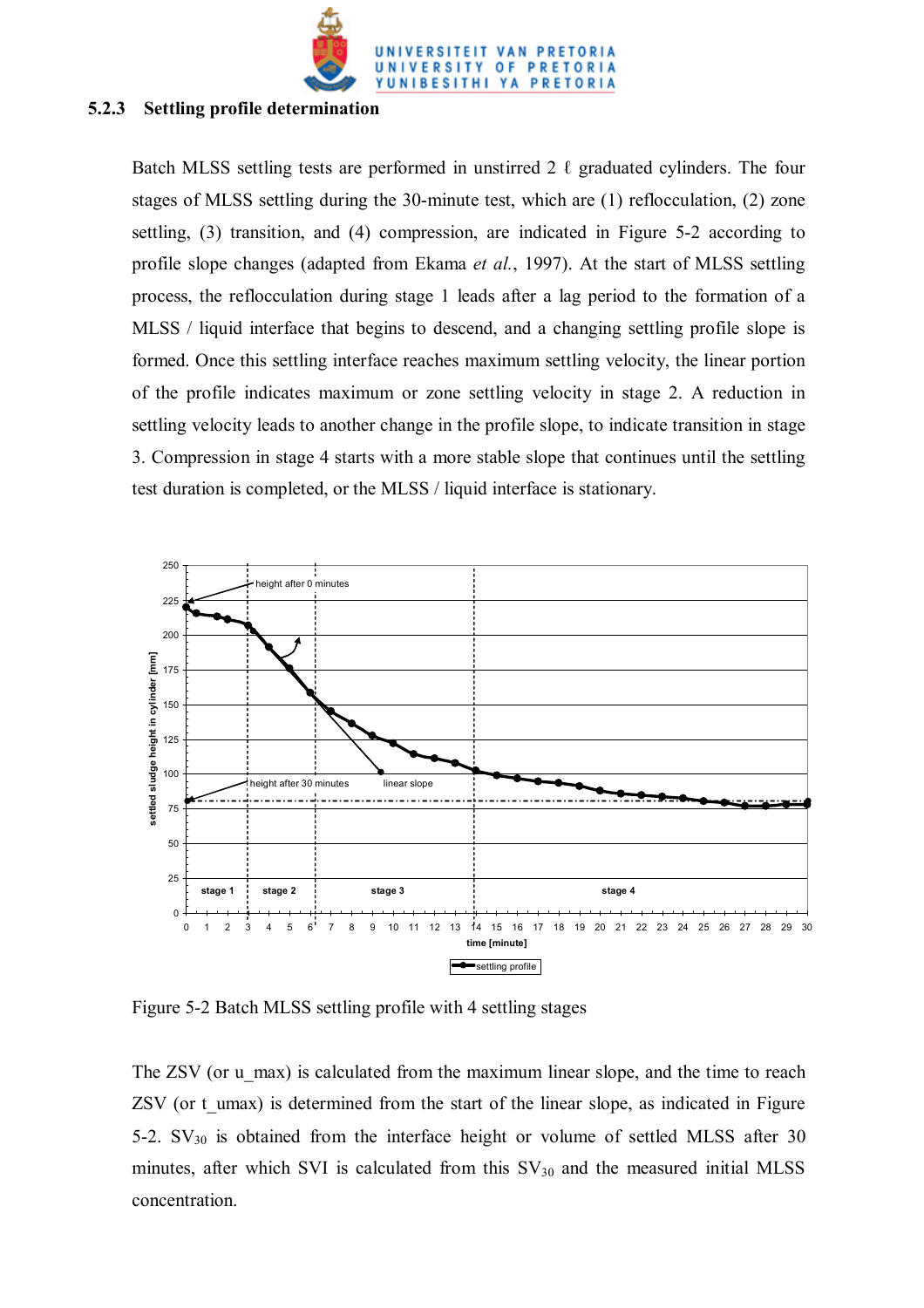

#### **5.2.4 Temperature impact on MLSS concentration meter reading**

MLSS concentration meter measurements are based on the principle of light scattering caused by the presence of bioflocs (Vanrolleghem *et al*., 2006). It is not known to what extend commercial MLSS concentration meter readings vary due to changes in temperature-dependent physical biofloc characteristics. MLSS samples in 2  $\ell$  containers are therefore heated or cooled, and restirred to measure  $T_s$  and MLSS concentrations. The measured MLSS concentrations are plotted against  $T_s$ . The Microsoft Excel curve fitting function is used to identify trends to indicate if MLSS meter readings are significantly altered by  $T_s$  variations, which may exclude the use of such meters in this study.

The MLSS concentration instrument readings decrease slightly with a  $T_s$  increase, as summarised in Table 11-2 in Appendix C. The average decrease of 14 mgSS/ $\ell$  per 1°C T<sub>s</sub> increase is negligible. The MLSS concentration meter is considered suitable for experimental use within the operational temperature variation range of a few degrees Celsius, as the meter reading change is less than 140 mgSS/ $\ell$  per 10<sup>o</sup>C T<sub>s</sub> change.

#### **5.2.5 Settling container size**

MLSS settling results in different sized containers (1  $\ell$ , 2  $\ell$  graduated cylinders, and 20  $\ell$ drum) are compared to determine if settling variations are evident over the MLSS concentration range. Dimensions of the graduated cylinders and the plastic drum are listed in Table 5-2. For a well-settling MLSS, even a 1  $\ell$  cylinder with a narrow diameter (about 60 mm) should not cause cylinder wall effects (Bhargava and Rajagopal, 1993).

| Container | Length / Width [mm] | Diameter [mm] | Height [mm] |
|-----------|---------------------|---------------|-------------|
|           | N/A                 | 60.0          | 355         |
|           | N/A                 | 76.8          |             |
|           | 210/250             | N/A           |             |

Table 5-2 Batch MLSS settling tests container size

#### **5.2.6 Reactor zone samples**

Thirty-five sets of 2  $\ell$  grab MLSS samples are periodically taken from the anaerobic zone, anoxic zone, and four successive aerobic zone sections (numbered 1 and 2 from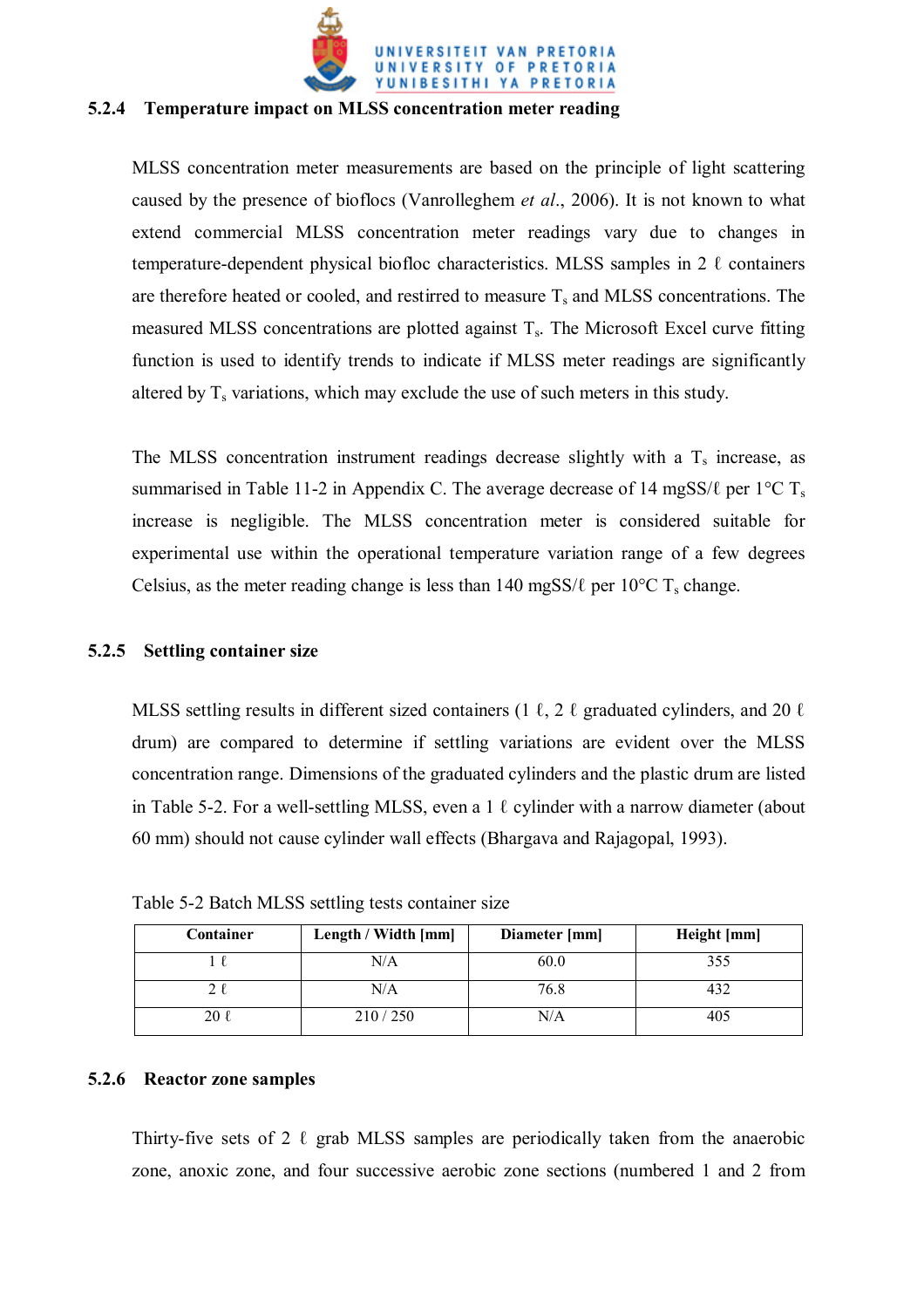

start, 3 and 4 from end of zone) of a pilot plant BNR reactor consisting of cascading 200  $\ell$ drums. The piping configuration (bottom inlet, top outlet) and continuous mixing ensure zone samples are representative. MLSS concentration, DO concentration, as well as  $T_r$  are measured in all the zones. Batch MLSS settling tests are performed and settling profiles are tabulated. Clarified supernatant samples are collected to measure the turbidity.  $SV_{30}$ are obtained from the settling profiles to calculate SVI. ISV are then calculated from the settled MLSS height differences over the settling period of 2 to 5 minutes.

The reactor zone conditions in Table 11-3 in Appendix D indicate relatively stable process conditions. The DO concentrations of the anaerobic and anoxic zones are low (below 0.1 mg/ℓ), while the DO concentrations are above 2.0 mg/ℓ in most sections of the aerobic zone. The MLSS concentration is an average of about 3500 mg/ℓ, with a standard variation of less than 300 mg/ℓ. The MLSS sample settling tests are usually performed at similar conditions (middle of day), which is reflected in low standard deviations in reactor zone temperatures. The higher temperature of about  $1^{\circ}$ C in the aerobic zone 1 is due to the temporary installation of a heater probe in an attempt to control the  $T_r$  of the reactor.

## **5.2.7 Additional preliminary tests: extended heating and cooling**

Preliminary extended heating and cooling test results are summarised in Table 11-4 in Appendix D. The results indicate that MLSS settling changes due to temperature variations are not linear. Larger settleability changes are evident at lower temperatures.

Several studies (Çetin and Sürücü, 1990; Krishna and Van Loosdrecht, 1999; Morgan-Sagastume and Allen, 2003; Zhang *et al.*, 2006b) reported poorer MLSS settling at elevated temperatures. SVI values increased (up to 540 m $\ell$ /g) at long-term elevated temperatures as high as 35 to 45°C. These extreme temperature conditions resulted in deflocculation and reduced MLSS settling properties, as confirmed experimentally by Wilén *et al.* (2006) at 30 to 45°C, as well as at 4°C. Some of these MLSS settling studies were performed at industrial wastewater plants, as well as during long-term temperature variations. These observations illustrate the importance of proper reference conditions during MLSS settling evaluations. Empirical settling models are not valid outside the experimental temperature boundaries. This preliminary test confirmed that MLSS settleability is not directly related to temperature variations outside these experimental boundaries.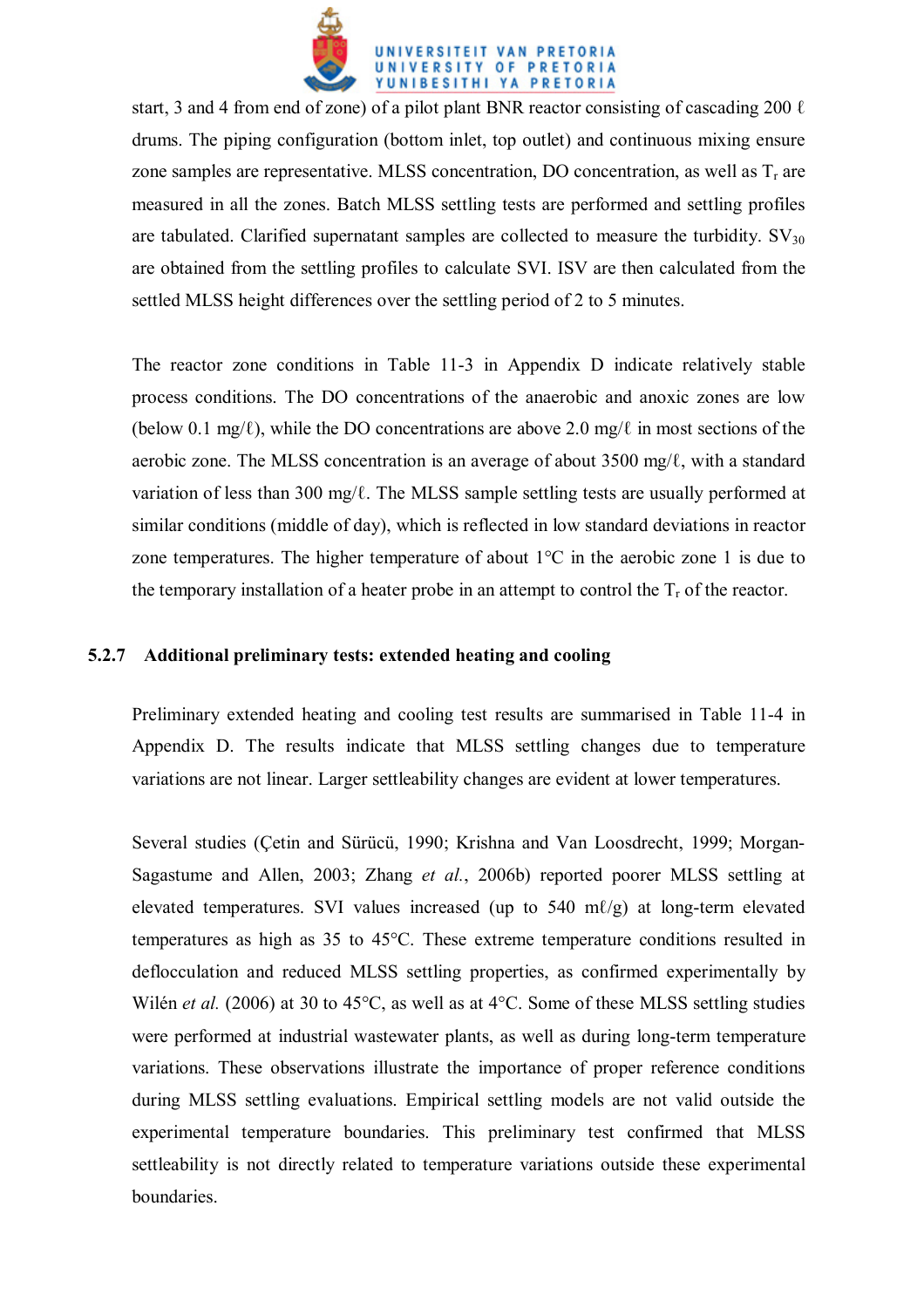

#### **5.2.8 Sample conditioning methods**

To change environmental conditions,  $1 \ell$  and  $2 \ell$  cylinders are placed in direct sunlight or in shade. The rest of the experimental method is identical to previous procedures.

## **5.3 Results and discussion**

# **5.3.1 Impact of container size on MLSS settling**

Container size does not play a significant role in settling of MLSS samples from the local reactor, when judged by the average variation in settling parameters listed in Table 5-3. The raw experimental data is tabulated in Table 11-5 and trends are displayed in Figure 11-2 to Figure 11-13 in Appendix D. For the average MLSS concentration of 4203 mg/ℓ, the average SVI, ISV, and supernatant turbidity from the three settling tests for the 1  $\ell$ and 2  $\ell$  cylinders differ by only 4 m $\ell$ /g, 0.14 m/hr, and 2 FNU respectively. The smaller 1 ℓ cylinder samples heated up slightly faster, due to solar radiation, during the 30-minute settling tests. The faster sample heating in the 1  $\ell$  cylinder resulted in a small T<sub>s</sub> difference of 0.3°C between the 1  $\ell$  and 2  $\ell$  cylinder samples after 30 minutes.

| Container | $T_{s30}$    | <b>SVI</b>  | <b>ISV</b> | <b>Turbidity</b> |
|-----------|--------------|-------------|------------|------------------|
| $[\ell]$  | $\mathsf{C}$ | $[m\ell/g]$ | [m/hr]     | [FNU]            |
|           | 23.5         | 108         | 0.70       | 19               |
| ∠         | 23.2         | 111         | 0.84       | $\angle 1$       |
| 20        | 20.6         | 126         | 0.64       |                  |

Table 5-3 Impact of container size on MLSS settling

The settling results of the 20  $\ell$  sample differ slightly from the 1  $\ell$  and 2  $\ell$  samples. The limited area exposed to solar radiation in the large 20  $\ell$  container causes a slower T<sub>s</sub> increase, compared to the 1 and 2  $\ell$  cylinders. At the lower  $T_s$  in the 20  $\ell$  container, the SVI is slightly higher and the ISV and supernatant turbidity slightly lower. The SVI, ISV, and turbidity change in the 20  $\ell$  container points directly towards the significant  $T_s$  impact on MLSS settleability. Wall effects and biofloc bridging effects are not present in the large 20  $\ell$  container. The reduced settleability (in terms of SVI and ISV) of the 20  $\ell$ sample is therefore related to  $T_s$  differences between small and large containers.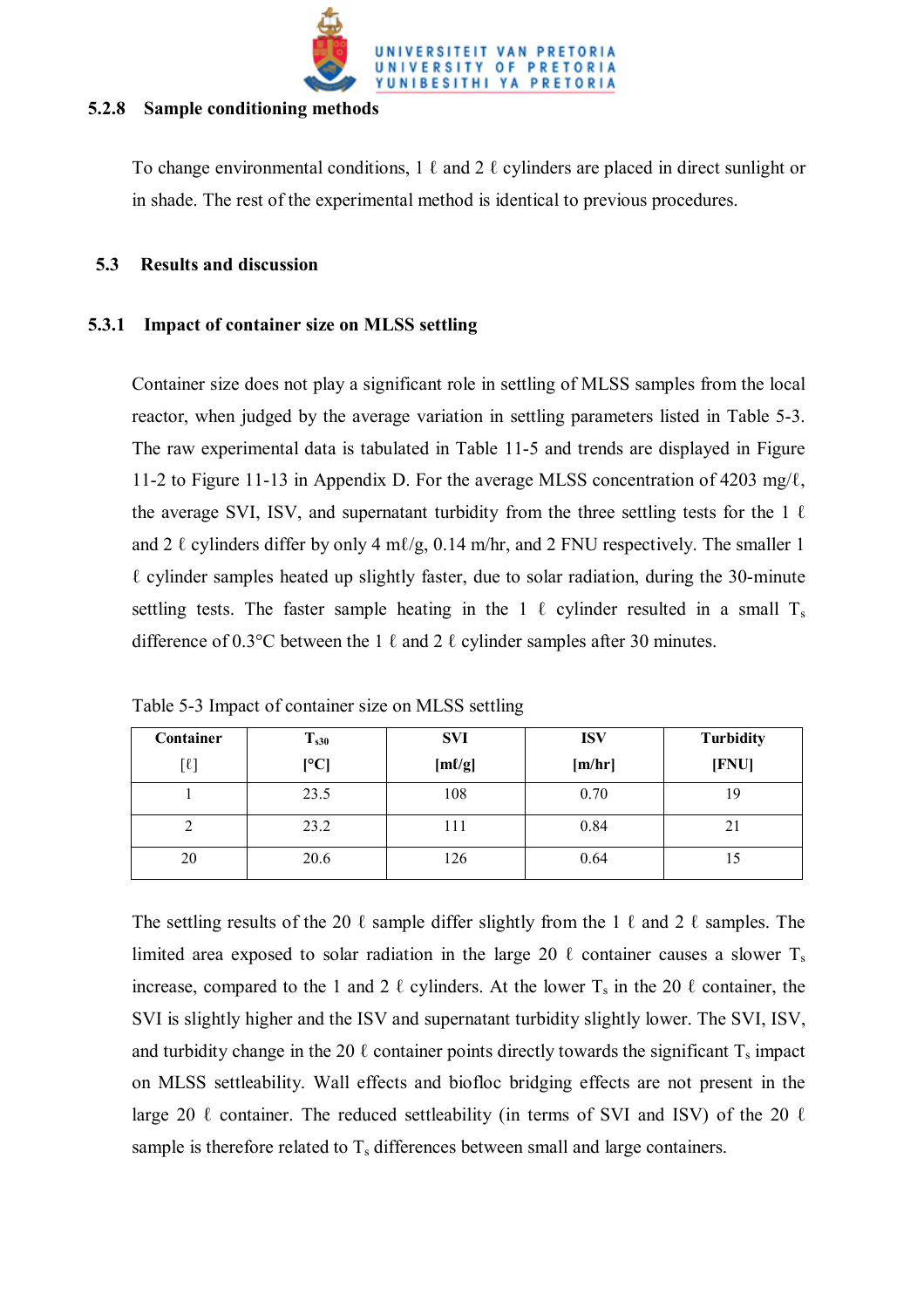

The SVI, ISV, and supernatant turbidity variations in the 1  $\ell$ , 2  $\ell$ , and 20  $\ell$  containers are small enough to accept that the 2  $\ell$  cylinder is suitable for the MLSS settling evaluations performed during the remainder of the experimental work. This verification ensures the container size is not a factor in 2  $\ell$  batch settling and 2  $\ell$  on-line settling test (based on the use of well-settling MLSS samples).

## **5.3.2 Impact of reactor zone on MLSS settling**

Settling parameters are influenced differently as MLSS moves through the three BNR reactor zones. The SVI, ISV, and supernatant turbidity data is summarised in Table 11-3 in Appendix D, and illustrated in Figure 5-3. The SVI improves slightly after entering the aerobic reactor zone, but the ISV in essence stays unchanged through the three reactor zones. Supernatant turbidity reduces noticeably in all three reactor zones. This leads to a MLSS clarification improvement through successive zones in the BNR reactor.



Figure 5-3 Settling parameters changes throughout three BNR reactor zones

The SVI improves from an average of 122 m $\ell$ /g from the non-aerated anaerobic to anoxic zones, to an average of  $102 \text{ m}$  $l/g$  in the four aerobic zones. The first aerobic section MLSS has a slightly higher SVI of 105 m $\ell$ /g, against the average of 101 m $\ell$ /g for the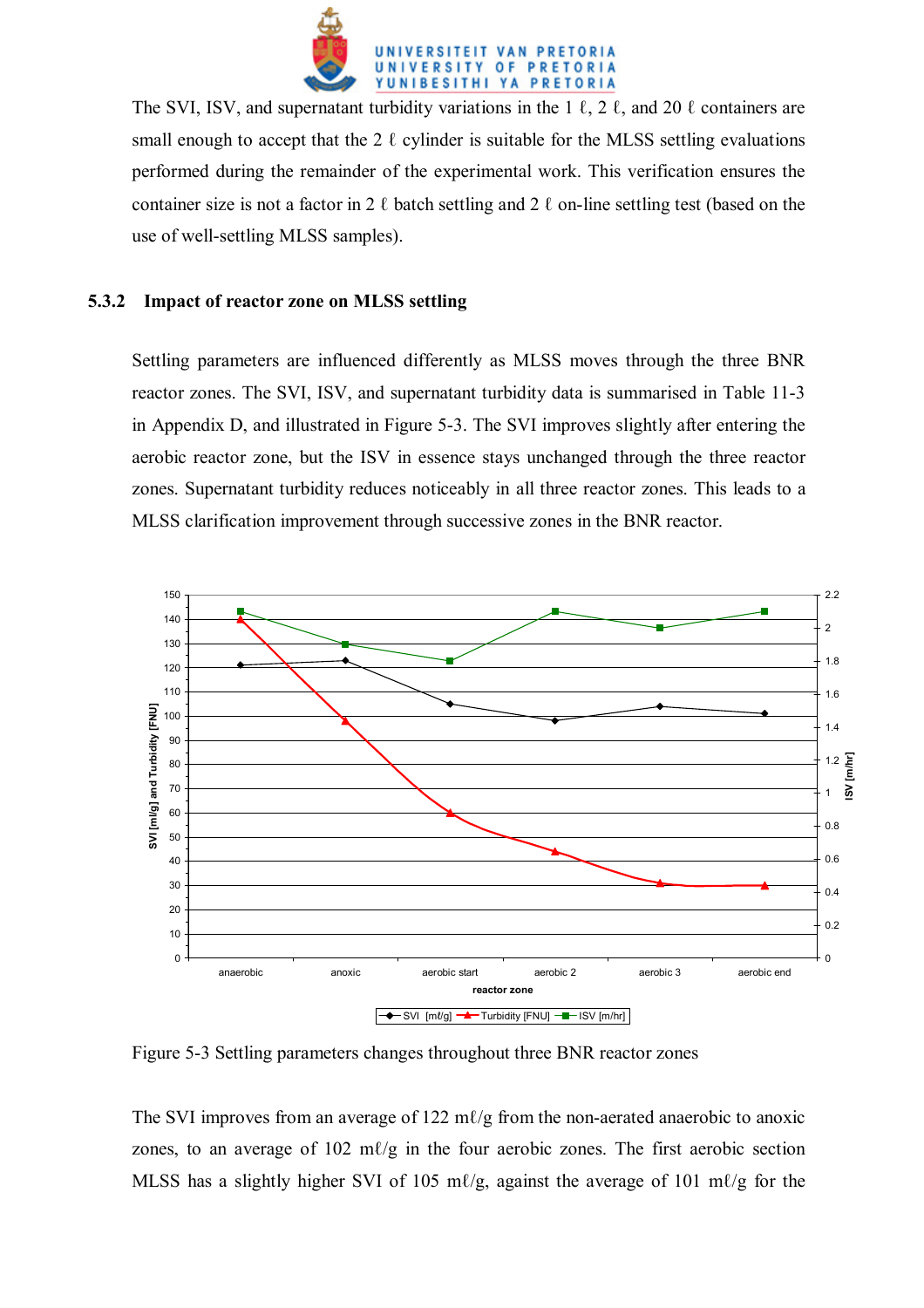

MLSS in the other three aerobic sections. There is an immediate SVI improvement from the unaerated anoxic zone to the first aerobic zone. The standard deviation of SVI of 31  $m\ell/g$  in the anaerobic to anoxic zones reduces to 11 m $\ell/g$  in the four sections of the aerobic zone, which indicates a more stable SVI under aeration. The shift, from unaerated to aerated conditions, results in a small improvement in SVI, with an average SVI reduction measured at 19 ml/g.

ISV stays constant at an average of 2.0 m/hr from the anaerobic to anoxic zone, to 2.0 m/hr in the four sections of the aerobic zone. The average standard deviation of 0.6 m/hr stays constant throughout the reactor zones, for comparable settling velocity conditions in all reactor zones. The shift from unaerated to aerated conditions does not change the ISV significantly, with changes of about 0.3 m/hr measured between adjacent reactor zones.

Settled sewage mixes with RAS to create an anerobic zone at the reactor inlet, forming a MLSS with the highest supernatant turbidity of 140 FNU. This turbidity decreases by 42 FNU to 98 FNU in the anoxic zone, as the zone retention time and aerated a-recycle MLSS introduced into the anoxic zone appears to assist with MLSS flocculation to reduce supernatant turbidity. The turbidity reduces then by 38 FNU to 60 FNU in the first section of the aerobic zone. The turbidity reduction from the anaerobic zone to the start of the aerobic zone is 69%. The turbidity reduces subsequently slightly by 16 and 13 FNU in the second and third section of the aerobic zone, to 44 and 31 FNU respectively. No additional turbidity reduction is detected in the last section of the aerobic zone.

It appears that once a minimum aeration period is reached, extended aeration is not beneficial for further supernatant turbidity reduction. These results illustrate hydraulic residence time requirements in reactors and settling tanks, as simulated for MLSS settling by the 30-minute settling test duration. Ekama *et al.* (1997) found that an 1200 second (20 minute) flocculation duration is sufficient in full-scale settling tanks. The simulated 30 minute batch MLSS settling test is thus appropriate to determine the extent of supernatant clarification.

MLSS deflocculates when exposed to anaerobic conditions (Wilén *et al.*, 2000), as found in the anaerobic reactor zone. Reflocculation occurs relatively fast in the downstream reactor zones or under quiescent conditions in the stilling chamber of the secondary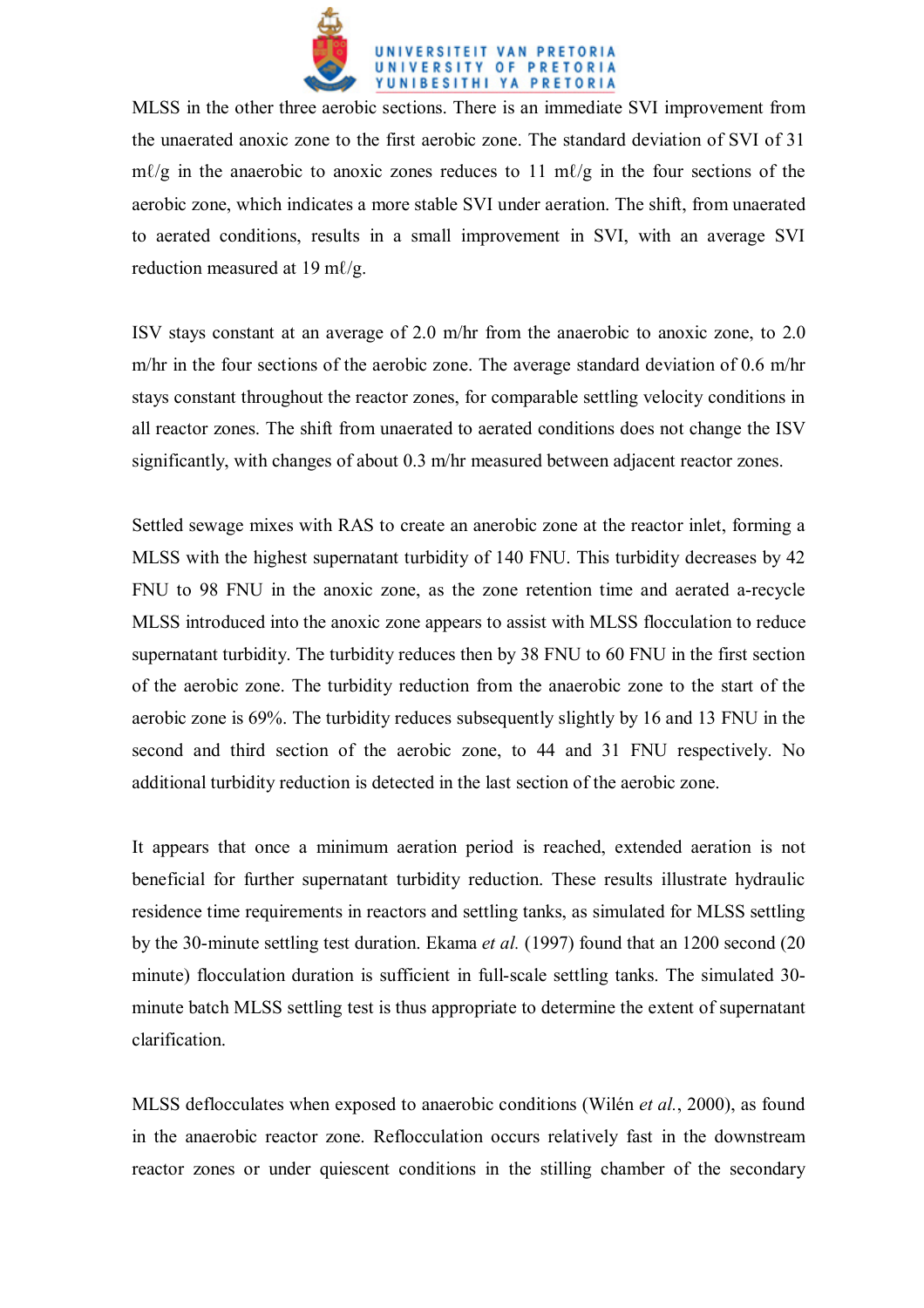

settling tank. The SVI or settling velocity changes due to temperature variations in the different reactor zones is unknown from the available literature. This preliminary survey with 35 MLSS samples from six sections of a BNR reactor indicated the following changes to three MLSS settling parameters:

- SVI improves slightly in the aerobic reactor,
- ISV is relatively constant throughout reactor zones, and
- Supernatant turbidity reduces throughout BNR reactor zones.

## **5.3.3 Impact of container environment on MLSS settling**

MLSS settling curves represent individual plant reactor conditions, and settling characteristics of MLSS is accordingly unique (Stypka, 1998). MLSS settling models, such as the Takács model (Takács *et al.*, 1991), require calibration with site-specific MLSS settling characteristics (Wilén, 2006) obtained from individual reactors.

The container environment plays a significant role in MLSS settling at an average MLSS concentration of 4203 mg/ℓ, as summarised in Table 5-4. The raw data is tabulated in Table 11-5 in Appendix D, and trends are displayed in Figure 11-2 to Figure 11-13 in Appendix D. The average SVI, ISV, and supernatant turbidity for three tests with the  $1 \ell$ and 2  $\ell$  cylinders differ significantly by about 50%, due to the placement of the cylinders in the sun or shade.

| $[{\mathfrak L}]$<br>Cylinder | Position | $30 \text{ min}$<br>$\overline{C}$<br>after.<br>$\vdash$ | <b>IAS</b> | $[m\ell/g/1\,{\rm C}]$<br>Change | [m/hr]<br>ISV | –<br>$[m/hr/1^{\circ}C$<br>change | Turbidity<br>[FNU] | <b>FNU/1°C</b><br>change |
|-------------------------------|----------|----------------------------------------------------------|------------|----------------------------------|---------------|-----------------------------------|--------------------|--------------------------|
|                               | Sun      | 23.5                                                     | 108        | N/A                              | 0.70          | N/A                               | 19                 | N/A                      |
|                               | Shade    | 19.1                                                     | 174        | $-15$                            | 0.04          | 0.15                              | 14                 | 1.2                      |
| $\overline{2}$                | Sun      | 23.2                                                     | 111        | N/A                              | 0.84          | N/A                               | 21                 | N/A                      |
|                               | Shade    | 19.1                                                     | 171        | $-14.6$                          | 0.44          | 0.10                              | 14                 | 1.7                      |

Table 5-4 Impact of container environment temperature on settling  $(T_1 19.6^{\circ}C, T_2 17.9^{\circ}C)$ 

SVI decreases with 1  $\ell$  and 2  $\ell$  samples are 15.0 m $\ell$ /g and 14.6 m $\ell$ /g per 1°C T<sub>s</sub> increase respectively. The corresponding ISV increases are 0.15 m/hr and 0.10 m/hr per  $1^{\circ}$ C T<sub>s</sub>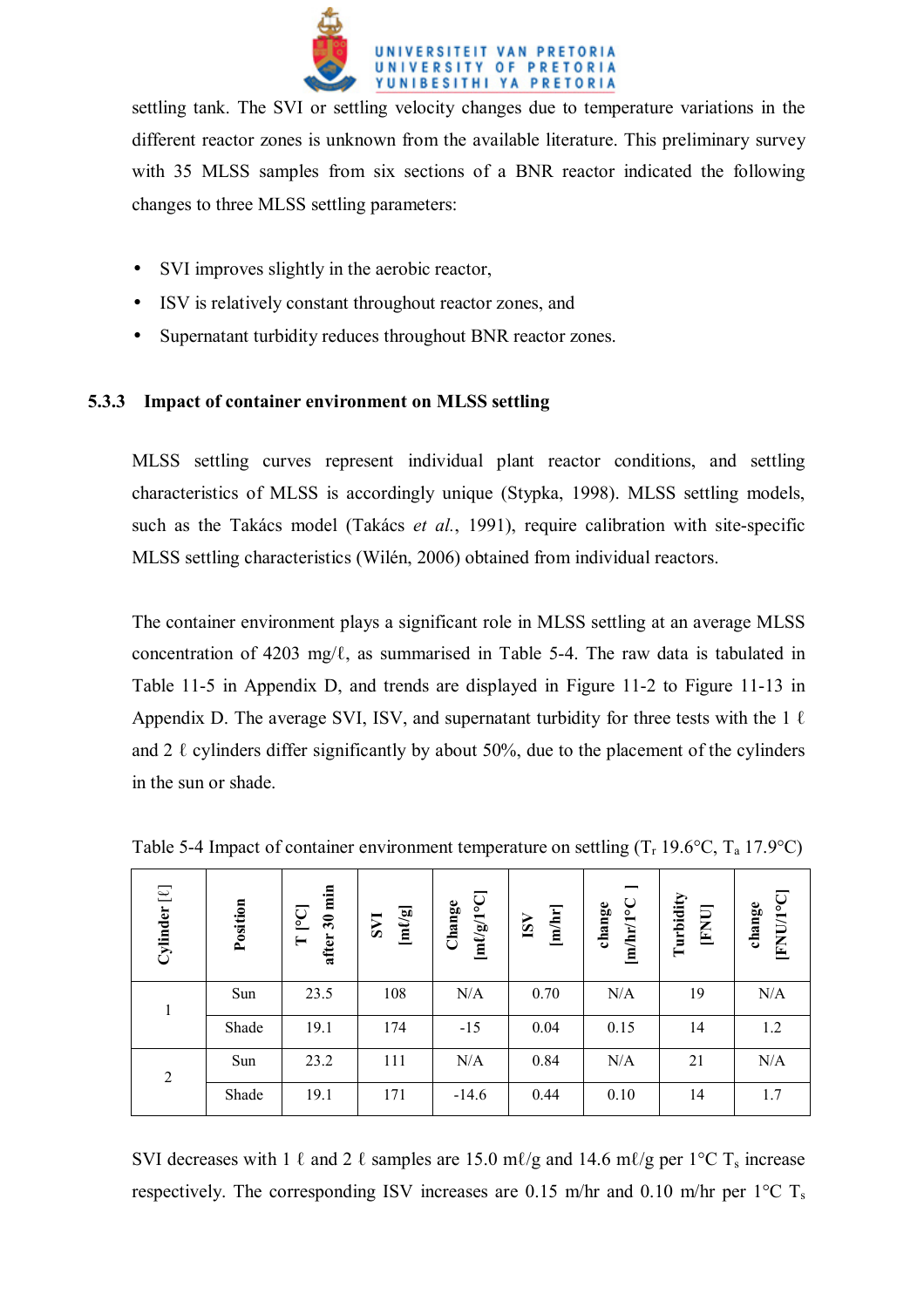

increase respectively. The corresponding supernatant turbidity increases are 1.2 FNU and 1.7 FNU per  $1^{\circ}$ C T<sub>s</sub> increase respectively. The average SVI decrease, the ISV increase, and the supernatant turbidity increase are therefore  $14.8 \text{ m}/g$ ,  $0.12 \text{ m}/\text{hr}$ , and  $1.42 \text{ FNU}$ per  $1^{\circ}$ C T<sub>s</sub> increase respectively.

Local effects of solar radiation on sample placements in the shade or direct sunlight result in a temperature difference of about  $4.3^{\circ}$ C over 30 minutes. This large T<sub>s</sub> variation confirms the important effect of solar radiation intensity on water bodies, as observed by Tadesse *et al*. (2004). The large variations in excess of 50% in SVI, ISV, and supernatant turbidity indicate the importance of sample environmental conditions control, as well as temperature compensation and recordings before and during batch MLSS settling tests.

## **5.4 Summary**

Several aspects of batch MLSS settling tests procedures influence results. The three aspects of settling procedures evaluated in this study consist of (i) container size, (ii) reactor zone sample origin, and (iii) container environment.

• Container size (1  $\ell$ , 2  $\ell$  or 20  $\ell$ ) does not change the SVI, ISV, or supernatant turbidity of the plant specific MLSS samples significantly.

• MLSS samples from the three BNR reactor zones do not exhibit large variations in SVI or ISV, but the clarified supernatant turbidity improves throughout successive BNR reactor zones.

• Temperature-dependent MLSS settling variations are not linear over an extended  $T_s$ range. A larger MLSS settleability deterioration change is evident at lower  $T_s$ .

• Temperature variations during sample handling have significant impacts on MLSS settling. An average SVI decrease of 14.8 m $\ell$ /g per 1 °C T<sub>s</sub> increase, an ISV increase of 0.12 m/hr per  $1^{\circ}$ C T<sub>s</sub> increase, combined with a supernatant turbidity increase of 1.7 FNU per  $1^{\circ}$ C T<sub>s</sub> increase, were measured during 30-minute MLSS batch settling tests, at a total  $T_s$  variation of about 4.3 $^{\circ}$ C.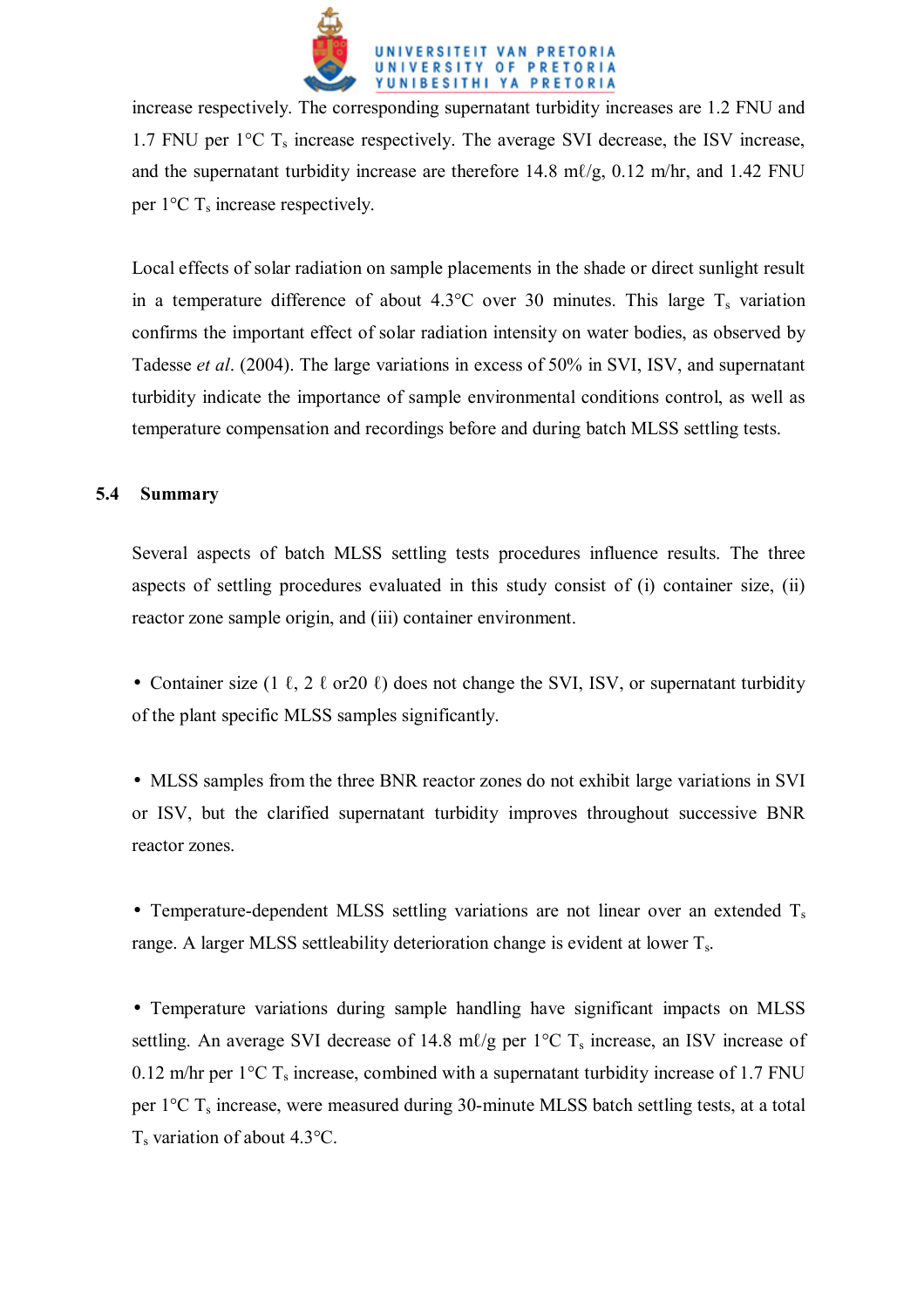

• No temperature dependent settling trends are identified across the BNR reactor from these standard MLSS batch settling tests. This indicates the insensitivity of conventional settling equipment and traditional methods to attempt to perform temperature dependent batch MLSS settling tests over small operational  $T_r$  ranges.

## **5.5 Conclusions**

The general conclusions to summarise experimental results are as follows:

• Temperature has a significant impact on MLSS settling, with a SVI decrease of 14.8 m $\ell$ /g per 1°C T<sub>s</sub> increase, an ISV increase of 0.12 m/hr per 1°C T<sub>s</sub> increase, combined with a clarified supernatant turbidity increase of 1.7 FNU per  $1^{\circ}$ C T<sub>s</sub> increase. At higher temperatures within the operational  $T_s$  range, MLSS settling improves, and supernatant clarification deteriorates.

• Temperature dependent MLSS settling variations are not linear, with larger MLSS settleability deterioration evident at lower temperatures, when compared to small MLSS settleability changes at higher temperatures outside the operational  $T_s$  range.

• There is an immediate, but relatively small, improvement in MLSS settleability, in terms of SVI, when anaerobic MLSS is aerated.

• There is a continuous improvement in supernatant clarification, according to the turbidity reduction, when anaerobic MLSS transfers through successive reactor zones. Aeration results in supernatant turbidity reduction until a mimimum turbidity is reached.

• Existing conventional batch settling equipment and traditional basic procedures are not suitable to effortlessly identify temperature dependent MLSS settling changes over small operational  $T_r$  ranges.

The significant effects of short-term temperature changes on batch MLSS settling test results creates the need for more advanced MLSS settling monitoring techniques. On-line MLSS settling is such a technique, where temperature compensation is incorporated in the settling sampling and test method.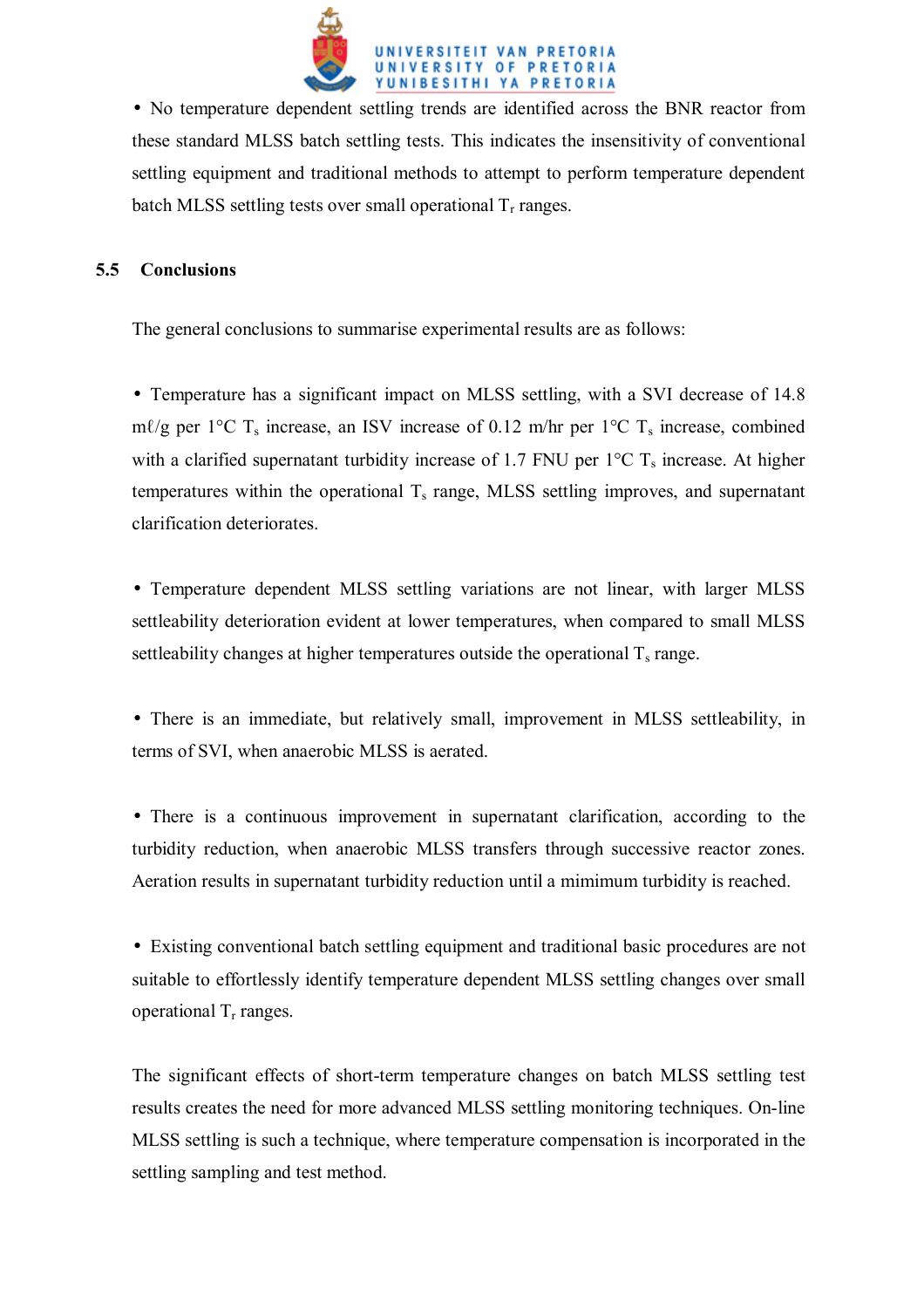

# **6 ON-LINE MLSS SETTLING EVALUATION**

*On-line MLSS settling profiles are evaluated in this chapter. Profiles are obtained from an automated MLSS settling meter to calculate temperature and MLSS concentration*based settling parameters. The improved MLSS settling models illustrate the effects of *including short-term temperature fluctuations in the determination of settling parameters.*

### **6.1 Background**

The capacity and performance of a secondary settling tank relates to the velocity at which MLSS separates and settles to the bottom of the tank (Jeyanayagam *et al*., 2006). MLSS concentration and MLSS settling velocity measurements are thus required to perform a batch MLSS settleability evaluation. On-line instrumentation is available to perform these manual measurements on an automated basis. Gernaey *et al*. (1998) consider the development and use of such on-line MLSS settling meters as a major improvement on batch MLSS settleability tests.

MLSS concentration is the main factor that contributes to variations in the MLSS settling process (Reardon, 2005). Numerous additional settleability factors are summarised for reference purposes in alphabetical order in Table 11-7 to Table 11-12 in Appendix G. These factors create suitable conditions for the formation of a well-settling MLSS. The most essential factors include a sufficient sludge age in the BNR reactor, combined with suitable DO concentrations in the different reactor zones, as well as a wastewater feed containing adequate substrates (De Clercq *et al*., 2007).

Temperature is a settleability factor that affects several aspects of MLSS settling (Morgan-Sagastume and Allen, 2003). Temperature modifies water density and water viscosity (Clements, 1976), as well as the surface and composition characteristics of the individual bioflocs (Gerardi, 2002). These temperature-based MLSS settling changes are highly variable, due to operational  $T_r$  variations. The short-term  $T_r$  variations follow diurnal  $T_a$  fluctuations, while long-term  $T_r$  variations follow seasonal  $T_a$  fluctuations (Wahlberg *et al.*, 1996).

On-line MLSS settling meters are ideally suited to monitor and collect MLSS settling data over these diurnal  $T_r$  fluctuations. There are three main developments reported on the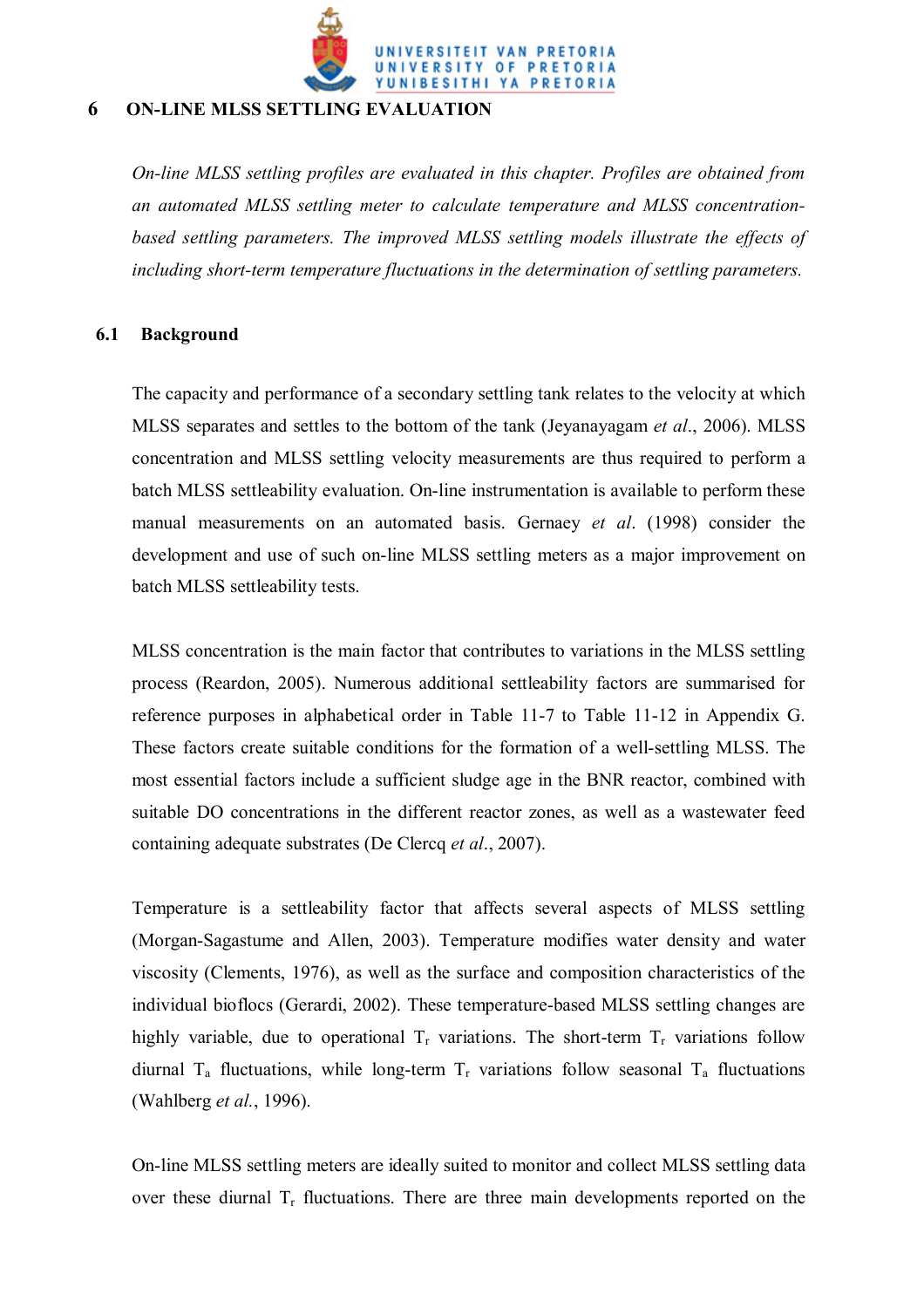

implementation of automated MLSS settling equipment. (i) One of the first reported MLSS settling meters was developed in Japan (Sekine *et al.*, 1989) in the late 1980s for batch settling tests. This MLSS settling meter is able to measure SVI, compression velocity, as well as ISV. (ii) A second unit was developed in Belgium (Vanderhasselt *et al.*, 1999b) in the 1990s for on-line MLSS settling tests. This settling meter includes a stirrer to measure SSVI. Vanrolleghem *et al.* (1996) reports that this meter is designed with a sample dilution function to measure DSVI. (iii) Wahlberg (2004) developed a settling meter that is patented as an apparatus, as well as an integrated method, to measure and manipulate MLSS settling, compression and flocculating characteristics.

Simon *et al.* (2005) and Lynnggaard-Jensen and Lading (2006) recently described a novel settling meter sensor that consists of a sample chamber intended for direct submersion into a reactor. This sensor is equipped with an array camera and photo sensor to measure the MLSS settling interface over 30 minutes. These reports indicate that substantial research and development is directed to automate aspects of the traditional batch MLSS settling test.

The aim of this chapter is to model temperature dependent MLSS settling parameters. The parameters are obtained from semi-continuous MLSS settling profiles that are generated during diurnal  $T_r$  fluctuations with the use of an automated on-line MLSS settling meter.

### **6.2 Materials and methods**

### **6.2.1 Experimental approach**

On-line MLSS settling tests are performed at a full-scale BNR reactor outlet. Van Huyssteen *et al*. (1990) describe this plant in some detail. The on-line settling tests are required to confirm that the range of temperature related full-scale MLSS settling changes are comparable to settling parameter changes identified during the preliminary batch MLSS settling tests, as reported in Chapter 5.

The automated on-line MLSS settling meter generates about 40 successive MLSS settling profiles per 24-hour day. The settling data and profiles, in electronic format, are used to calculate settling parameters. A statistical computer software program evaluates these parameter correlations to obtain temperature dependent MLSS settling models. A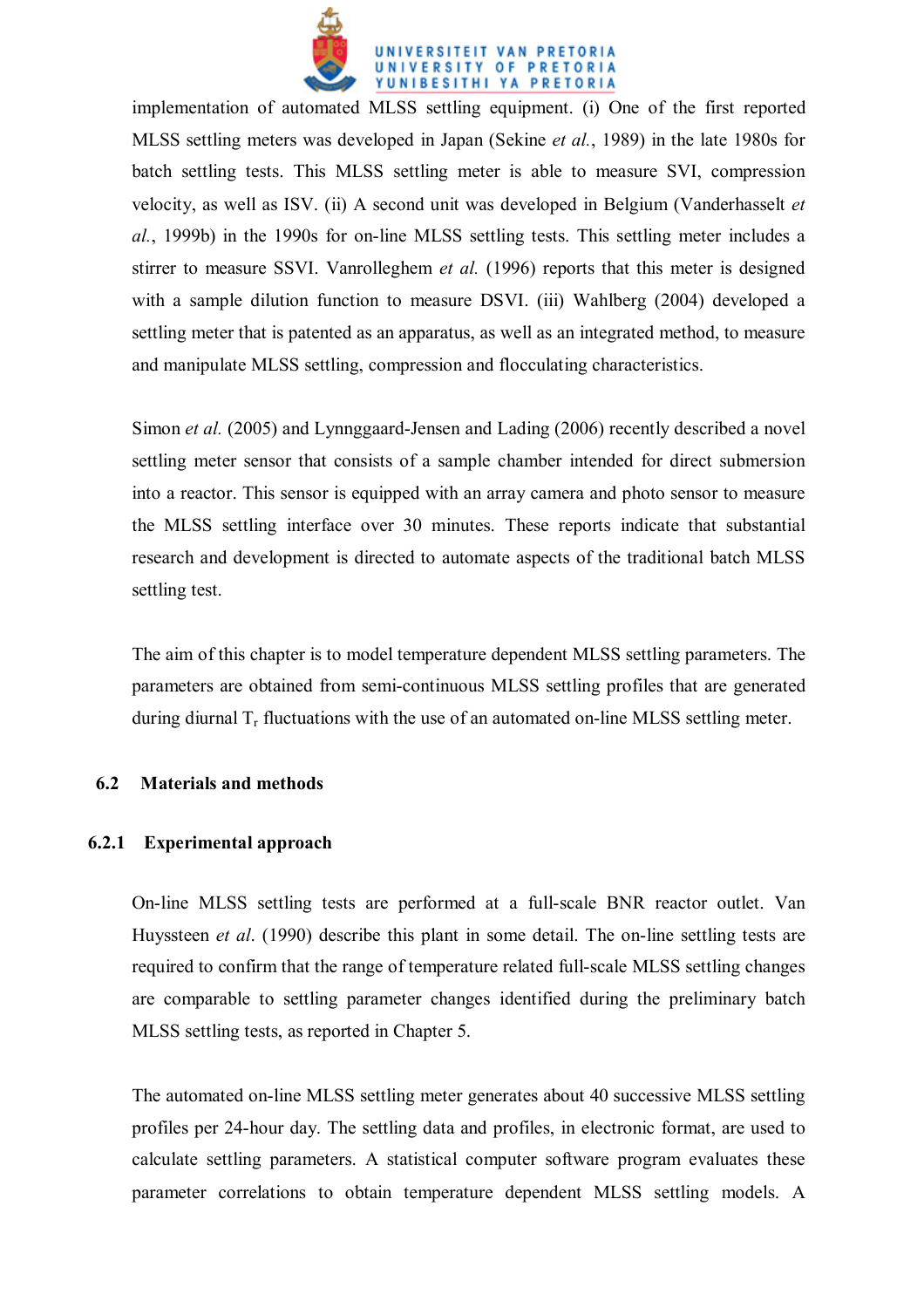

practical approach is therefore provided to improve the reliability of MLSS settling parameters, as effects of short-term temperature variations before and during MLSS settling tests can be virtually eliminated.

## **6.2.2 MLSS settling meter configuration**

The custom-built MLSS settling meter automates the monitoring and recording of batch MLSS settling tests. The settling meter monitoring method is based on a vertical moving single point infrared light detector that consists of a light source and receiver. The light detector follows the descending liquid / MLSS interface along a transparent cylinder filled with MLSS. The program logic controller (PLC) records the height of the light detector in electronic format during the MLSS settling period, thereby generating a settling profile.



Figure 6-1 Schematic diagram of main components of the MLSS settling meter

Three requirements of the MLSS settling meter are: (i) to obtain MLSS samples without subjecting bioflocs to excessive turbulence, (ii) to trend successive 30-minute MLSS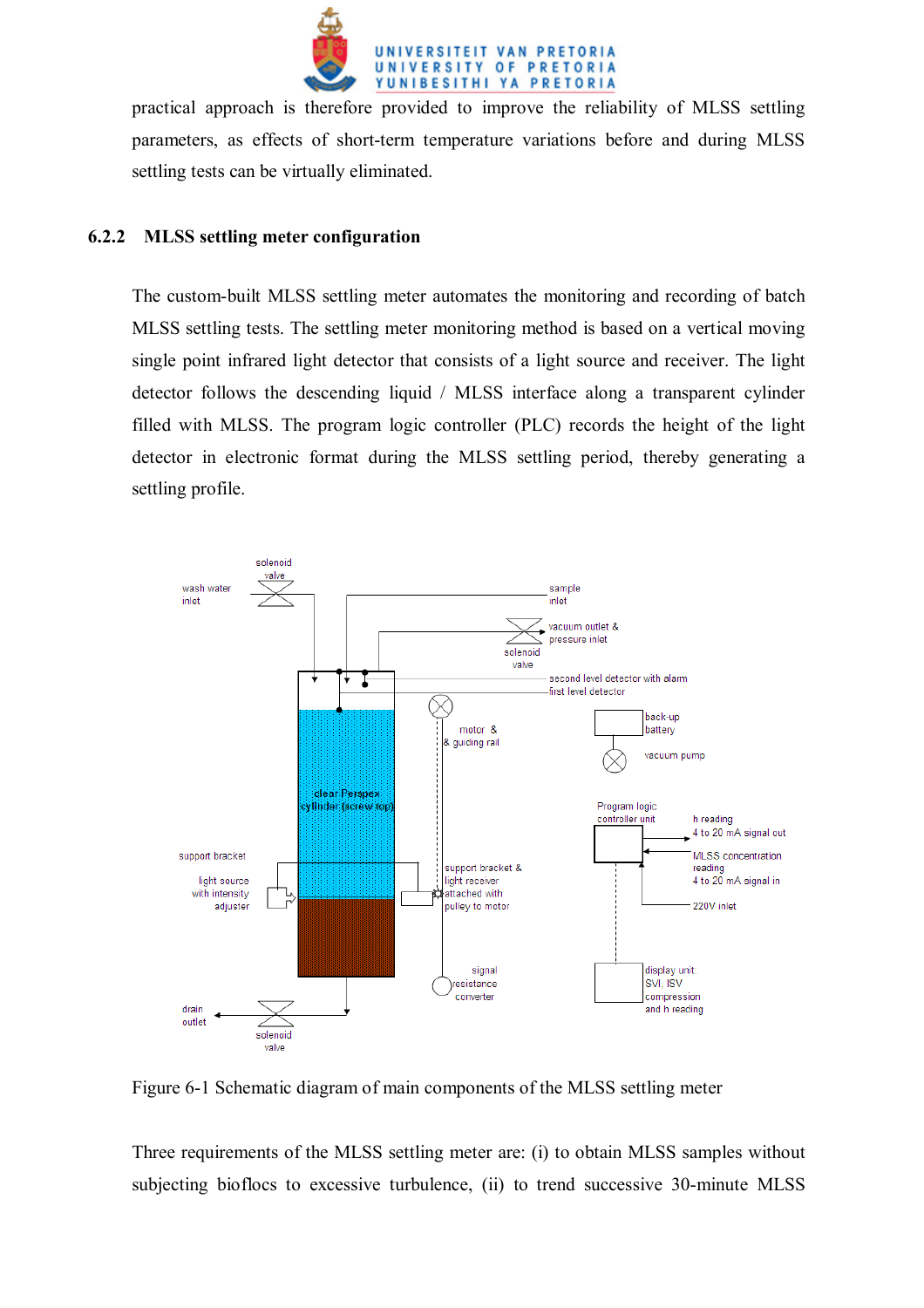

settling profiles together with  $T_r$  and MLSS concentration data, and (iii) to operate fully automated and without supervision.

Figure 6-1 illustrates the main components of the MLSS settling meter. A vacuum driven sample suction system transfers the MLSS sample from the reactor basin into the cylinder. The vacuum system also pressurises the cylinder after each settling test to drain the cylinder, and to flush out any stagnant MLSS sample trapped in the transfer pipe. The vacuum system ensures the MLSS sample is not exposed to excessive pump shear during sample transfer. A wide cylinder is used to prevent or reduce wall effects during settling. The clear Perspex cylinder has a working volume of  $2 \ell$ , with a height of 360.9 mm, an internal diameter of 84.0 mm, and a wall thickness of 3.5 mm.

The MLSS sample transfer is rapid and the cylinder fills up within a few seconds. The MLSS sample discharge into the cylinder creates enough turbulence to ensure the sample mixes homogenously. The settling test starts immediately after a maximum level detector stops the sample transfer. The scanner moves downward to follow the settling liquid / MLSS interface level during the 30-minute test duration. The light sensor activates almost instantaneously as the MLSS settles, due to the scanner light source signal that the detector receives through the transparent clarified supernatant. The sensor stops moving down once the scanner light source signal is lost, due to the opaque settled MLSS. The sensor moves downward in about 4 mm increments, which is the minimum distance that the geared drive unit of the sensor can move.

The PLC records the MLSS interface level after each minute of the 30-minute settling period. The PLC calculates the initial settling velocity (minutes 2 to 5 of the 30-minute test) and the SVI. These parameter values appear on a digital display unit after each settling cycle. The settling meter has a manual termination function to cancel a test and to restart the complete settling cycle.

The settling meter is relatively mobile and simple to commission. The meter start-up requires a 220 V power source, a potable wash water supply, a 4 to 20 mA signal input from the reactor MLSS concentration meter, as well as a MLSS sample source. The MLSS concentration reading is not essential for the MLSS settling meter operation, as it is only used for the SVI display and SVI calculation. The settling meter and components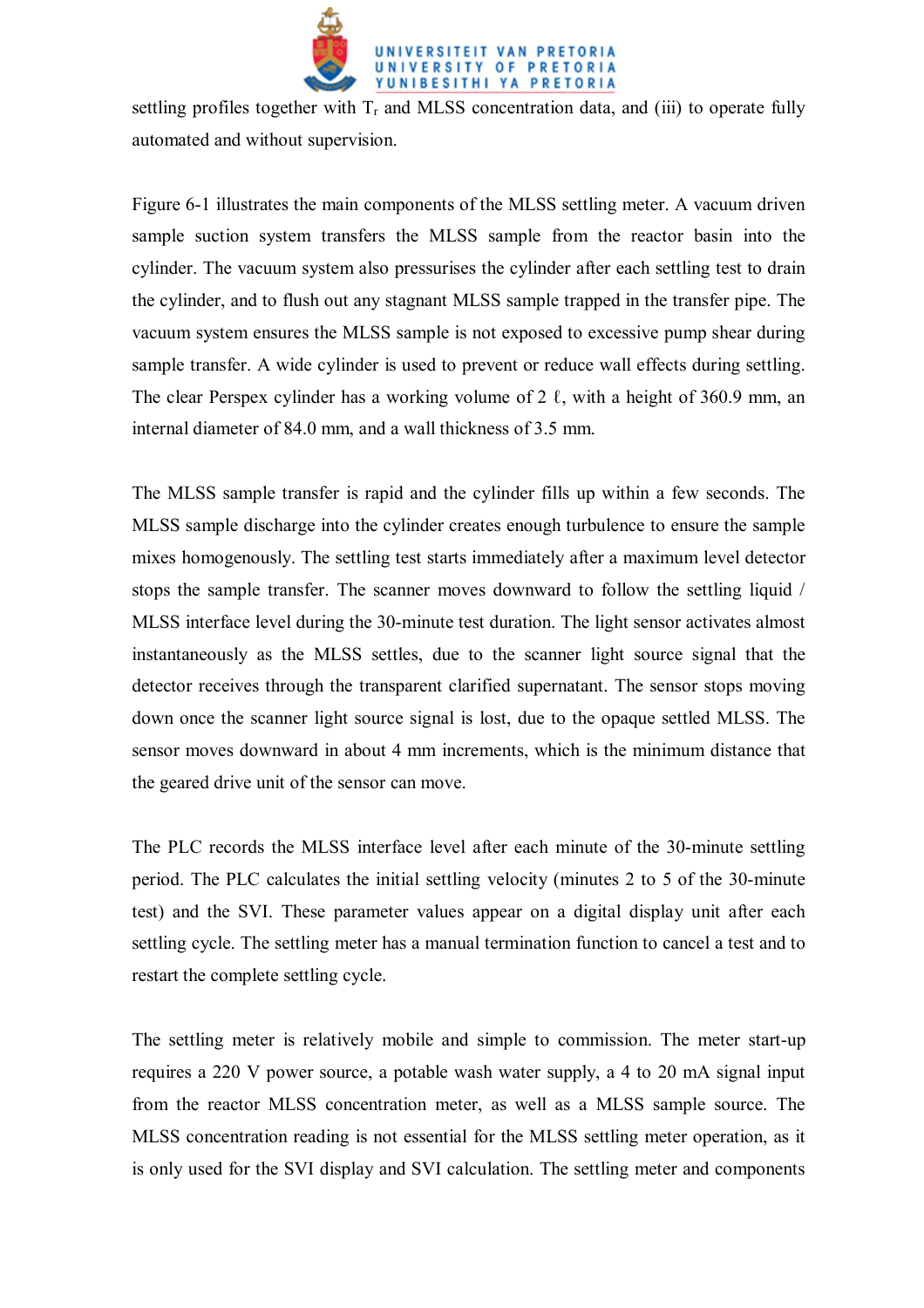

are installed in a fully enclosed weatherproof cabinet, to eliminate or reduce meteorological effects, such as wind, rain, solar radiation, and  $T_a$  changes. Photograph 1 in Appendix F shows the general arrangement of the MLSS settling meter components. The automated operation sequence to create one MLSS settling profile consists of the following three steps:

# Step 1: MLSS sample preparation

• cylinder drain valve opens.

- cylinder chamber pressurises to force out previous MLSS sample through bottom drain and to flush top MLSS sample inlet line, adjustable duration of 5 seconds,
- potable wash water cleaning cycle to spray inner cylinder walls, adjustable duration 4 seconds,
- cylinder chamber pressurises to force out wash water through bottom drain, adjustable duration 5 seconds,
- cylinder drain valve closes,
- cylinder chamber under vacuum to extract MLSS sample from reactor basin into cylinder,
- vacuum stops when cylinder maximum level sensor at  $2 \ell$  capacity is detected,
- external initial reactor MLSS concentration reading obtained for SVI calculation, and
- external logger  $T_r$  is recorded.

# Step 2: MLSS settling test

- 30 minute counter starts,
- MLSS settling interface height is recorded every minute for 30 minutes according to level of light detector,
- height reading capture at 120 seconds,
- height reading capture at 300 seconds, PLC calculates, displays ISV (2 to 5 minutes),
- height reading capture at 1500 seconds,
- height reading capture at 1790 seconds, PLC calculates, displays compression velocity (25 to 30 minutes), and

• final height capture according to light detector level at 30 minutes, PLC calculates, displays SVI.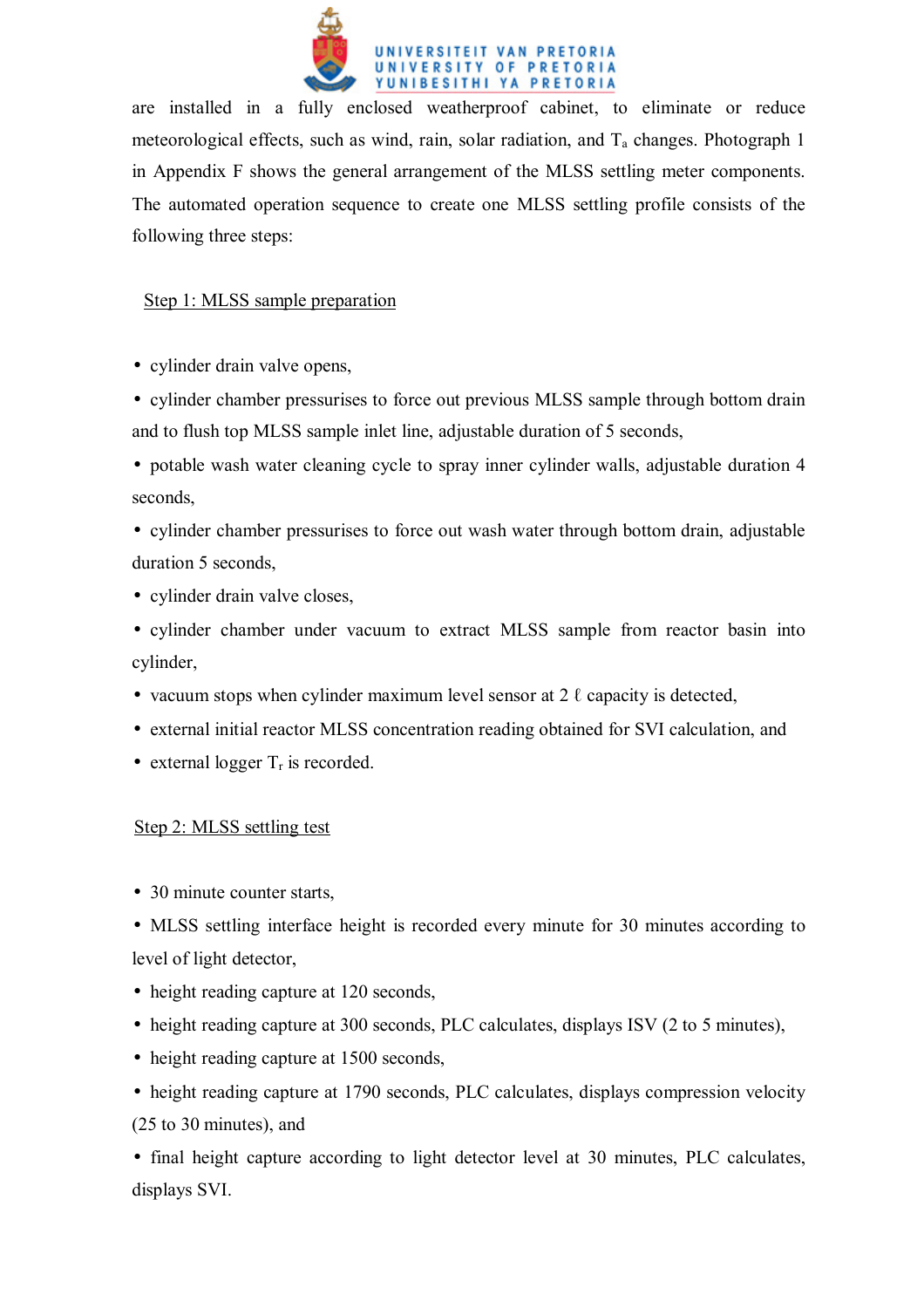

Step 3: MLSS sample removal

- light detector moves upwards to the start position at maximum cylinder height level, and
- step 1 restarts after a total of 46 minutes (16-minute adjustable period between tests), except if the manual override function is turned on at any stage to return to start of step 1.

A two-channel data logger (Microlog Plus; Fourier, 2007) captures the settling meter height profiles. The logger data is recorded in a Microsoft Excel compatible format to ensure manual download to a computer.

# **6.2.3 MLSS settling meter velocity data collection method**

The settled MLSS height (h) variations over 30-minute settling test duration are obtained from the original MLSS settling profiles, as illustrated in Figure 6-2. The stage 1 lag or reflocculation time, stage 2 ZSV or u\_max, stage 3 transition, and stage 4 compression are indicated on successive settling profiles.



Figure 6-2 Two consecutive on-line MLSS settling profiles recorded by the settling meter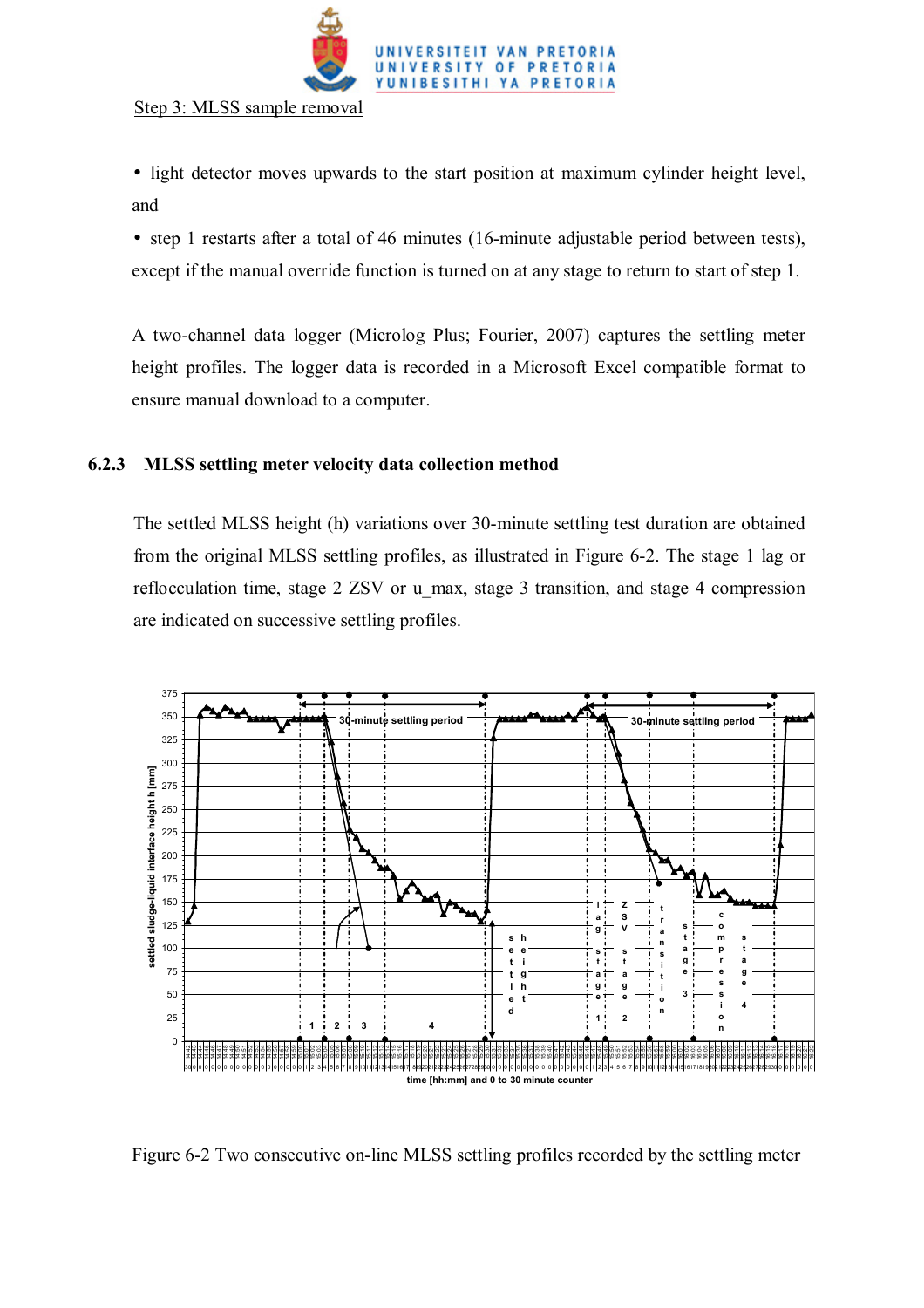

The MLSS settling parameters are computed from these settling profiles with the use of a Microsoft Excel spreadsheet as follows:

- lag time before settling of liquid / MLSS interface starts (stage 1),
- ISV from period 2 to 5 minutes of MLSS settling,
- u\_max from the linear negative slope (stage 2),
- t\_umax from when u\_max commences (start of stage 2),
- $SV_{30}$  from the settled MLSS height after 30 minutes (end of stage 4), and six incremental 5-minute MLSS settling velocities over 30 minutes: u1, u2, u3, u4, u5, u6.

# **6.2.4 MLSS settling meter velocity data collection boundaries**

The on-line MLSS meter generated 85 settling profiles for the full-scale plant. The experimental data range boundaries for these profiles are listed in Table 6-1. The MLSS concentration and  $T_r$  variations at the full-scale plant are recorded from 4489 to 4923 mgSS/ℓ, and from 17.2 to 19.0°C respectively.

| <b>Parameter</b>                       | <b>Full-scale reactor condition</b> |
|----------------------------------------|-------------------------------------|
| n                                      | 85                                  |
| Minimum $T_r$ [°C]                     | 17.2                                |
| Maximum $T_r$ [°C]                     | 19.0                                |
| Minimum MLSS concentration $[mg/\ell]$ | 4489                                |
| Maximum MLSS concentration $[mg/\ell]$ | 4923                                |

Table 6-1 Experimental data range for on-line MLSS settling evaluation

# **6.2.5 Data presentation**

# **6.2.5.1 Data logger transfer and calculations**

A data logger (Microlog Plus; Fourier, 2007) equipped with an internal thermometer measures and records  $T_r$ . The logger has an external 4 to 20 mA signal input facility that is used to store the settling meter h data. A similar data logger is used to record  $T_r$  from the built-in thermometer of the DO concentration meter (ATI Model B15\60; ATI, 2007). An additional data logger (Alog MCS131LCD; MC Systems, 2007) stores the on-line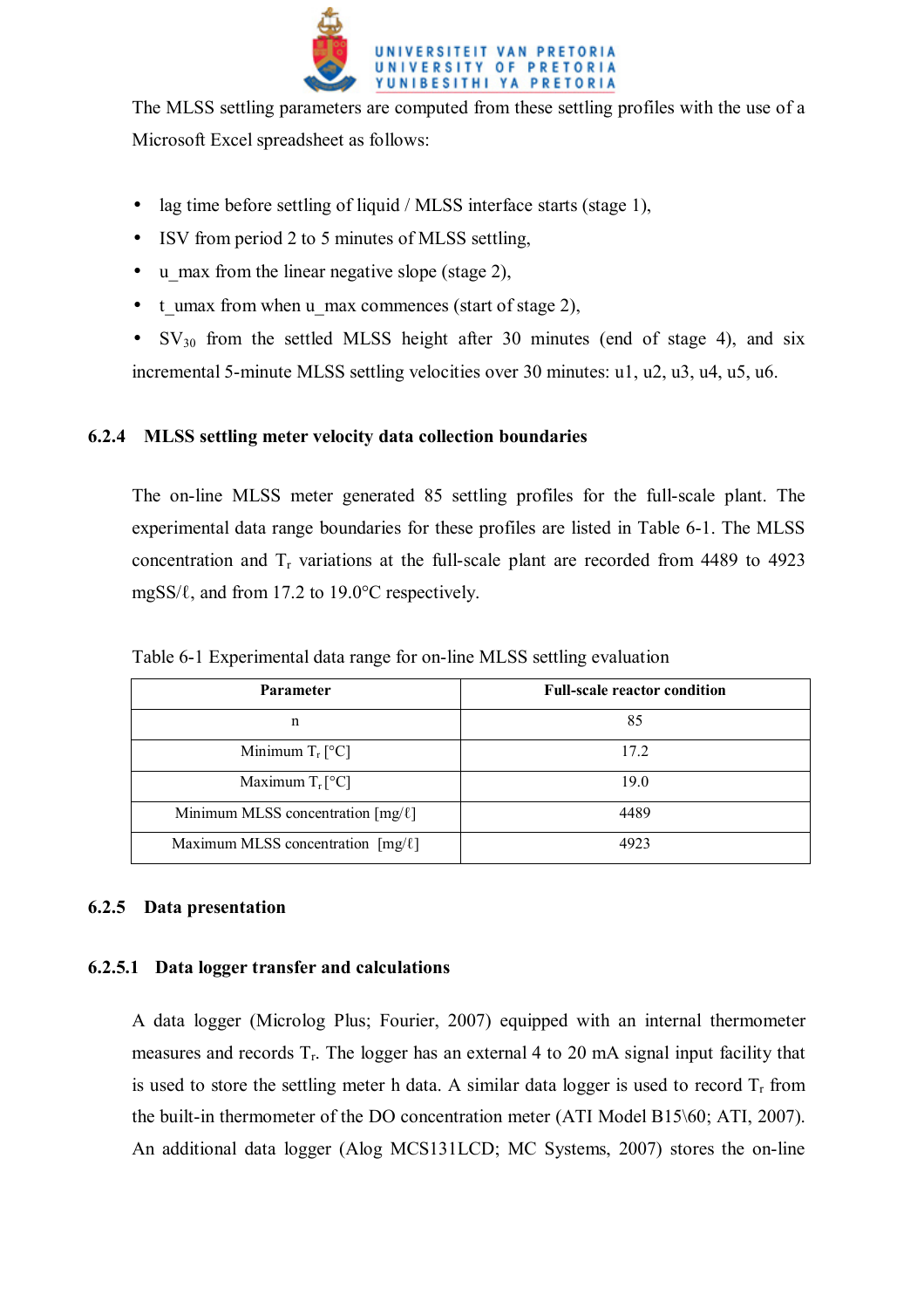

data from the DO and MLSS concentration meters. The data collection proceeds as follows:

• The DO concentration meter data logger produces a data table of readings of date [ddmm-yyyy], time [hh:mm] in 5 minute increments, and DO concentration [mg/ℓ] in 0.1  $mg/\ell$  increments. The data tables are transferred into Excel spreadsheets.

• The MLSS concentration meter data logger produces a data table of readings of date [dd-mm-yyyy], time [hh:mm] in 5 minute increments, and MLSS concentration [mg/ℓ] in  $0.1 \text{ mg}/\ell$  increments. The data tables are transferred into Excel spreadsheets.

• The MLSS settling meter data logger produces a data table of readings of date [ddmm-yyyy], time [hh:mm:ss] in 1 minute increments, and height [mm] in 0.1 mm increments. The data tables are transferred into Excel spreadsheets.

• The thermometers data produces data tables of readings of date [dd-mm-yyyy], time [hh:mm] in 5 minute increments,  $T_a$  from the internal ambient temperature sensor in 0.3 $^{\circ}$ C increments and T<sub>r</sub> from the DO concentration meter temperature sensor  $[{}^{\circ}$ C in 0.3°C increments. The data tables are transferred into Excel spreadsheets.

The Excel spreadsheet containing the settling meter height data is the reference sheet for all calculations. An example of a settling data graph is provided in Figure 11-14 in Appendix E. Data in the spreadsheet is not filtered to remove noise. Bergh (1996) describes experimental noise as fluctuations in measurements that originate from the process or measuring devices used.

The cylinder height readings [mm] are converted to cylinder volume values [mℓ]. The DO and  $T_r$  readings are averaged over each 30-minute settling period, and the initial MLSS concentration reading is used to calculate SVI. The MLSS settling profile over 30 minutes is used to calculate the 11 MLSS settling parameters: SVI  $[m\ell/g]$ , u\_max  $[m/hr]$ , u\_ave [m/hr], t\_umax [minute], h [mm] and the six incremental u1 to u6 five-minute settling velocities [m/hr].

The reference Microsoft Excel spreadsheet is used to list the date, time, DO concentration, MLSS concentration,  $SV_{30}$ , SVI, t\_umax, u\_max, u\_ave, h, and u1 to u6. The two dependent variables, MLSS concentration and  $T_r$ , are transferred together with the 11 settling parameters into the DataFit (2005) statistical computer program.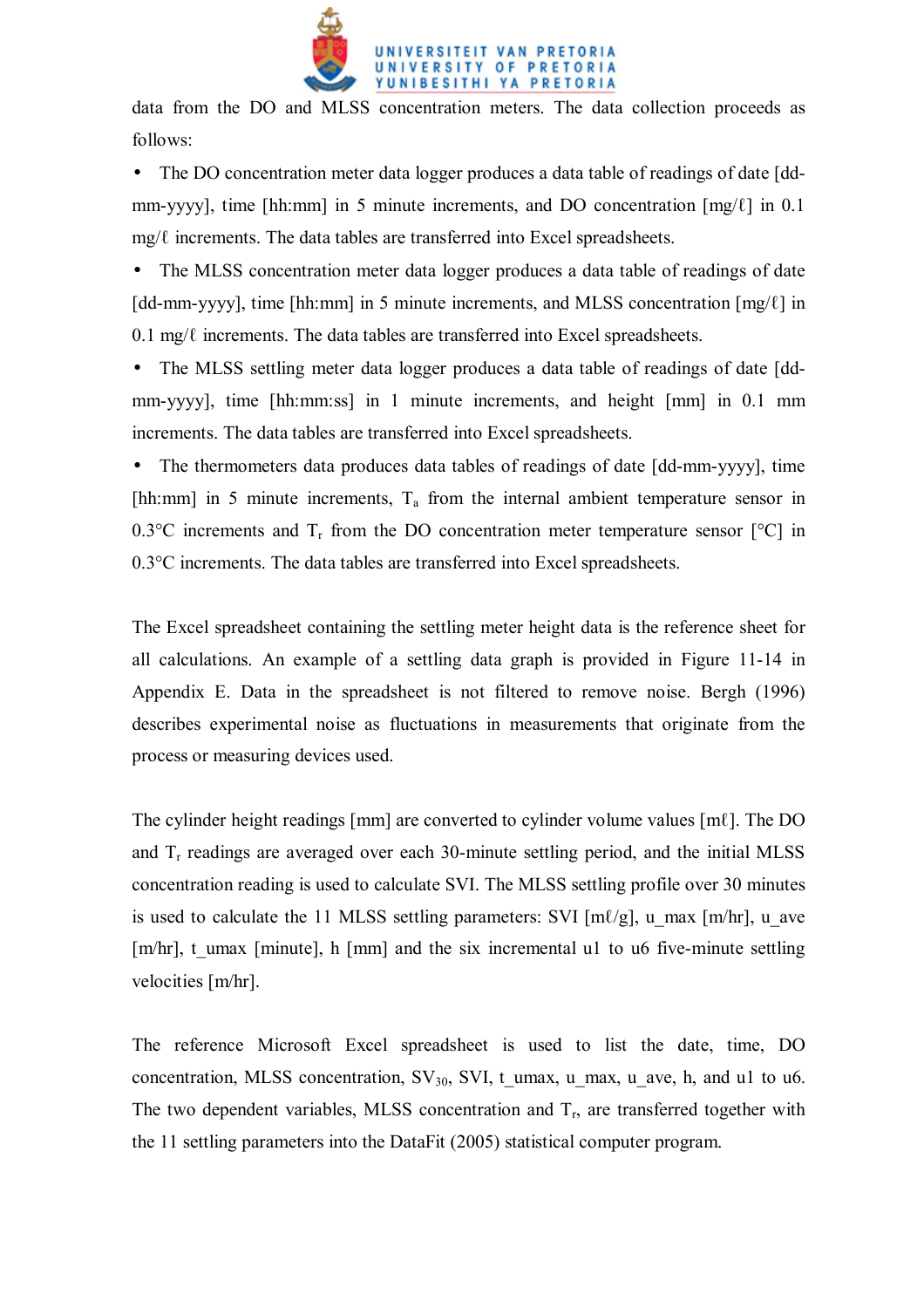

## **6.2.5.2 Empirical settling correlations and statistical comparisons**

The MLSS settling data is used to generate 2-D best-fit correlations between the MLSS concentration and the 11 MLSS settling parameters. The same settling data is then used to generate 3-D best-fit correlations with MLSS concentration,  $T_r$ , and the 11 MLSS settling parameters. To evaluate the impact of  $T_r$  inclusion, the improvement in correlations can be statistically determined by comparing  $\mathbb{R}^2$ -values.  $\mathbb{R}^2$  is the most widespread coefficient used to assess MLSS settling models (Ozinsky and Ekama, 1995).

There are 298 single independent 2-D regression models and 242 3-D non-linear regression models pre-defined in DataFit (2005). These pre-defined models allocate bestfit correlations for the settling data according to  $R^2$ -values. This automatic ranking function of DataFit identifies the best-fit correlations.

The DataFit package generates 3-D plots of the regression models, where the dependent variables are allocated to the  $x_1$ - and  $x_2$ -axes, and the response variables to the y-axis. In the graphical display of the non-linear regressions, bullets above and below the surfaces indicate the data points, and the surfaces with colour bands indicate the regression result ranges. The built-in regression analysis function of Microsoft Excel analyzes the rest of the experimental MLSS settling data.

# **6.3 Results and discussion**

The mathematical relationships between settleability parameters are approximated as basic polynomial functions, to show trends that adequately describe MLSS settling behaviour. The on-line MLSS settling results are presented in the following sections:

- settling parameters diurnal profiles (h, MLSS concentration, SVI)
- settling parameters best-fit model
	- $\circ$  dependent variables: MLSS concentration and  $T_r$
	- o response variables: SVI, u\_max, and t\_umax
- settling parameter model correlations (SVI with u\_max and t\_umax)
- settling parameters simplified models
	- $\circ$  dependent variables: MLSS concentration and  $T_r$
	- o response variables: SVI, u\_max, t\_umax, u\_ave, h, u1, u2, u3, u4, u5, u6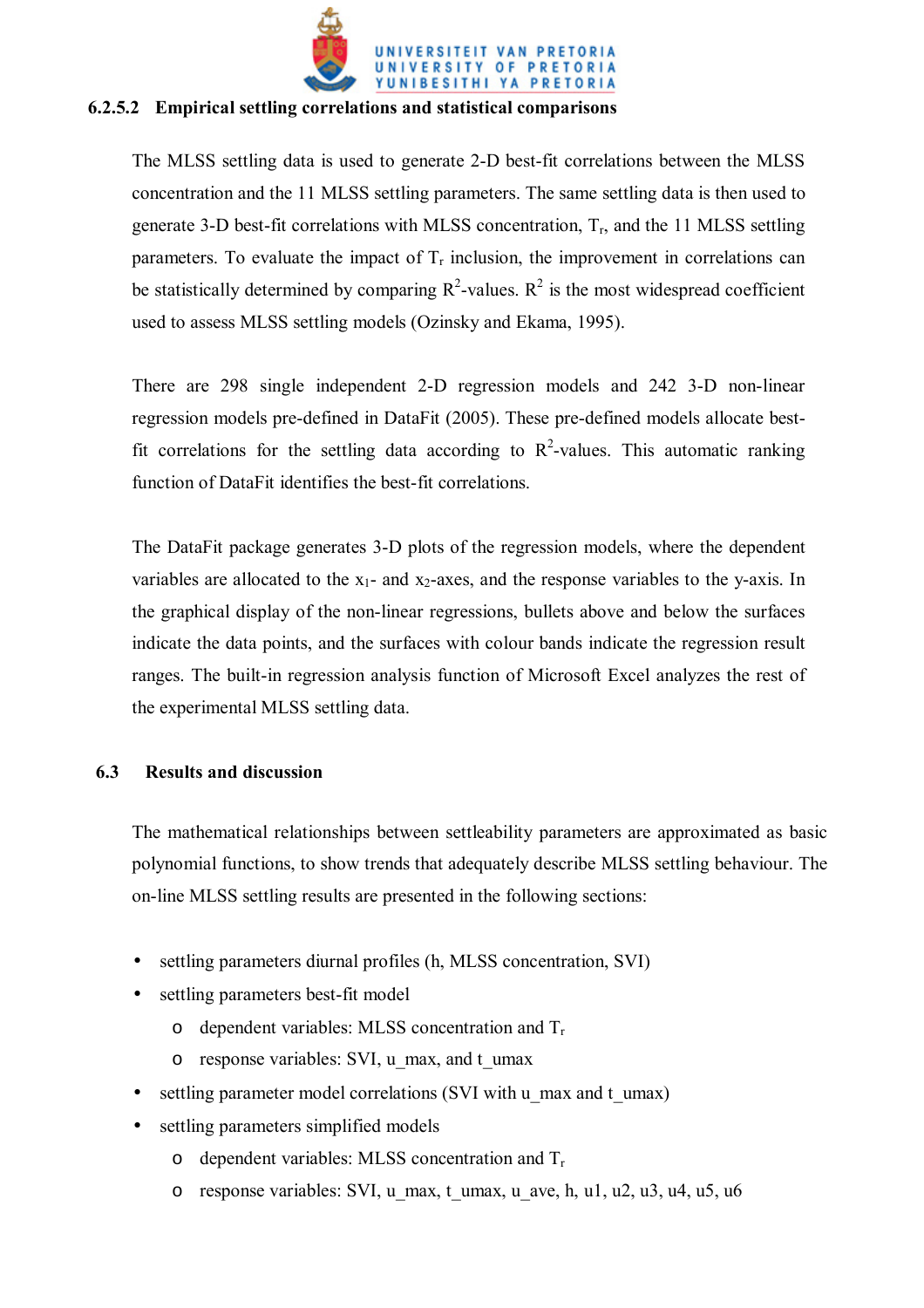

#### **6.3.1 h and Tr diurnal variation**

The recorded data points and fitted trends for the diurnal  $T_r$  and settled MLSS height variations are shown in Figure 6-3. The  $x_1$ -axis indicates the 24-hour diurnal period, the primary  $y_1$ -axis indicates  $T_r$ , and the secondary  $y_2$ -axis indicates the on-line MLSS settling meter h reading.



Figure 6-3 Data and fitted curves of temporal variations in  $T_r$  and h

The full-scale plant  $T_r$  fluctuated by about 1.5°C per typical day in spring. The  $T_r$  profile changed from 17.5 to 19.0°C, and the h profile changed from about 350 to 170 mm, as shown in Figure 6-3. These  $T_r$  and h profiles follow sinusoidal wave profiles, as represented by the fitted curves with  $R^2$  of 0.92 and 0.83 respectively. From the on-line MLSS settling tests, the MLSS settling meter height reading illustrated the inverse relationship between  $T_r$  and the 30-minute settled MLSS height in a settling test cylinder.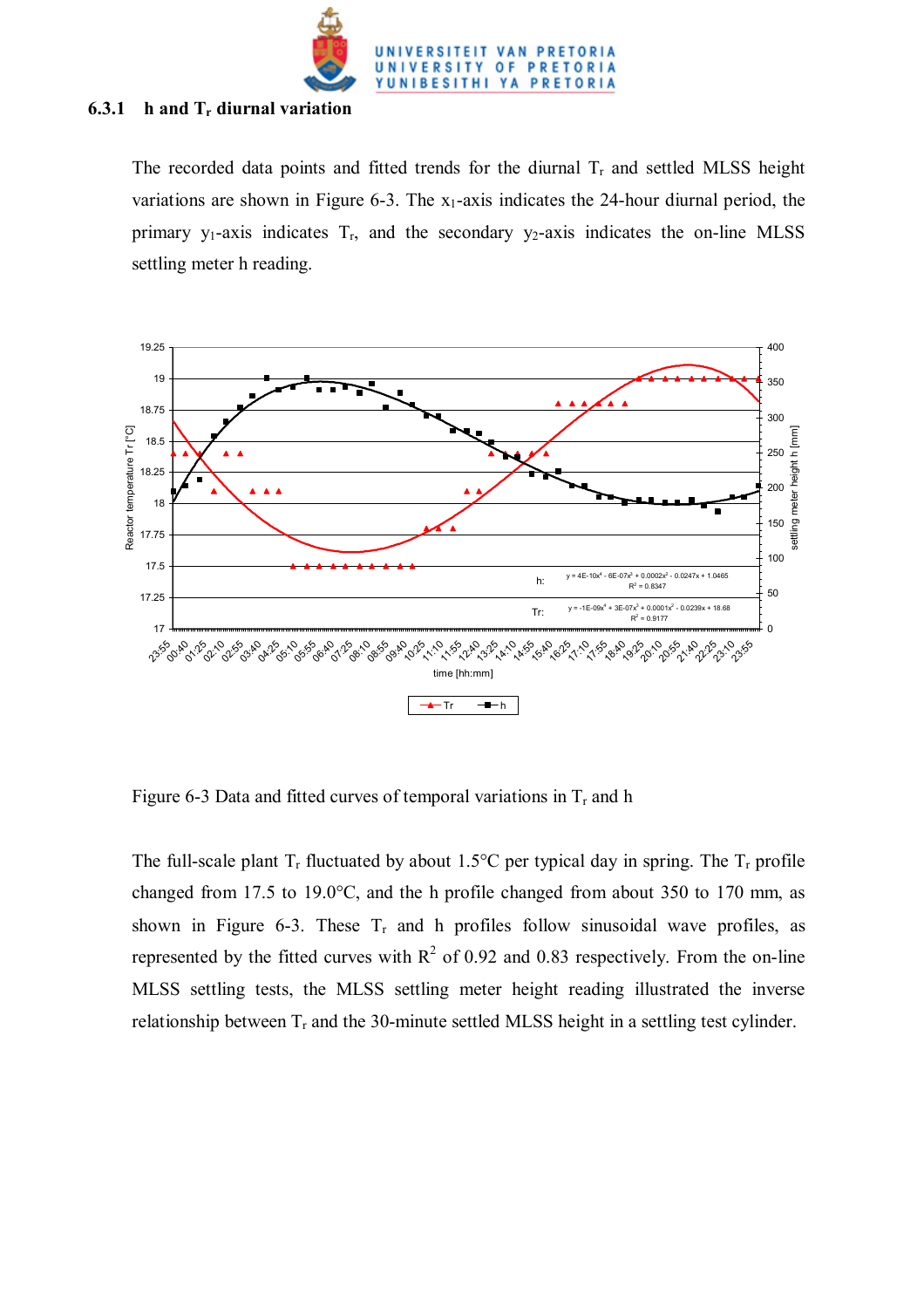

#### **6.3.2 MLSS concentration and Tr diurnal variation**

The recorded data points and fitted trends for the diurnal  $T_r$  and MLSS concentration variations for the full-scale plant are shown in Figure 6-4. The  $x_1$ -axis indicates the 24hour diurnal period, the primary  $y_1$ -axis indicates  $T_r$  and the secondary  $y_2$ -axis indicates the on-line MLSS concentration reading. Two 2-day profiles, with  $T_r$  and MLSS concentration correlations  $R^2$  of 0.91 and 0.90 respectively, are provided in Figure 11-16 in Appendix D for reference purposes.



Figure 6-4 Data and fitted curves of temporal variations in  $T_r$  and MLSS concentration

The full-scale plant average MLSS concentration varies by about 400 mg/ℓ per day. The diurnal MLSS loading variations, originating from the plant and reactor inflow, as well as the secondary settling tank RAS flow, cause MLSS concentration variations (Otterpohl and Freund, 1992). This MLSS concentration profile was relatively smooth over the 24 hour period, as shown in Figure 6-4. The  $T_r$  and MLSS concentration profiles follow a sinusoidal wave profile, as represented by fitted curves with  $R^2$  of 0.92 and 0.94 respectively.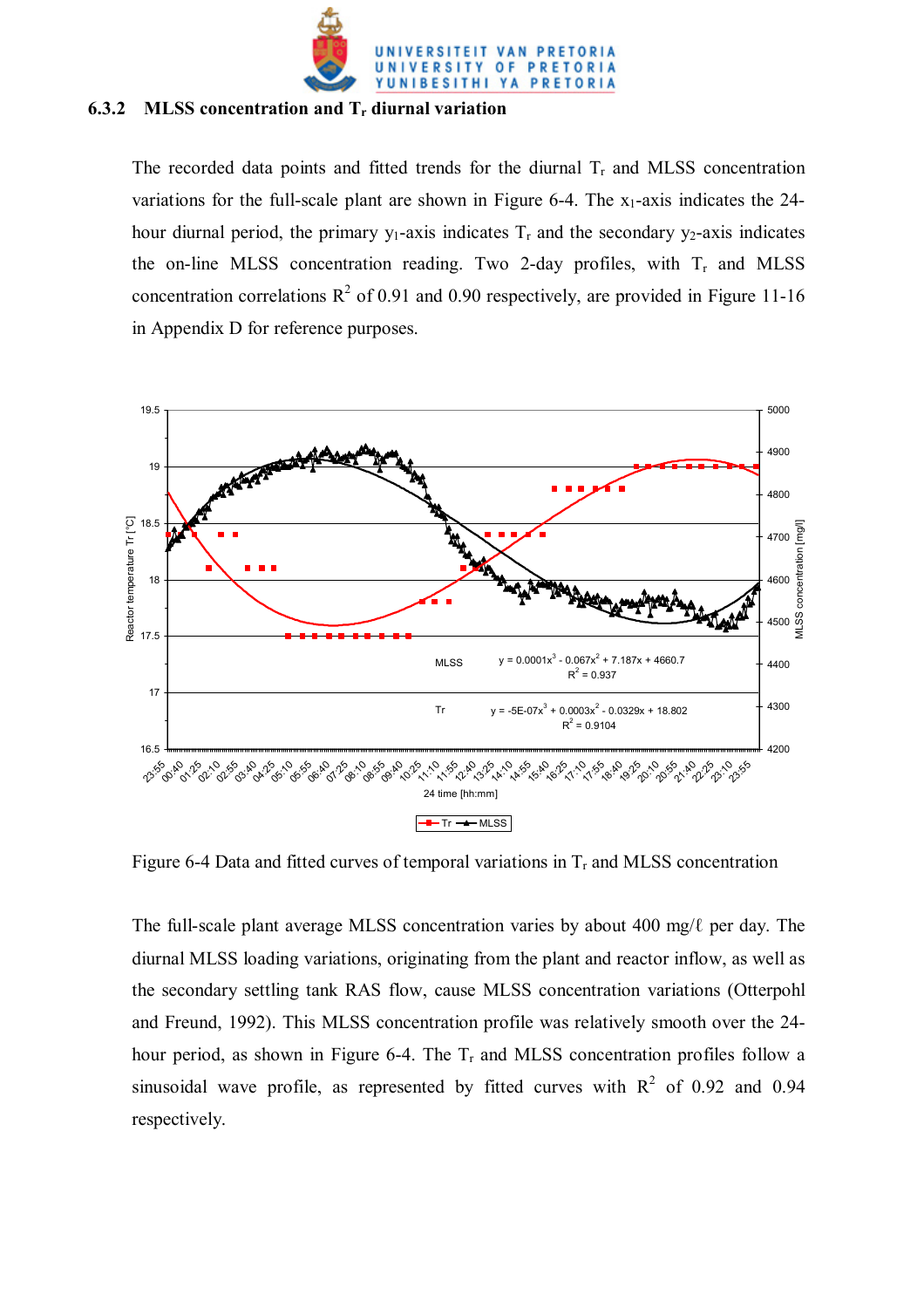

### **6.3.3 SVI and Tr diurnal variation**

The calculated SVI, recorded data points for the diurnal  $T_r$ , and fitted trends for the fullscale plant, are shown in Figure 6-5. The  $x_1$ -axis indicates the 24-hour diurnal period, the primary  $y_1$ -axis indicates  $T_r$ , and the secondary  $y_2$ -axis indicates the calculated SVI reading. Two 2-day profiles, with SVI and  $T_r$  correlations  $R^2$  of 0.92 and 0.91 respectively, are provided in Figure 11-17 in Appendix D for reference purposes.



Figure 6-5 Data and fitted curves of temporal variations in  $T<sub>r</sub>$  and SVI

The full-scale plant average SVI varies by about 100 m $\ell$ /g per day. This variation was caused by the diurnal MLSS concentration and  $T_r$  fluctuation. The SVI profile was relatively smooth over a daily 24-hour period, as shown in Figure 6-5. The  $T_r$  and SVI trends follow sinusoidal wave profiles, as represented by fitted curves with  $R^2$  of 0.92 and 0.97 respectively.

Two 2-day profiles, with SVI and MLSS concentration correlations  $R^2$  of 0.92 and 0.90 respectively, are provided in Figure 11-18 in Appendix D for reference purposes.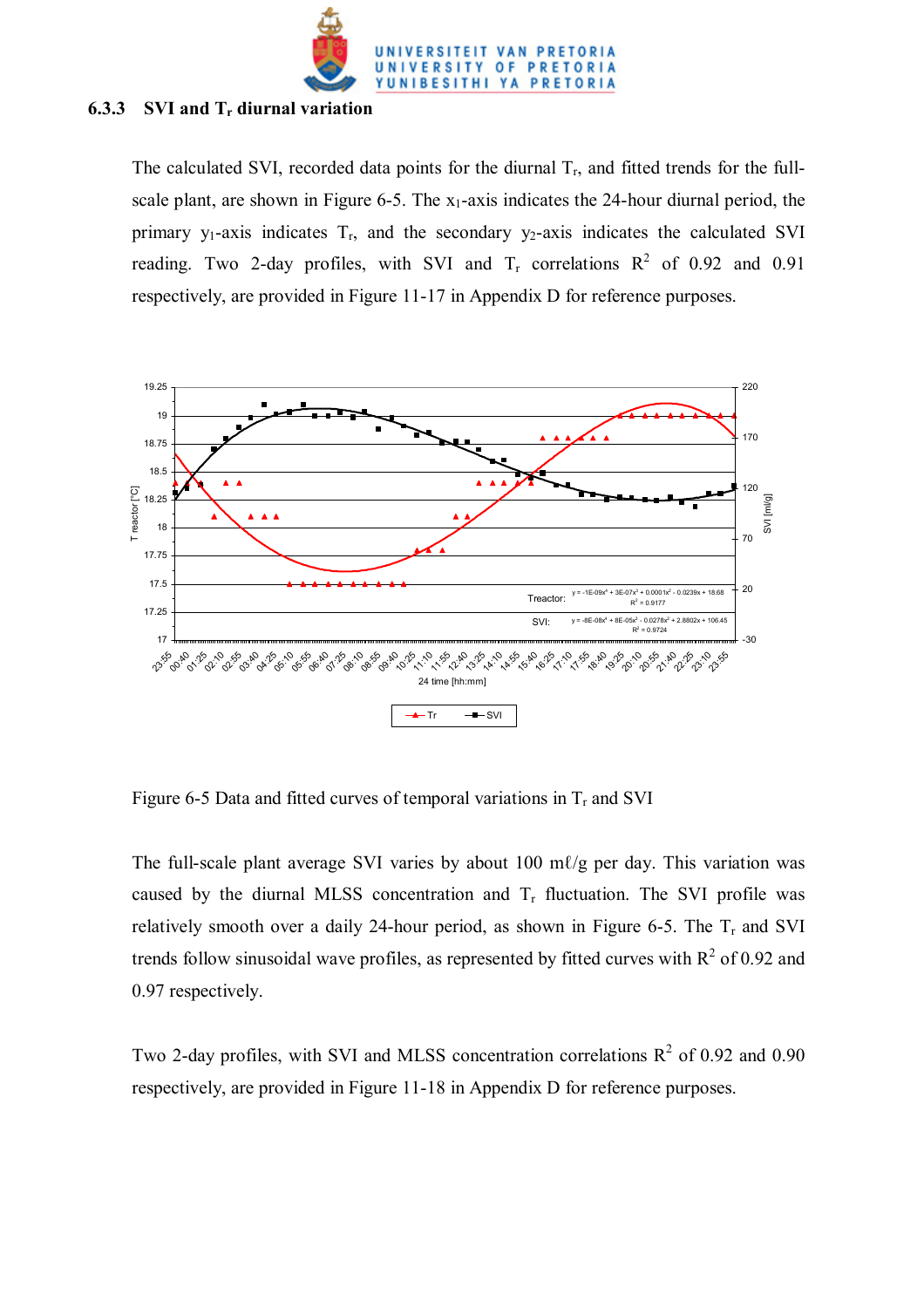

## **6.3.4 Model fitting: SVI dependence on MLSS concentration and Tr**

The SVI dependence on MLSS concentration and  $T_r$  is statistically evaluated with individual and combined correlations in 2- and 3-D models.

## **6.3.4.1 SVI link to MLSS concentration**

The recorded data points and a fitted trend for the on-line MLSS concentration and calculated SVI are shown in Figure 6-6. The x-axis indicates MLSS concentration, and the y-axis indicates SVI. The best-fit curve for SVI related to MLSS concentration from full-scale data is represented by a polynomial with a  $R^2$  of 0.69, as shown in Figure 6-6.



Figure 6-6 SVI related to MLSS concentration

The direct relationship between SVI as the response variable and MLSS concentration as the dependent variable is confirmed by the polynomial, since SVI increases according to the best-fit curve as MLSS concentration increases. The calculated SVI data scatter was visible from 97 to 203 mℓ/g throughout the MLSS range of 4489 to 4923 mg/ℓ. The data scatter is in agreement with earlier observations of experimental MLSS settling data and calculated SVI ranges, as presented in models by Daigger and Roper (1985) and Catunda and Van Haandel (1992). There are therefore other significant factors present that are not incorporated in the traditional SVI regression models based only on MLSS concentration. Ambient and reactor temperature fluctuations, and the related change in sample temperature, are such factors that can account for some of the scatter in SVI data.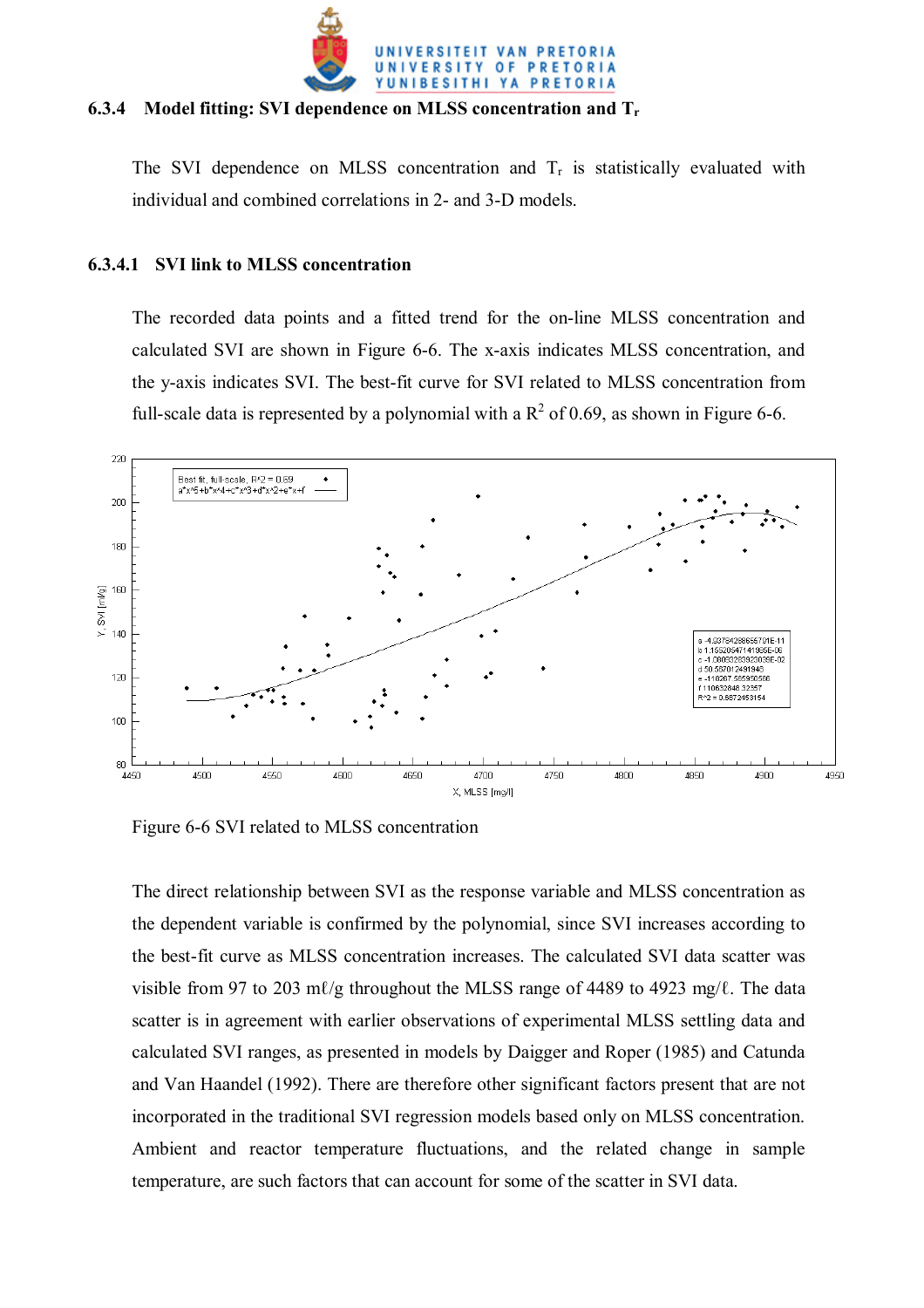

# **6.3.4.2 SVI link to Tr**

The recorded data points and a fitted trend for the on-line  $T_r$  and calculated SVI are shown in Figure 6-7. The x-axis and the y-axis indicate the  $T_r$  and SVI respectively. The best-fit curve for SVI related to  $T_r$  for full-scale plant data is represented by a  $6<sup>th</sup>$  order polynomial, based on a very low  $R^2$  of only 0.38.



Figure 6-7 SVI data scatter according to  $T_r$  variation

A basic inverse relationship between SVI as the response variable and  $T_r$  as the dependent variable is visible in Figure 6-7, as SVI decreases as  $T_r$  increases. The large experimental SVI data scatter was present throughout the fixed  $T_r$  range, since the  $T_r$  data logger only recorded in 0.3°C increments.

This large data scatter indicates that the SVI data cannot be correlated with only  $T_r$  as a single dependent variable. The MLSS concentration is required as a second dependent variable in a 3-D model to reduce the data scatter and to obtain a best-fit correlation for the experimental and calculated data.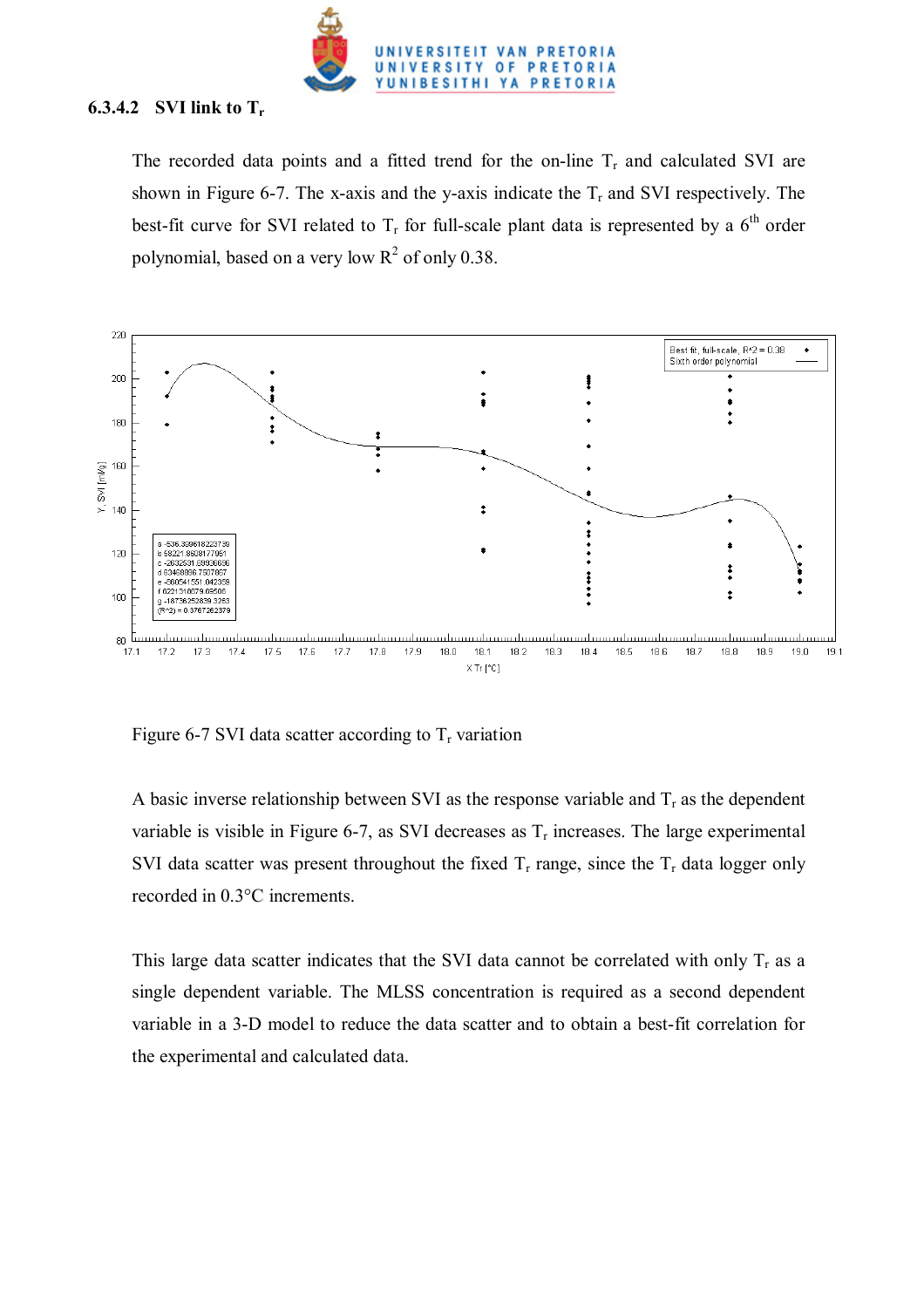

#### **6.3.4.3 SVI link to MLSS concentration and Tr**

The recorded data points and fitted correlation for the on-line MLSS concentration, the  $T_r$ , and the calculated SVI are shown in Figure 6-8. The  $x_1$ -,  $x_2$ - and y-axis represent MLSS concentration,  $T_{r}$ , and SVI respectively. The best-fit curve for SVI related to MLSS concentration and  $T_r$  for full-scale plant data is represented on Figure 6-8 by a polynomial with a  $R^2$  of 0.84.



Figure 6-8 SVI related to MLSS concentration and  $T_r$ 

The temperature impact on settling is demonstrated by the improved curve fitting when  $T_r$ data is included in the full-scale plant SVI evaluation. Figure 6-8 illustrates the relationship between SVI as the response variable, with MLSS concentration and  $T_r$  as the dependent variables. The SVI response, after a variation in either or both the MLSS concentration and  $T_r$ , can be predicted from Figure 6-8.

SVI increases from 97 towards 203 m $\ell$ /g as the MLSS concentration increases from 4489 to 4923 mg/ $\ell$  and the T<sub>r</sub> decreases from 19.0 to 17.2°C. The ideal settling condition of the lowest SVI of 97 m $\ell$ /g is obtained at the lowest MLSS concentration and the highest  $T_r$ . The inclusion of  $T_r$  in SVI correlations improves the curve fitting by a  $R^2$  value of 0.15, from 0.69 to 0.84.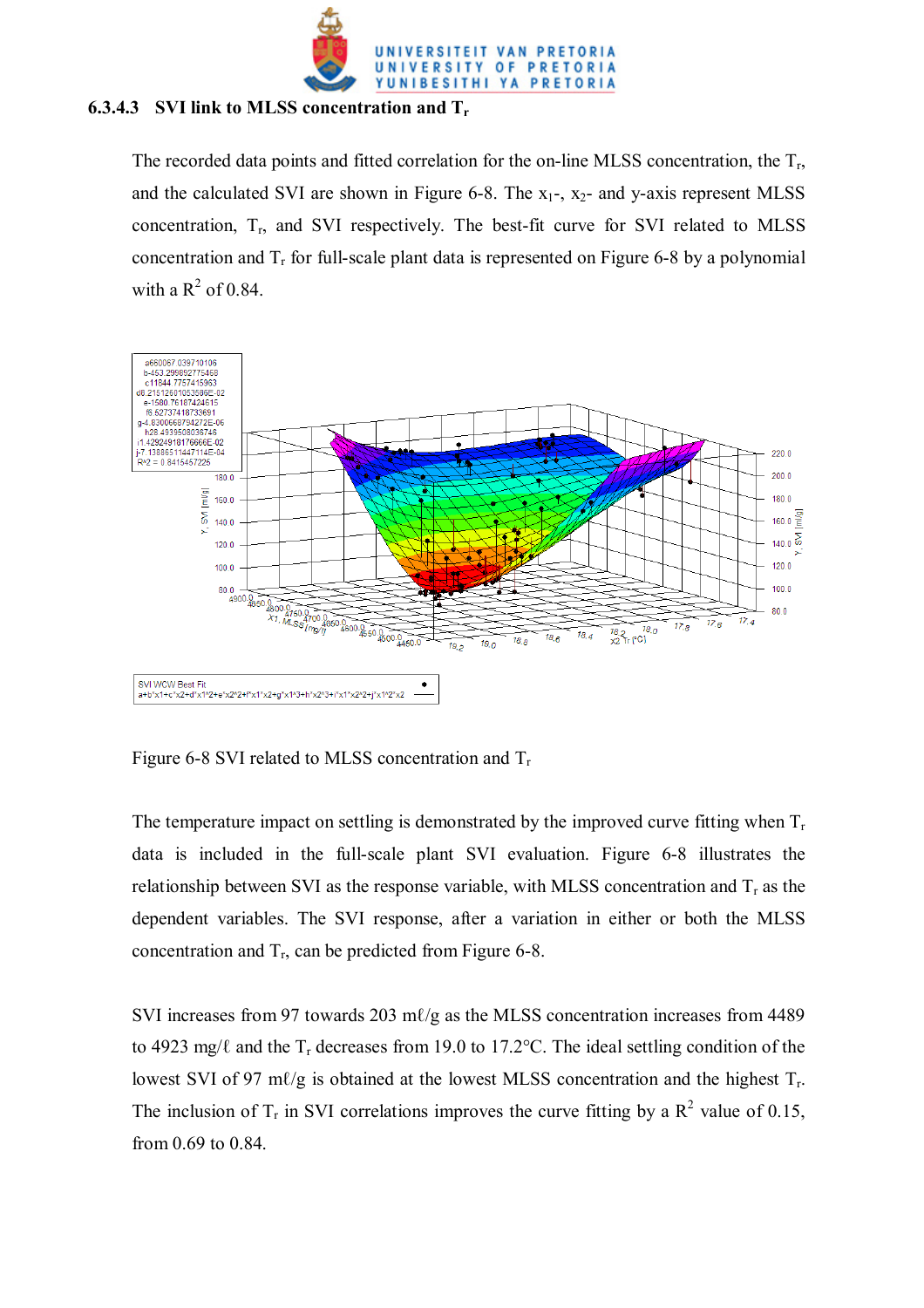

#### **6.3.5 Model fitting: u\_max dependence on MLSS concentration and Tr**

The u max dependence on MLSS concentration and  $T_r$  is statistically evaluated with individual and combined correlations in 2- and 3-D models.

## **6.3.5.1 u\_max link to MLSS concentration**

The recorded data points and a fitted trend for the full-scale on-line MLSS concentration and calculated u max are shown in Figure 6-9. The  $x_1$ -axis indicates MLSS concentration and the y-axis indicates u\_max. The best-fit curve for u\_max related to MLSS concentration from full-scale data is represented by a polynomial with a  $R^2$  of 0.58, as shown in Figure 6-9.



Figure 6-9 u\_max related to MLSS concentration

The inverse relationship between u max as the response variable and MLSS concentration as the dependent variable is confirmed, since u\_max decreases according to the best-fit curve as MLSS concentration increases. The experimental u\_max data scatter is visible from 0 to 1.73 m/hr throughout the MLSS range of 4489 to 4923 mg/ $\ell$ .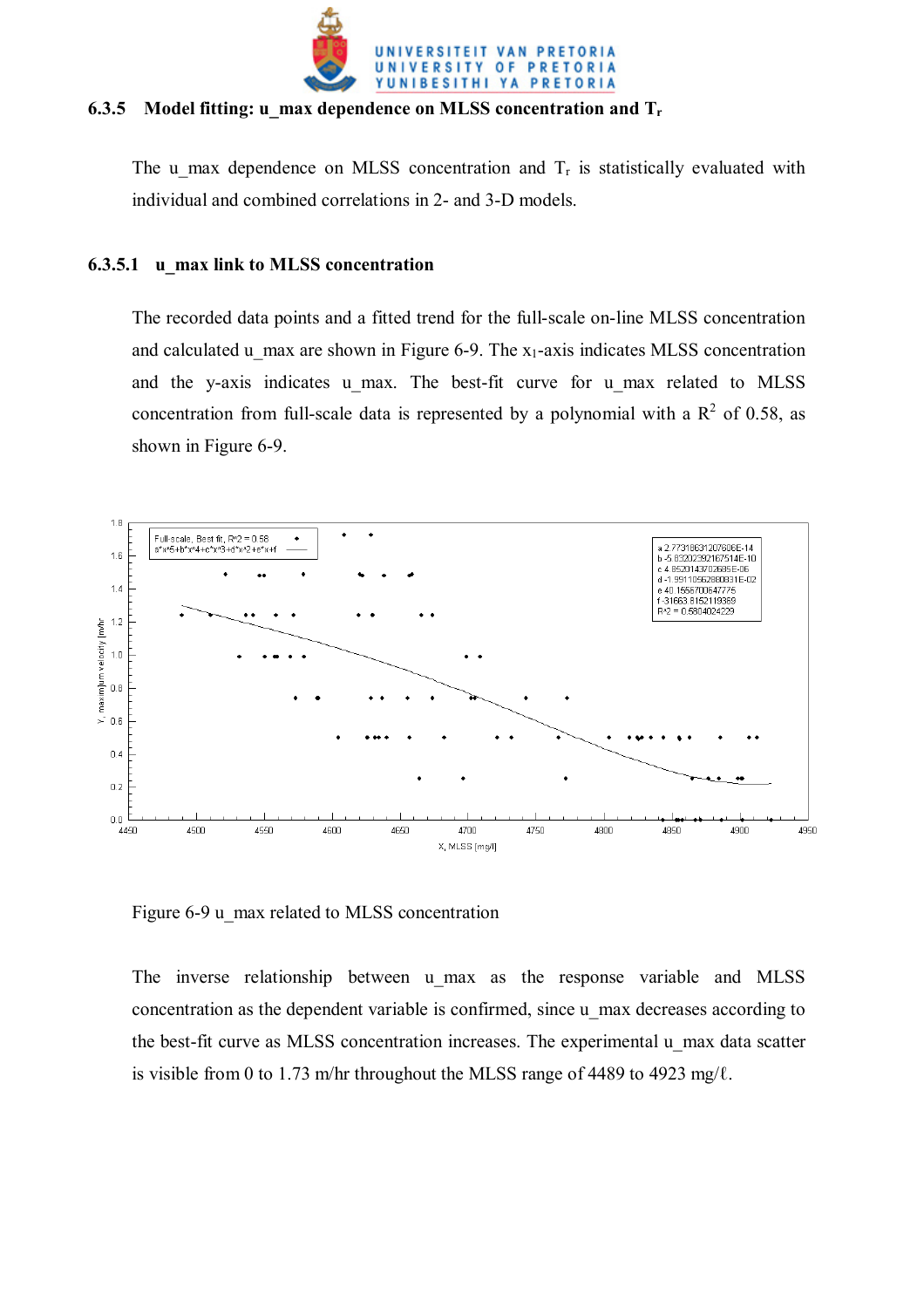

# **6.3.5.2 u\_max link to Tr**

The recorded data points and a fitted trend for the on-line  $T_r$  and calculated u max are shown in Figure 6-10. The  $x_1$ -axis indicates the  $T_r$  and the y-axis indicates the u\_max. The best-fit curve for u\_max related to  $T_r$  from the full-scale plant data is represented by a polynomial with a very low  $R^2$  of only 0.26.



Figure 6-10 u max data scatter according to  $T_r$  variation

A basic correlation between u max as the response variable and  $T_r$  as the dependent variable is visible, as u\_max increases according to the best-fit curve as  $T_r$  increases. The large field of experimental u max data scatter is visible throughout the  $T_r$  range increments, since the  $T_r$  data logger only recorded in 0.3 $\degree$ C increments.

The large data scatter indicates that the u\_max data cannot be correlated with only  $T_r$  as a single dependent variable. The MLSS concentration is required as a second dependent variable in a 3-D model to reduce the data scatter and to obtain a best-fit correlation for the experimental and calculated data.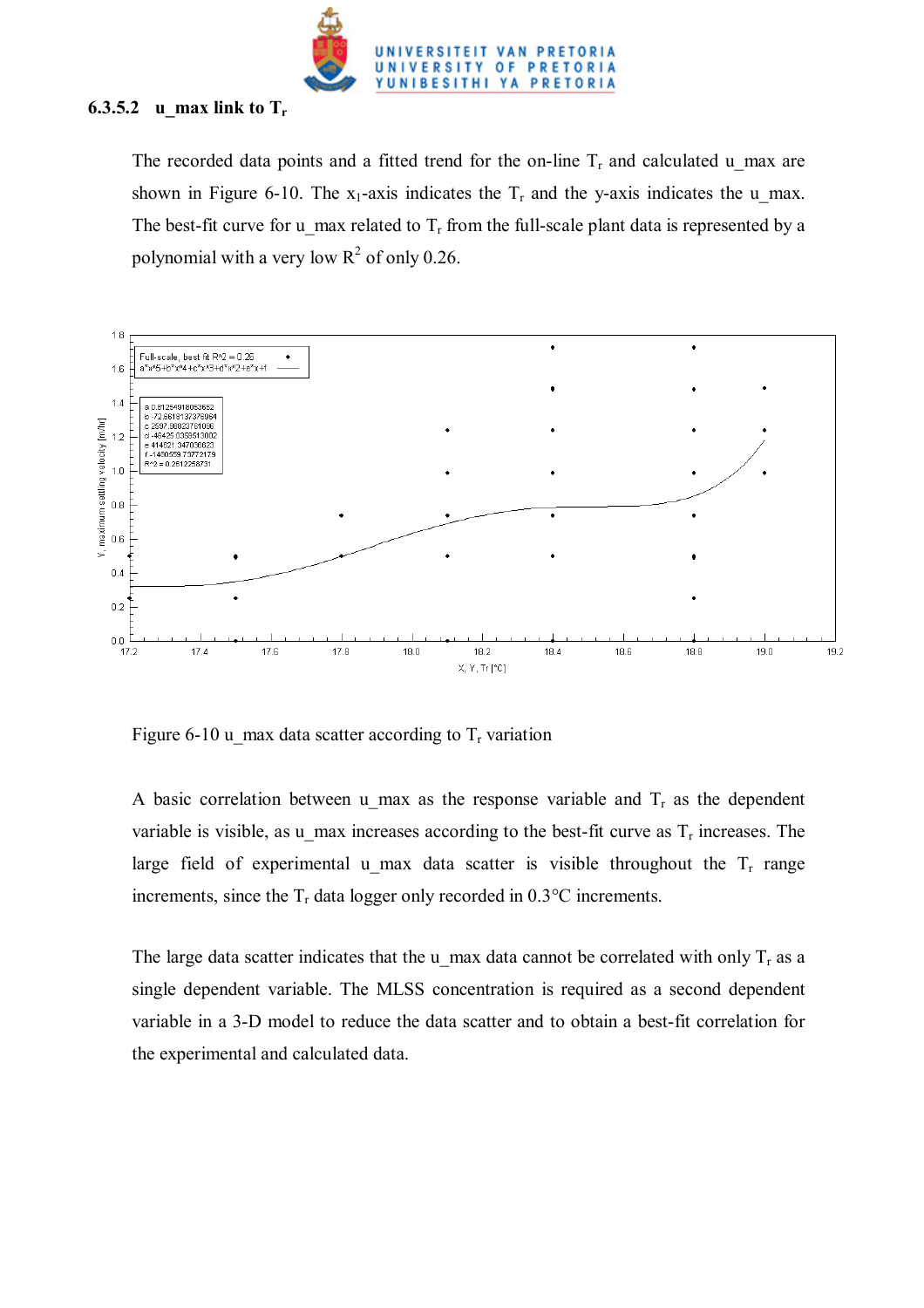

# **6.3.5.3 u\_max link to MLSS concentration and Tr**

The recorded data points and fitted correlation for the on-line MLSS concentration,  $T_r$ , and calculated u max are shown in Figure 6-11. The  $x_1$ -,  $x_2$ - and y-axis represent MLSS concentration,  $T_r$ , and u\_max respectively. The best-fit curve for u\_max related to MLSS concentration and  $T_r$  for full-scale plant data was represented on Figure 6-11 by a polynomial with a  $R^2$  of 0.70.



Figure 6-11 u\_max related to MLSS concentration and  $T_r$ 

The temperature impact on MLSS settling is demonstrated by the improved curve fitting when  $T_r$  data is included in the full-scale plant u max evaluation. Figure 6-11 illustrates the relationship between u\_max as the response variable, and MLSS concentration and  $T_r$ as the dependent variables. The u max response, after a variation in either or both the MLSS concentration and  $T_r$ , can be predicted from Figure 6-11.

The u\_max increases from 0 towards 1.7 m/hr, as the MLSS concentration decreases from 4923 to 4489 mg/ $\ell$ , and the T<sub>r</sub> increases from 17.2 to 19.0°C. The ideal settling condition of the highest u\_max of 1.7 m/hr is obtained at the lowest MLSS concentration and the highest T<sub>r</sub>. The inclusion of T<sub>r</sub> in u\_max correlations improved the curve fitting by a R<sup>2</sup> value of 0.12, from 0.58 to 0.70.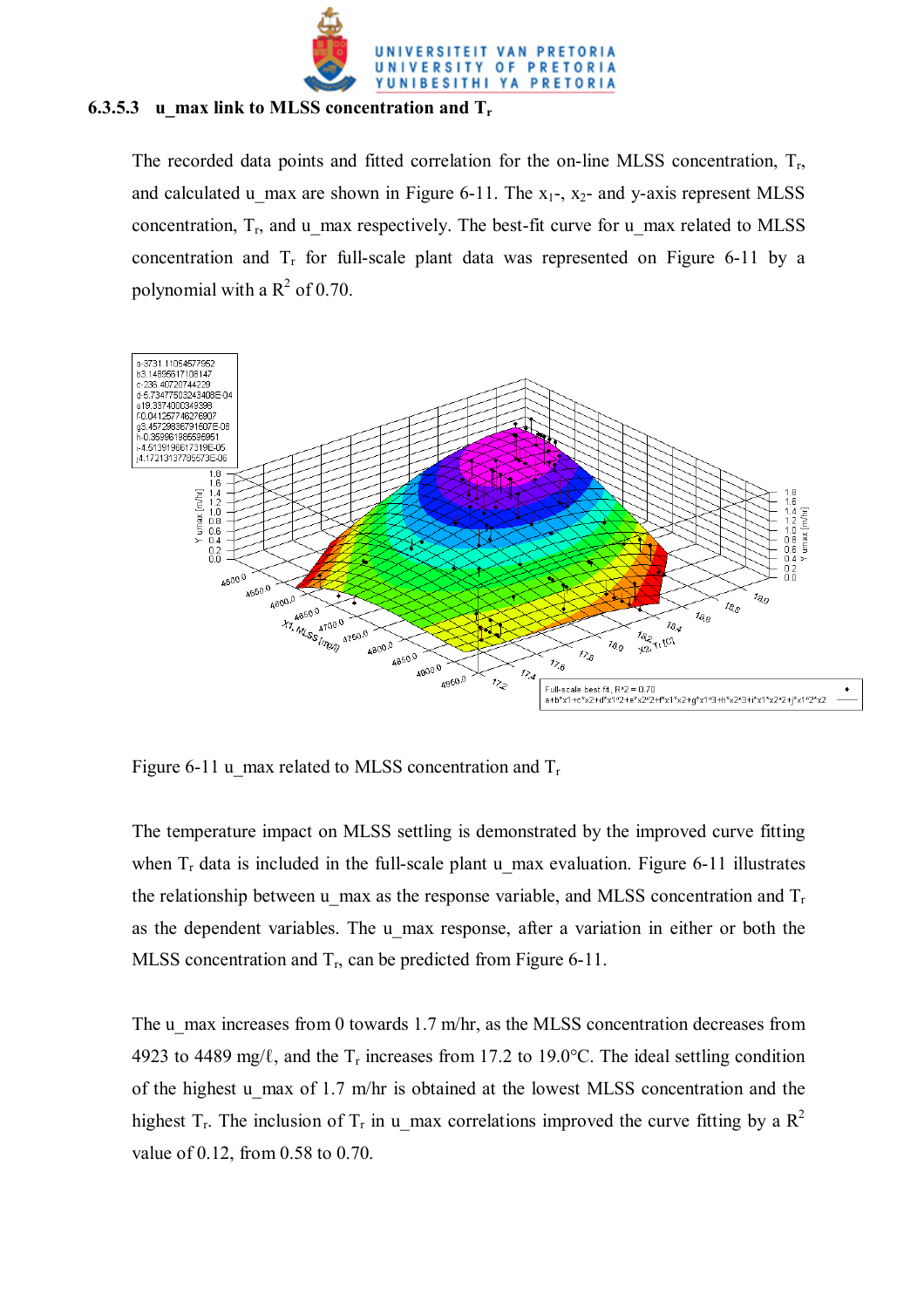

#### **6.3.6 Model fitting: t\_umax dependence on MLSS concentration and Tr**

The t umax dependence on MLSS concentration and  $T_r$  is statistically evaluated with individual and combined correlations in 2- and 3-D models.

#### **6.3.6.1 t\_umax link to MLSS concentration**

The recorded data points and a fitted trend for the full-scale on-line MLSS concentration and calculated t umax are shown in Figure 6-12. The  $x_1$ -axis indicates MLSS concentration and the y-axis indicates t\_umax. The best-fit curve for t\_umax related to MLSS concentration from full-scale data is represented by a polynomial with a  $R^2$  of 0.70, as shown in Figure 6-12.



Figure 6-12 t\_umax related to MLSS concentration

The direct relationship between t\_umax as the response variable and MLSS concentration as the dependent variable is confirmed, since t umax increases according to the best-fit curve as MLSS concentration increases. The experimental t\_umax data scatter is visible from 4 to 30 minutes throughout the MLSS range of 4489 to 4923 mg/ $\ell$ .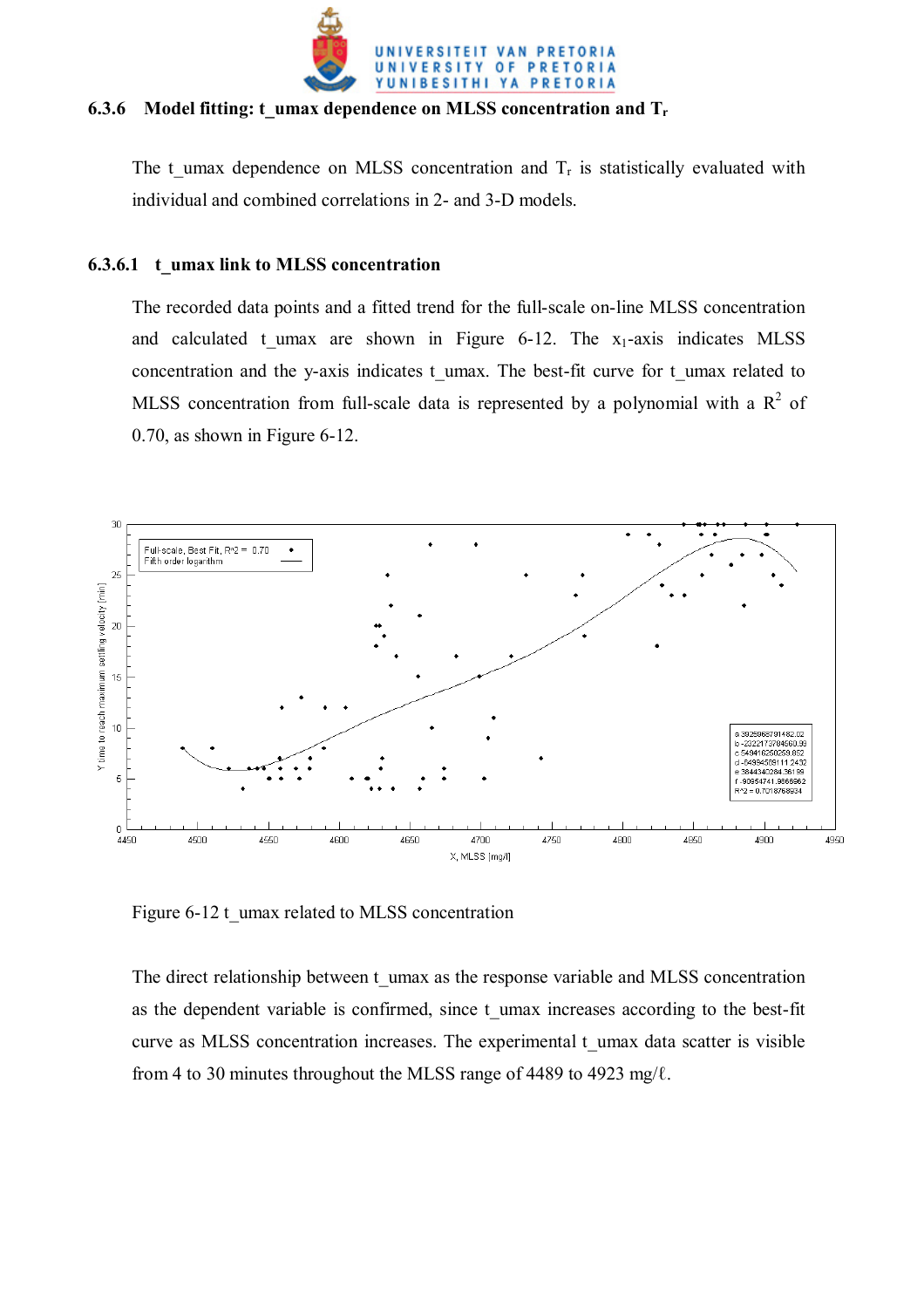

# **6.3.6.2** t\_umax link to  $T_r$

The recorded data points and a fitted trend for the on-line  $T_r$  and calculated t umax are shown in Figure 6-13. The  $x_1$ -axis indicates  $T_r$  and the y-axis indicates t\_umax. The bestfit curve for t umax related to  $T_r$  from the full-scale plant data is represented by a polynomial with a very low  $R^2$  of only 0.32.



Figure 6-13 t umax data scatter according to  $T_r$  variation

There is a poor correlation visible between t umax as the response variable and  $T_r$  as the dependent variable, as t umax decreases according to the best-fit curve as  $T_r$  increases. The large field of experimental t umax data scatter was visible throughout the  $T_r$  range increments, since the  $T_r$  data logger only recorded in 0.3 $\degree$ C increments.

The large data scatter indicates that t\_umax data cannot be correlated with only  $T_r$  as a single dependent variable. The MLSS concentration is required as a second dependent variable in a 3-D model to reduce the data scatter and to obtain a best-fit correlation for the experimental and calculated data.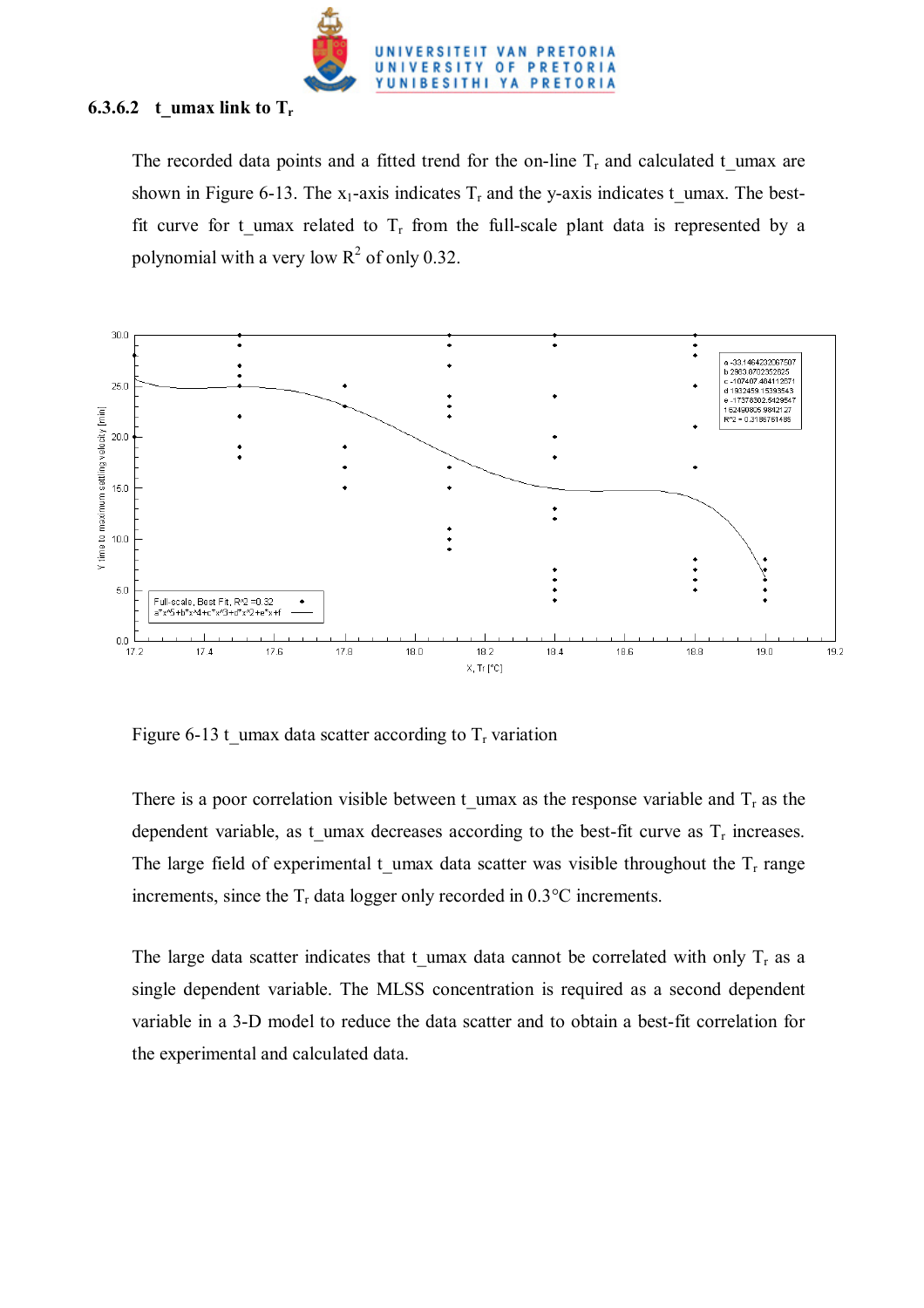

#### **6.3.6.3** t umax link to MLSS concentration and T<sub>r</sub>

The recorded data points and fitted correlation for the on-line MLSS concentration,  $T_r$ , and calculated t umax are shown in Figure 6-14. The  $x_1$ -,  $x_2$ - and y-axis represent MLSS concentration,  $T_r$ , and t umax respectively. The best-fit curve for t umax related to MLSS concentration and  $T_r$  for full-scale plant data was represented on Figure 6-14 by a polynomial with a  $R^2$  of 0.83.



Figure 6-14 t\_umax related to MLSS concentration and  $T_r$ 

The temperature impact on MLSS settling is demonstrated by the improved curve fitting when  $T_r$  data is included in the full-scale plant t\_umax evaluation. Figure 6-14 illustrates the relationship between t umax as the response variable, and MLSS concentration and  $T_r$ as the dependent variables. The t\_umax response, after a variation in either or both the MLSS concentration and  $T_r$ , can be predicted from Figure 6-14.

The t\_umax increases from 4 towards 30 minutes, as the MLSS concentration increases from 4489 to 4923 mg/ $\ell$ , and the T<sub>r</sub> decreases from 19.0 to 17.2°C. The ideal settling condition of the lowest t umax is obtained at the lowest MLSS concentration and the highest  $T_r$ . The inclusion of  $T_r$  in t\_umax correlations improved the curve fitting by a  $R^2$ value of 0.13, from 0.70 to 0.83.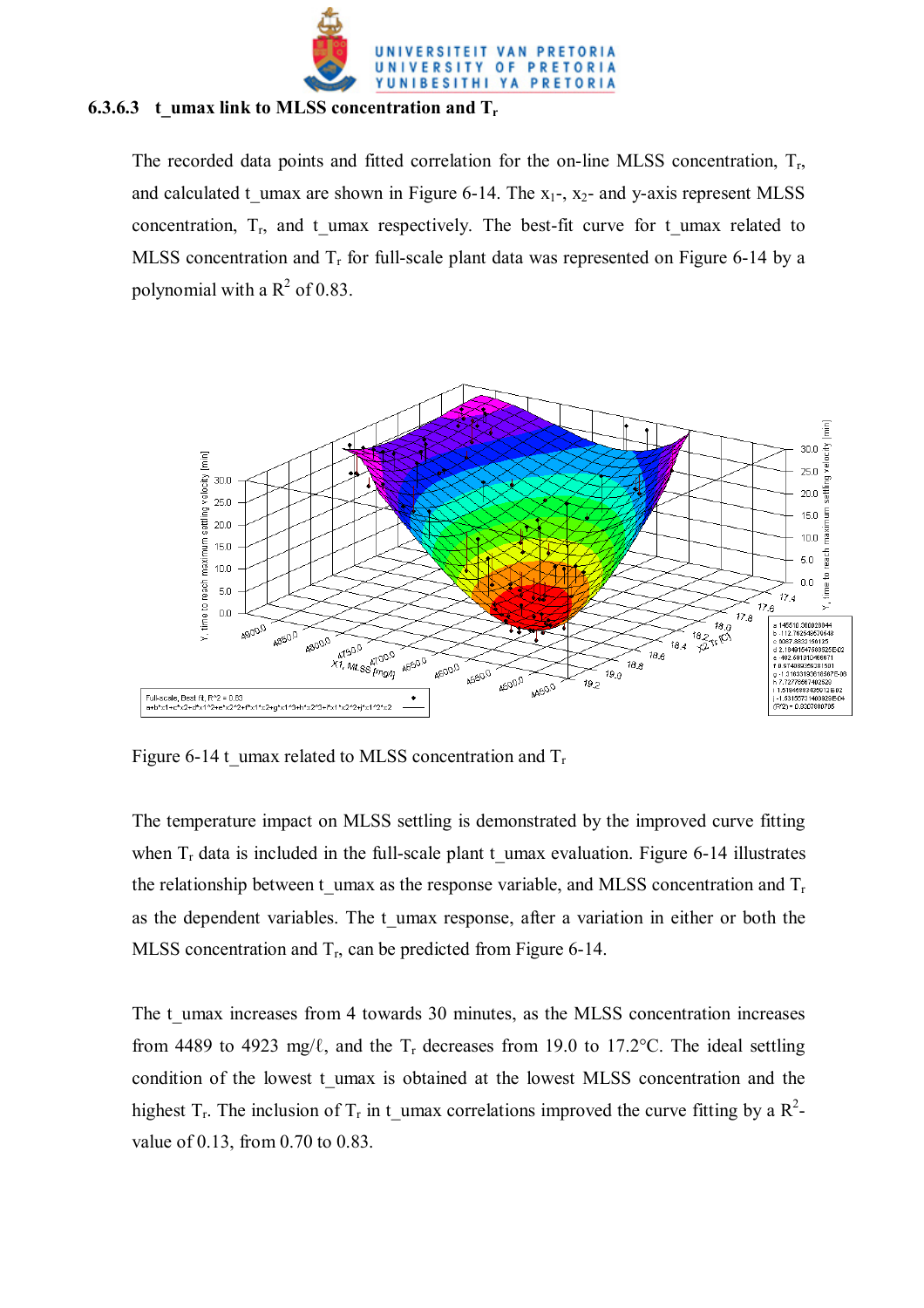

## **6.3.7 Model fitting: Summary of curve-fitting correlations**

The inclusion of  $T_r$  improves the MLSS settling correlations, which is measured according to  $R^2$  increases, as listed in Table 6-2. The average  $R^2$ -value for the three MLSS settling parameters (SVI, u\_max, t\_umax) correlations with MLSS concentration was 0.66 without considering  $T_r$ . The inclusion of  $T_r$  in the MLSS concentration-based settling correlations improved the average  $R^2$  value by 0.13 to a more acceptable 0.79.

| <b>Settling</b>        | <b>MLSS</b> concentration | $T_r$          | MLSS concentration and $T_r$ |
|------------------------|---------------------------|----------------|------------------------------|
| parameter              | $\mathbf{R}^2$            | $\mathbf{R}^2$ | $\mathbf{R}^2$               |
| SVI $[m\ell/g]$        | 0.69                      | 0.38           | 0.84                         |
| $u$ max [m/hr]         | 0.58                      | 0.26           | 0.70                         |
| $t_{\text{max}}$ [min] | 0.70                      | 0.32           | 0.83                         |
| Average                | 0.66                      | 0.32           | 0.79                         |

Table 6-2 Best-fit MLSS settling correlations  $R^2$  containing MLSS concentration and  $T_r$ 

# **6.3.8 SVI and settling parameter correlation procedure**

SVI-based settling parameter correlations are developed experimentally with the on-line settling meter. These temperature dependent SVI correlations can then be used to predict u max and t umax responses over the operational SVI range, as required for plant design or process control purposes.

# **6.3.8.1 SVI and u\_max correlation**

The recorded data points and a fitted trend for the full-scale plant calculated SVI and calculated u max are shown in Figure 6-15. The  $x_1$ -axis indicates SVI and the y-axis indicates u max. The best-fit curve for u max related to SVI is represented by a polynomial with a  $R^2$  of 0.90.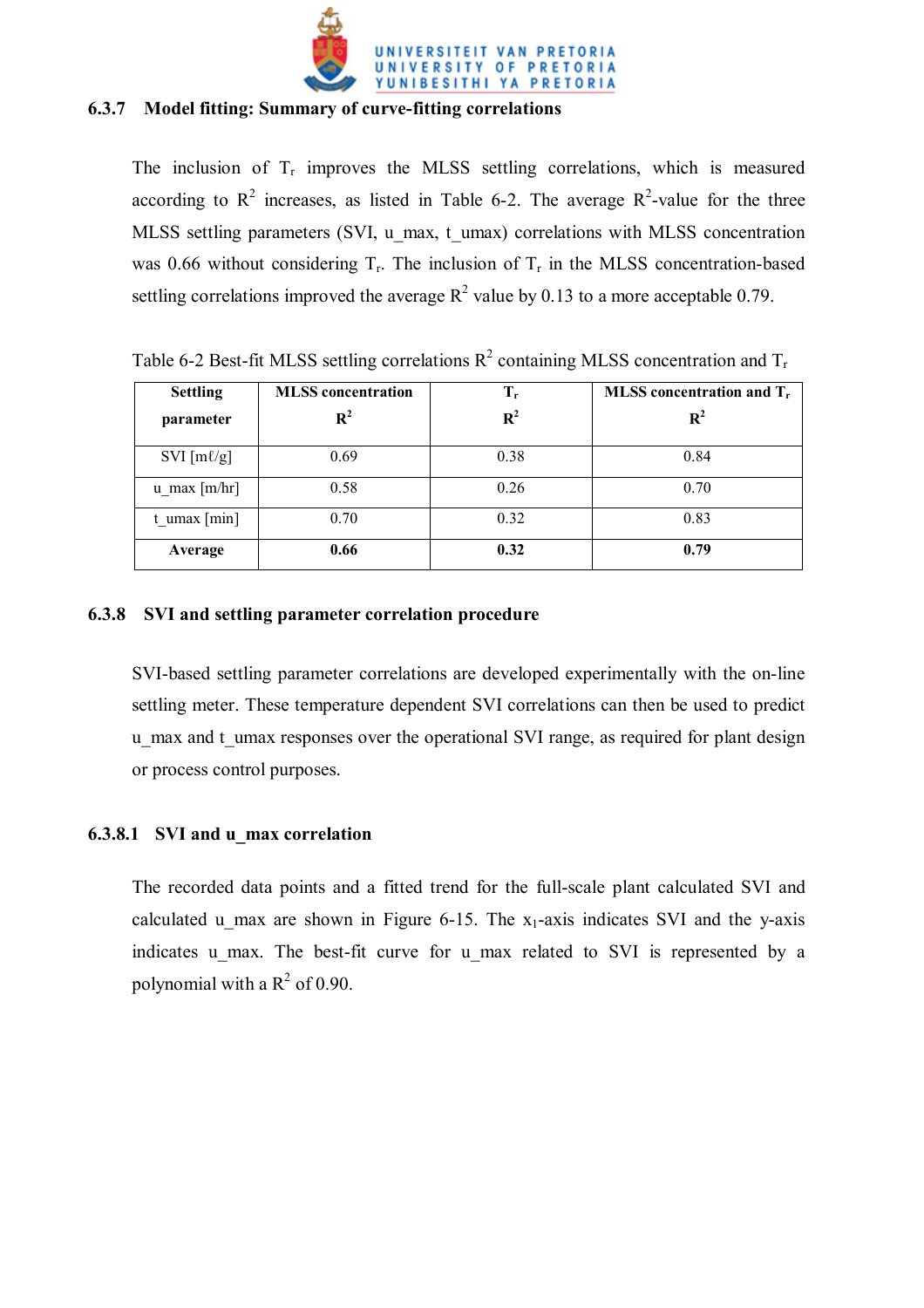



Figure 6-15 u\_max related to SVI

The inclusion of  $T_r$  in the batch settling tests results in a calculated SVI range from 97 to 203 m $\ell$ /g that correlates in an inverse relationship with u\_max from 1.73 to 0 m/hr. The u\_max response can now be predicted for a SVI variation, as shown in Figure 6-15. The good correlation between SVI and u\_max confirms the results obtained by Sezgin (1982).

## **6.3.8.2 SVI and t\_umax correlation**

The recorded data points and a fitted trend for the full-scale plant calculated SVI and calculated t umax are shown in Figure 6-16. The  $x_1$ -axis indicates SVI and the y-axis indicates t umax. The best-fit curve for t umax related to SVI is represented by a polynomial with a  $R^2$  of 0.95.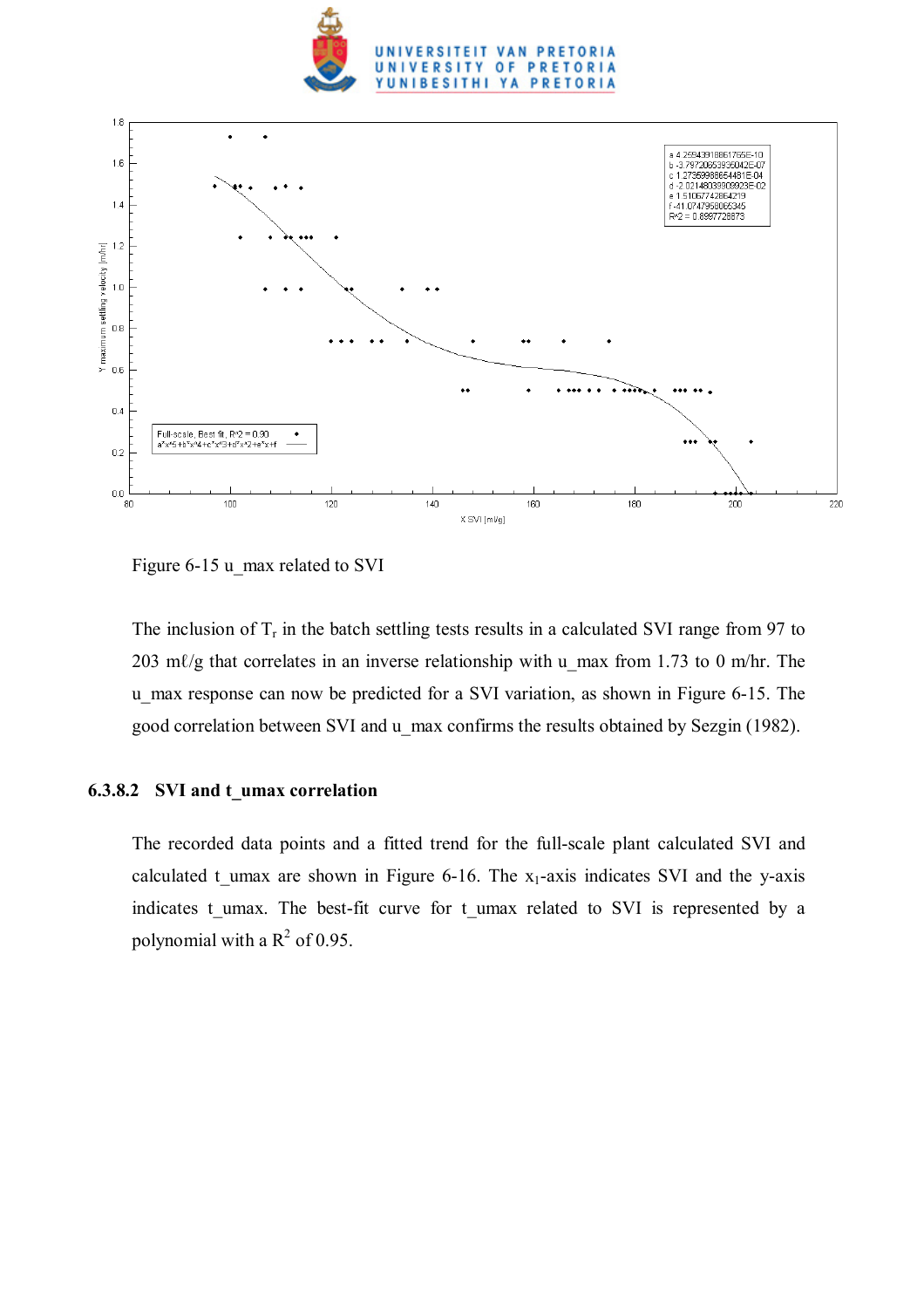



Figure 6-16 t\_umax related to SVI

The inclusion of  $T_r$  in the batch settling tests results in a calculated SVI range from 97 to  $203$  m $\ell$ /g that correlates in a direct relationship with t\_umax from 4 to 30 minutes. The t umax response can now be predicted for a SVI variation, as shown in Figure 6-16. Temperature-based settling correlations containing t\_umax have not been reported in the available literature.

## **6.3.9 SVI correlations with u\_max and t\_umax: Summary of curve-fitting results**

SVI data is obtained from on-line automated settling tests that include  $T_r$  variation recordings. The calculated SVI correlation with u\_max and t\_umax is summarised in Table 6-3.

| parameter |      |
|-----------|------|
| u max     | 0.90 |
| t umax    | 0.95 |
| average   | 0.93 |

Table 6-3 Summary of SVI correlations with u\_max and t\_umax

The high  $R^2$  of 0.90 and 0.95 illustrate the effect of  $T_r$  during MLSS settling. The temperature-based u\_max and t\_umax correlations with SVI, together with the coefficients, are summarised in Table 6-4.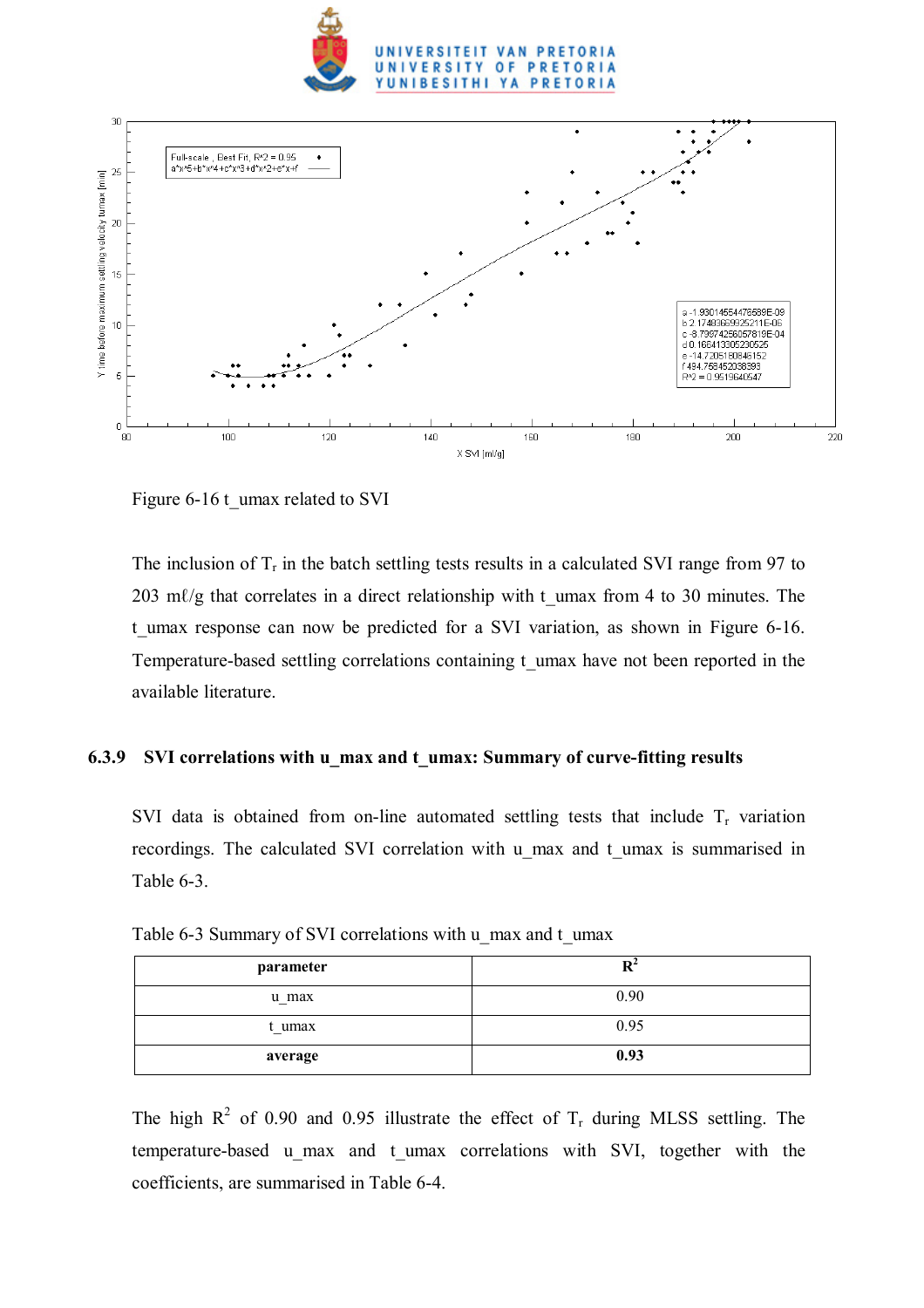

| coefficient    | $y = a * x5 + b * x4 + c * x3 + d * x2 + e * x + f,$<br>$x = SVI$ [ml/g] |                       |  |  |  |
|----------------|--------------------------------------------------------------------------|-----------------------|--|--|--|
|                | $y = u_{max}[m/hr]$                                                      | $y = t$ _umax[minute] |  |  |  |
| a              | 4.259E-10                                                                | $-1.930E-9$           |  |  |  |
| h              | $-3.797E - 7$                                                            | 2.175E-6              |  |  |  |
| c              | 1.274E-4                                                                 | $-8.800E-4$           |  |  |  |
| d              | $-2.021E-2$                                                              | 0.1664                |  |  |  |
| e              | 1.511                                                                    | $-14.7205$            |  |  |  |
|                | $-41.075$                                                                | 494.758               |  |  |  |
| $\mathbf{R}^2$ | 0.90                                                                     | 0.95                  |  |  |  |

| Table 6-4 Coefficients for polynomial: u_max and t_umax correlations with SVI |  |
|-------------------------------------------------------------------------------|--|
|-------------------------------------------------------------------------------|--|

These on-line-based settling parameter correlations with SVI illustrate the benefits of using automatic on-line settling meters. A settling meter detects the MLSS settling profile at Tr. MLSS settling characteristics are plant specific (Wilén, 2006), and on-line-based correlations will therefore reflect the responses of individual plant settling parameters over operational MLSS concentration and  $T_r$  ranges.

An on-line MLSS settling meter can be used to predict the settling characteristics of a BNR plant for design and operational purposes:

- a SVI correlation is developed with on-line reactor MLSS concentration and  $T_r$ (Figure 6-8),
- the complete SVI range can now be predicted from the known or assumed operational MLSS concentration and  $T_r$  ranges (Figure 6-8),
- u\_max and t\_umax correlations are developed with predicted SVI range (Figure 6-15) and Figure 6-16), and
- the u\_max and t\_umax range could now be predicted from the calculated SVI range (Figure 6-15 and Figure 6-16).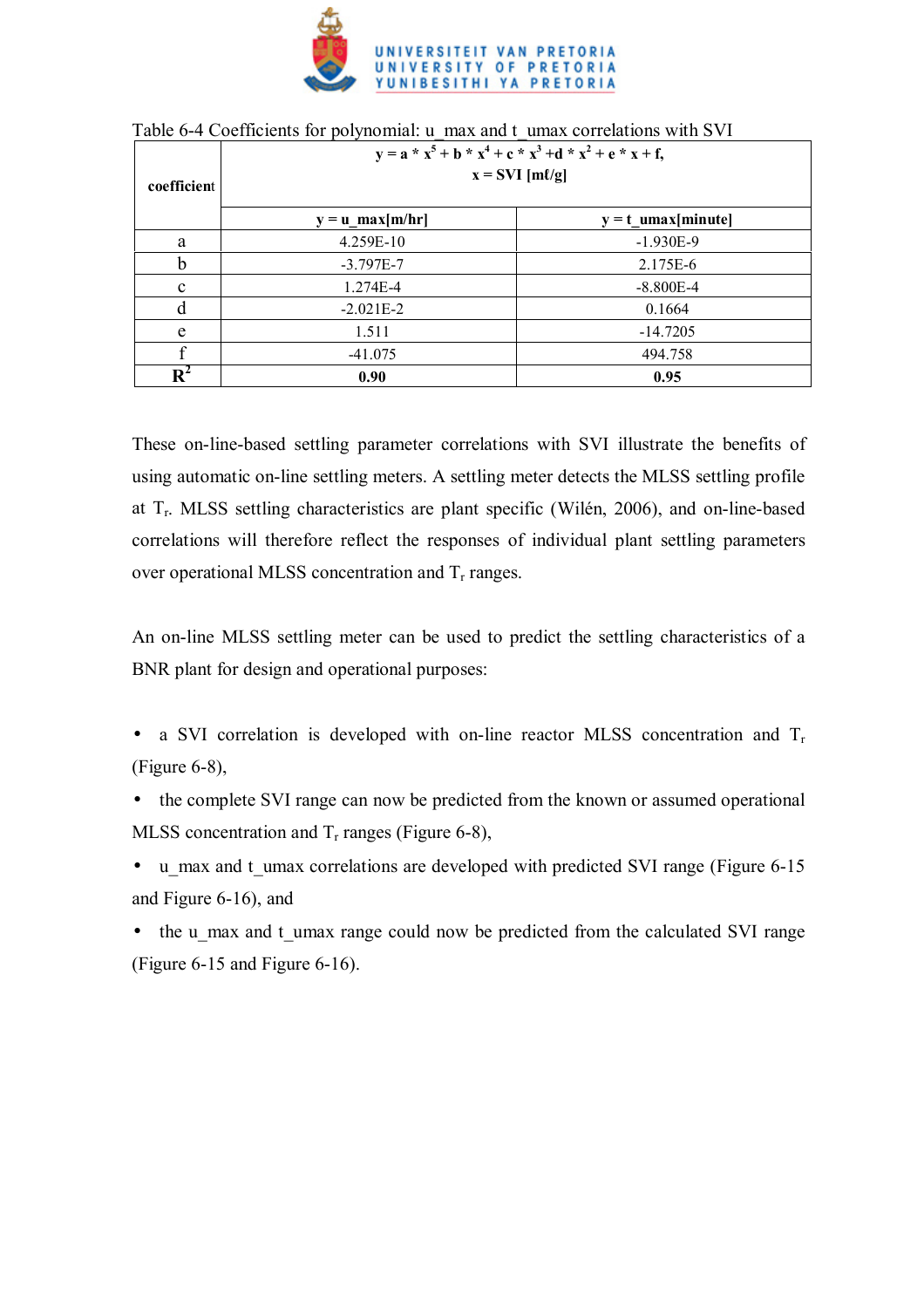

## **6.3.10 Simplified settling models: MLSS concentration and Tr**

The statistical significance of a model, to account for the fraction of the variation among the data points represented by the model, is illustrated by  $\mathbb{R}^2$ . Researchers have used  $\mathbb{R}^2$  as a general indicator of the statistical significance of settleability models (Daigger, 1995; Ekama *et al.*, 1997), based on batch MLSS settling tests. The following 3-parameter 1<sup>st</sup> order polynomial function is chosen as the fitted regression model for the 11 settling parameters, based on  $R^2$  and formula simplicity:

$$
y = a + \frac{b}{x_1} + \frac{c}{x_2} + \epsilon, (\epsilon \approx (0, \sigma^2))
$$

where y is the settling parameter,  $x_1$  is the MLSS concentration  $[mg/\ell]$ ,  $x_2$  is the  $T_r$  [°C], a, b, c are regression constants,  $\varepsilon$  is the random error and  $\sigma^2$  is the error variance.

This basic model format is easy to use, as summarised in Table 6-5. The 11 equations are a general representation of the experimental data. The data and models are only valid within the experimental MLSS concentration and  $T_r$  boundary conditions provided in Table 6-5. Refer also to Table 11-13 in Appendix H for a summary of additional regression variable results. The large t-ratios confirm that all parameters are significant. The low p values indicate that none of the parameters can be removed from the model.

|            | 4489 mg/ $\ell$ < MLSS concentration < 4923 mg/ $\ell$ , n = 85, ave. = 4705, st. dev. 127<br>$17.2$ °C < T <sub>r</sub> < 19.0°C, n = 85, ave. = 18.3, st. dev. = 0.5 |               |             |      |                                   |  |  |  |
|------------|------------------------------------------------------------------------------------------------------------------------------------------------------------------------|---------------|-------------|------|-----------------------------------|--|--|--|
| Parameter  | a                                                                                                                                                                      | b             | $\mathbf c$ |      | $\mathbf{R}^2$<br><b>Best-fit</b> |  |  |  |
| <b>SVI</b> | 872.4200                                                                                                                                                               | -4624176.0614 | 4823.4021   | 0.71 | 0.84                              |  |  |  |
| t umax     | 239.5623                                                                                                                                                               | -1290679.9382 | 939.9347    | 0.70 | 0.83                              |  |  |  |
| u max      | $-9.2997$                                                                                                                                                              | 57454.2585    | $-39.8603$  | 0.59 | 0.70                              |  |  |  |
| u ave      | $-2.8943$                                                                                                                                                              | 18433.8191    | $-15.1792$  | 0.76 | 0.87                              |  |  |  |
| h          | 1793.9619                                                                                                                                                              | -9200670.3014 | 7744.0213   | 0.76 | 0.87                              |  |  |  |
| u1         | $-1.1851$                                                                                                                                                              | 14418.7348    | $-31.9946$  | 0.32 | 0.45                              |  |  |  |
| u2         | $-2.6708$                                                                                                                                                              | 33145.3653    | $-74.7660$  | 0.59 | 0.71                              |  |  |  |
| u3         | $-3.6732$                                                                                                                                                              | 25152.0675    | $-26.7192$  | 0.62 | 0.79                              |  |  |  |
| u4         | $-4.1828$                                                                                                                                                              | 19564.9547    | 3.4218      | 0.60 | 0.79                              |  |  |  |
| u5         | $-3.3897$                                                                                                                                                              | 11822.7573    | 18.7500     | 0.34 | 0.56                              |  |  |  |
| u6         | $-2.6835$                                                                                                                                                              | 8411.5793     | 18.8984     | 0.30 | 0.50                              |  |  |  |

Table 6-5 Summary of regression model constants for settling parameters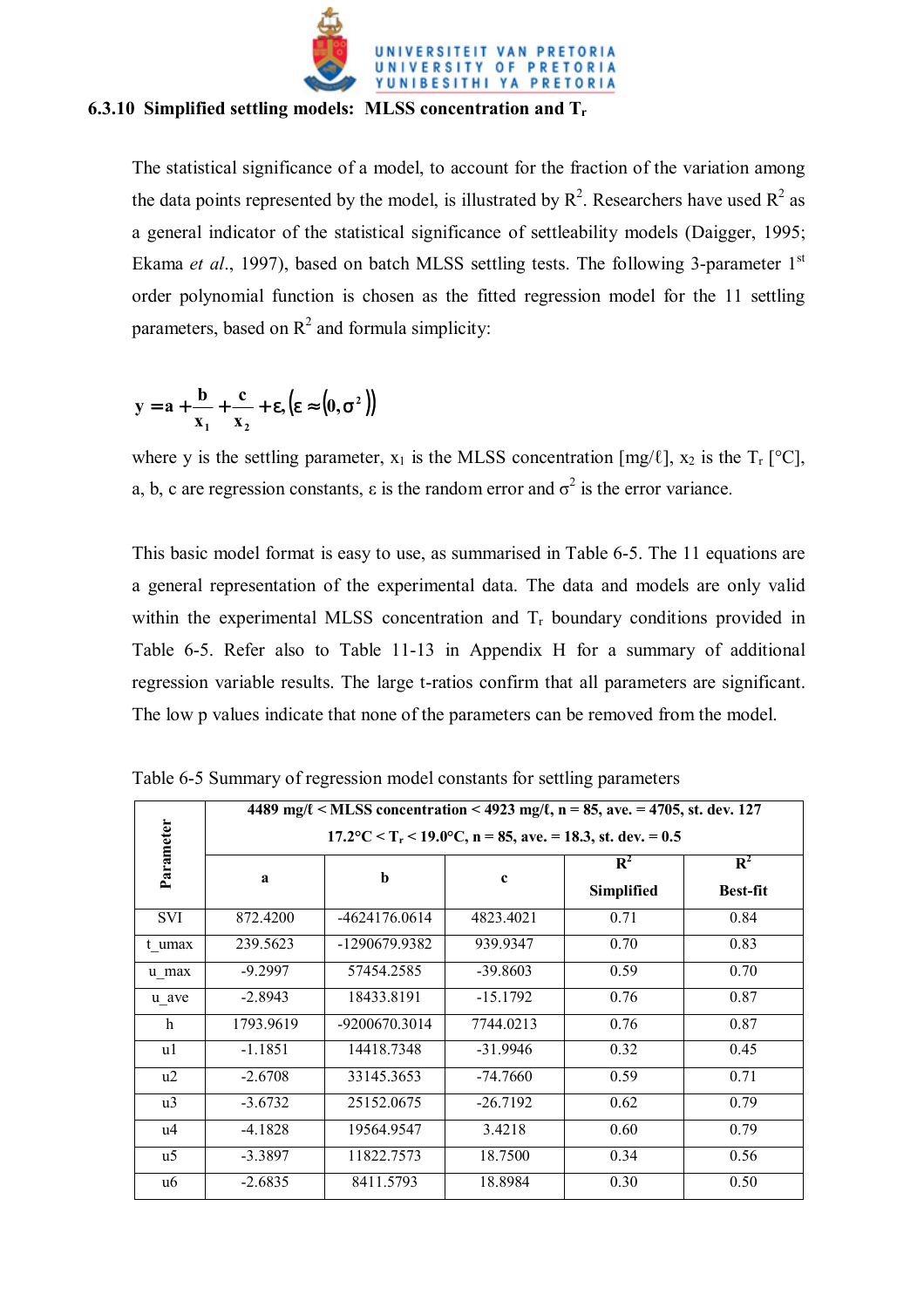

#### **6.3.10.1 SVI correlation with MLSS concentration and Tr**

The response relationship of SVI to MLSS concentration and  $T_r$  variations, obtained from the full-scale plant data, is presented by the following regression model, with  $R^2 = 0.71$ :

$$
SVI = 872.4 - \frac{4624176.1}{MLSS} + \frac{4823.4}{T_r} [m\ell/g]
$$
 Equation 6-1

The plot of this model is shown in Figure  $6-17$ . The  $x_1$ -axis represents the MLSS concentration range of 4489 to 4923 mg/ $\ell$ , the x<sub>2</sub>-axis represents the T<sub>r</sub> range from 17.2 to 19.0°C, and the y<sub>1</sub>-axis represents the SVI from 96 m $\ell$ /g to 214 m $\ell$ /g. The model is represented by a best-fit polynomial with a  $R^2 = 0.84$ .



Figure 6-17 SVI dependency on MLSS concentration and  $T_r$ 

The SVI dependence on the full-scale  $T_r$  can be illustrated with a simulation. At an average constant MLSS concentration of 4500 mg/ $\ell$ , the SVI change due to a  $T_r$  reduction from 19.0 to 17.2°C can be determined according to the SVI-model (Equation 6.1). The SVI increases by 26.5 m $\ell$ /g, from 98.7 to 125.2 m $\ell$ /g, with a corresponding relative SVI increase of 14.8 m $\ell$ /g SVI per 1°C T<sub>r</sub> reduction, or -14.8 m $\ell$ /g SVI/1°C T<sub>r</sub>.

This SVI correlation illustrates the extent of batch MLSS settling test result variations. The relatively small temperature reduction of 1.8°C contributes to a SVI increase of 26.5 m $\ell$ /g. MLSS samples are taken from a reactor at  $T_r$ , and they are usually transported, stored, and tested at a different  $T_s$ , which could change by much more than 1.8°C.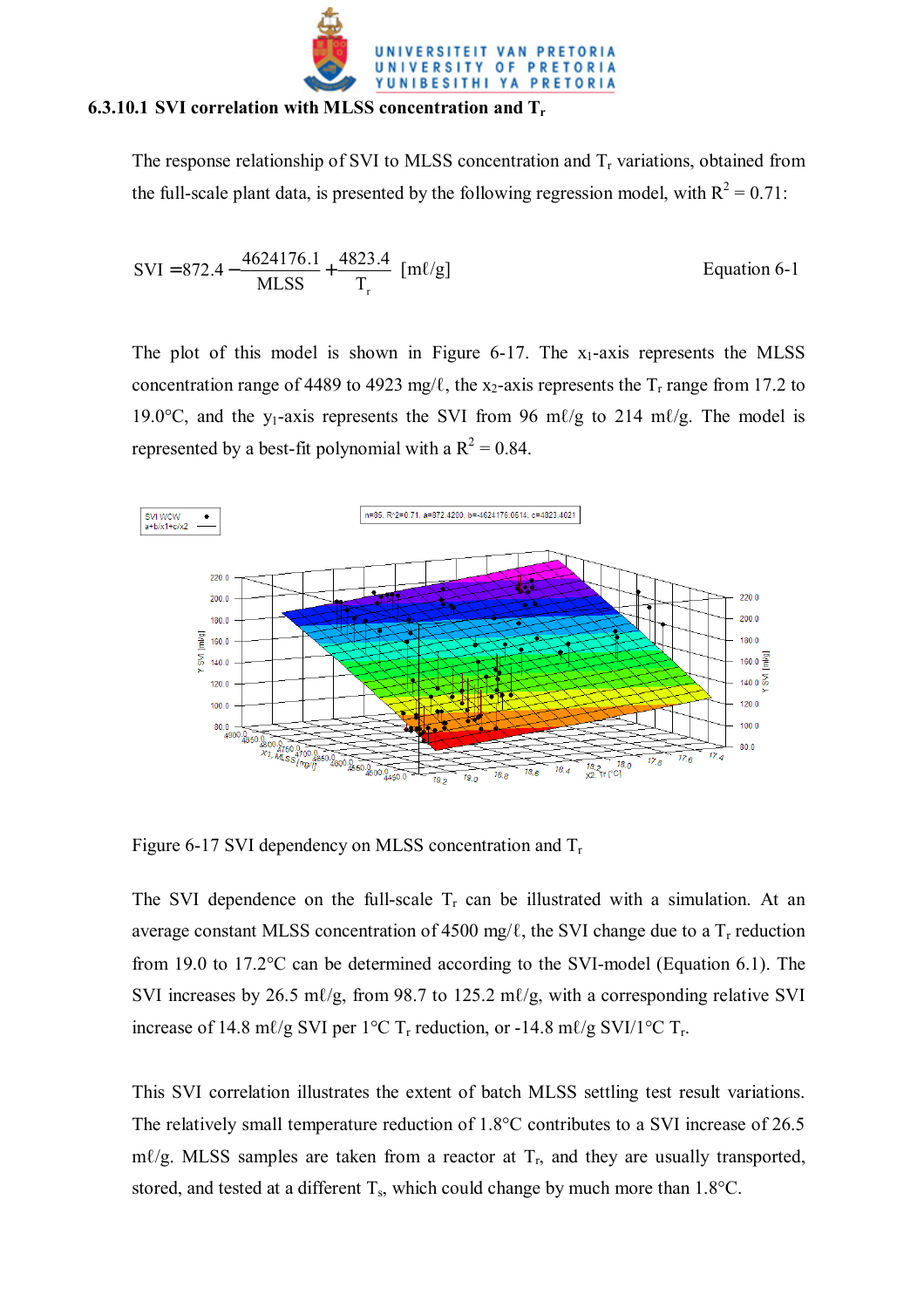

#### **6.3.10.2 u\_max correlation with MLSS concentration and Tr**

The response relationship of u\_max to MLSS concentration and  $T_r$  variations is presented by the following regression model, with  $R^2 = 0.59$ :

$$
u_{\text{max}} = -2.2 + \frac{14785.4}{\text{MLSS}} - \frac{8.3}{T_r} \text{ [m/hr]}
$$
Equation 6-2

The plot of this model is shown in Figure  $6-18$ . The  $x_1$ -axis represents the MLSS concentration range of 4489 to 4923 mg/ $\ell$ , the x<sub>2</sub>-axis represents the T<sub>r</sub> range from 17.2 to 19.0 $\degree$ C, and the y-axis represents the u max from 0.1 to 1.4 m/hr. The model is represented by a best-fit polynomial with  $R^2 = 0.70$ .



Figure 6-18 u max dependency on MLSS concentration and  $T_r$ 

A simulation can illustrate the dependence of u\_max on the operational  $T_r$ . At an average constant MLSS concentration of 4500 mg/ $\ell$ , the u\_max change due to a T<sub>r</sub> reduction from 19.0 to 17.2°C can be determined according to the u\_max-model (Equation 6.2). The u max decreases by 0.2 m/hr, from 1.4 to 1.2 m/hr, with a corresponding relative u max decrease of 0.1 m/hr per 1°C T<sub>r</sub> reduction, or 0.1m/hr u\_max/1°C T<sub>r</sub>.

These correlations have implications for full-scale MLSS settling control. The typical diurnal  $T_r$  variation of 1.8°C at a constant MLSS concentration, contributes to an u\_max change of more than 0.1 m/hr. From the relatively low  $T_r$  dependence of u\_max, it might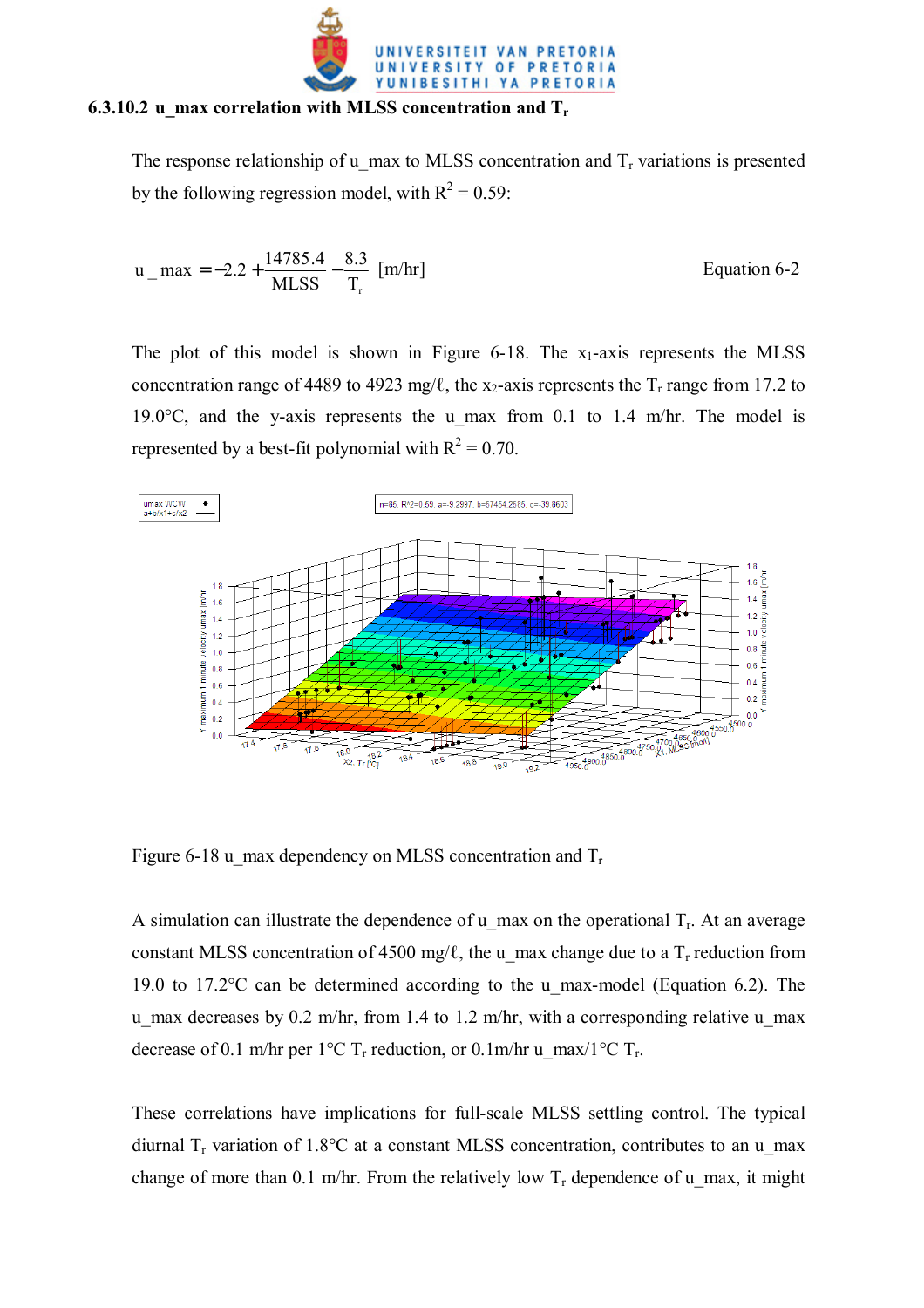

be argued that the 1-minute interval in the MLSS settling meter is not sensitive enough to reflect the true zone settling velocity. An improved u max recording process is required for the on-line settling meter. It is recommended that the MLSS settling meter recording time interval be changed in future applications from 1 to at least 0.5 minutes.

These u max settling velocity correlations have implications for clarifier design. Secondary tank clarifier design is usually conservative and based on bad MLSS settling characteristics (Van Haandel, 1992). The lower u\_max will require a larger secondary settling tank capacity to ensure the solids load can be accommodated at the higher MLSS concentration and the lower  $T_r$ .

### **6.3.10.3 t\_umax correlation with MLSS concentration and T<sub>r</sub>**

The response relationship of t umax to MLSS concentration and  $T_r$  variations is presented by the following regression model, with  $R^2 = 0.70$ :

$$
t_{u} = 239.6 - \frac{1290679.9}{MLSS} + \frac{939.9}{T_r}
$$
 [minute]   
Equation 6-3

The plot of this model is shown in Figure 6-19. The  $x_1$ -axis represents the MLSS concentration range of 4489 to 4923 mg/ $\ell$ , the x<sub>2</sub>-axis represents the T<sub>r</sub> range from 17.2 to 19.0 $\degree$ C, and the y-axis represents the t umax from 2 to 30 minutes. This model is represented by a best-fit polynomial with a  $R^2 = 0.83$ .



Figure 6-19 t umax dependency on MLSS concentration and  $T_r$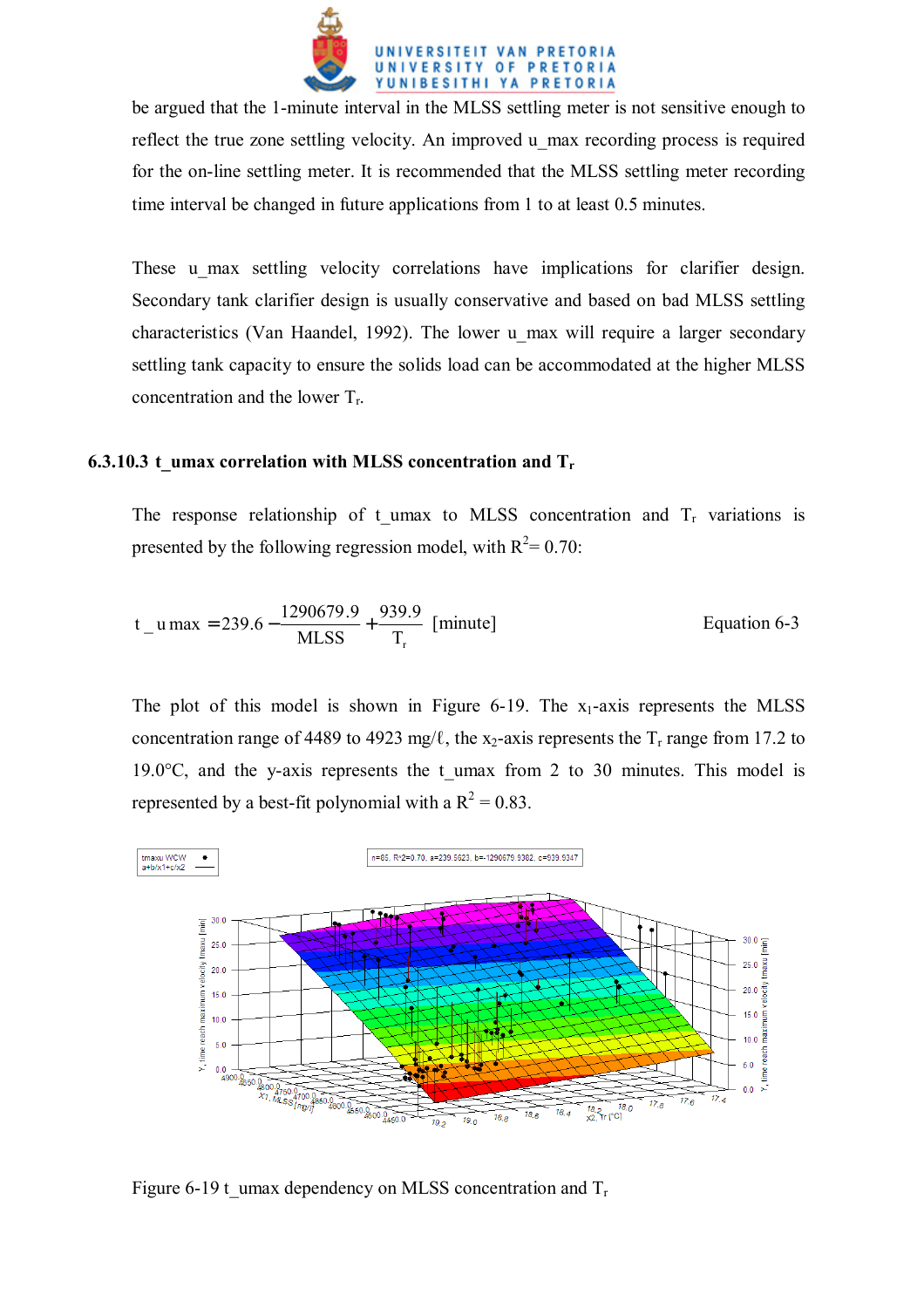

A simulation can illustrate the dependence of t umax on  $T_r$ . At an average constant MLSS concentration of 4500 mg/ $\ell$ , the t\_umax change due to a T<sub>r</sub> reduction from 19.0 to 17.2 $\degree$ C can be determined according to the t\_umax-model (Equation 6.3). The t\_umax increases by 4.2 minutes, from 2.2 to 6.5 minutes, with a corresponding relative t\_umax increase of 2.4 minutes per 1°C T<sub>r</sub> reduction, or 2.4 minute t\_umax/1°C T<sub>r</sub>.

These correlations have implications for MLSS settling control and design. The typical diurnal reactor temperature variation of 1.8°C, at a constant MLSS concentration, contributes to a reflocculation time increasing from 2.2 to 6.5 minutes (when u\_max commences). The reflocculation lag time delay will require a larger stilling chamber to ensure reflocculation will take place at higher MLSS concentrations and  $T_r$ .

The correlations also have implications for MLSS sample handling. The dilution of the MLSS concentration of a sample for a DSVI calculation reduces the t umax, as the bioflocs can start settling immediately as discrete particles. Sample handling, transport, storage, and tests at different room temperatures can lead to large temperature variations, as well as a corresponding change in reflocculation time.

### **6.3.10.4 u** ave correlation with MLSS concentration and T<sub>r</sub> variation

The response relationship of u ave to MLSS concentration and  $T_r$  variations is presented by the following regression model, with  $R^2 = 0.76$ :

$$
u_{\text{ave}} = -2.9 + \frac{18433.8}{\text{MLSS}} - \frac{15.2}{T_r} \text{ [m/hr]}
$$
Equation 6-4

The plot of this model is presented in Figure 6-20. The  $x_1$ -axis represents the MLSS concentration range of 4489 to 4923 mg/ $\ell$ , the x<sub>2</sub>-axis represents the T<sub>r</sub> range from 17.2 to 19.0°C, and the y-axis represents u ave from 0 to 0.4 m/hr. This model is represented by a best-fit polynomial with a  $R^2 = 0.87$ .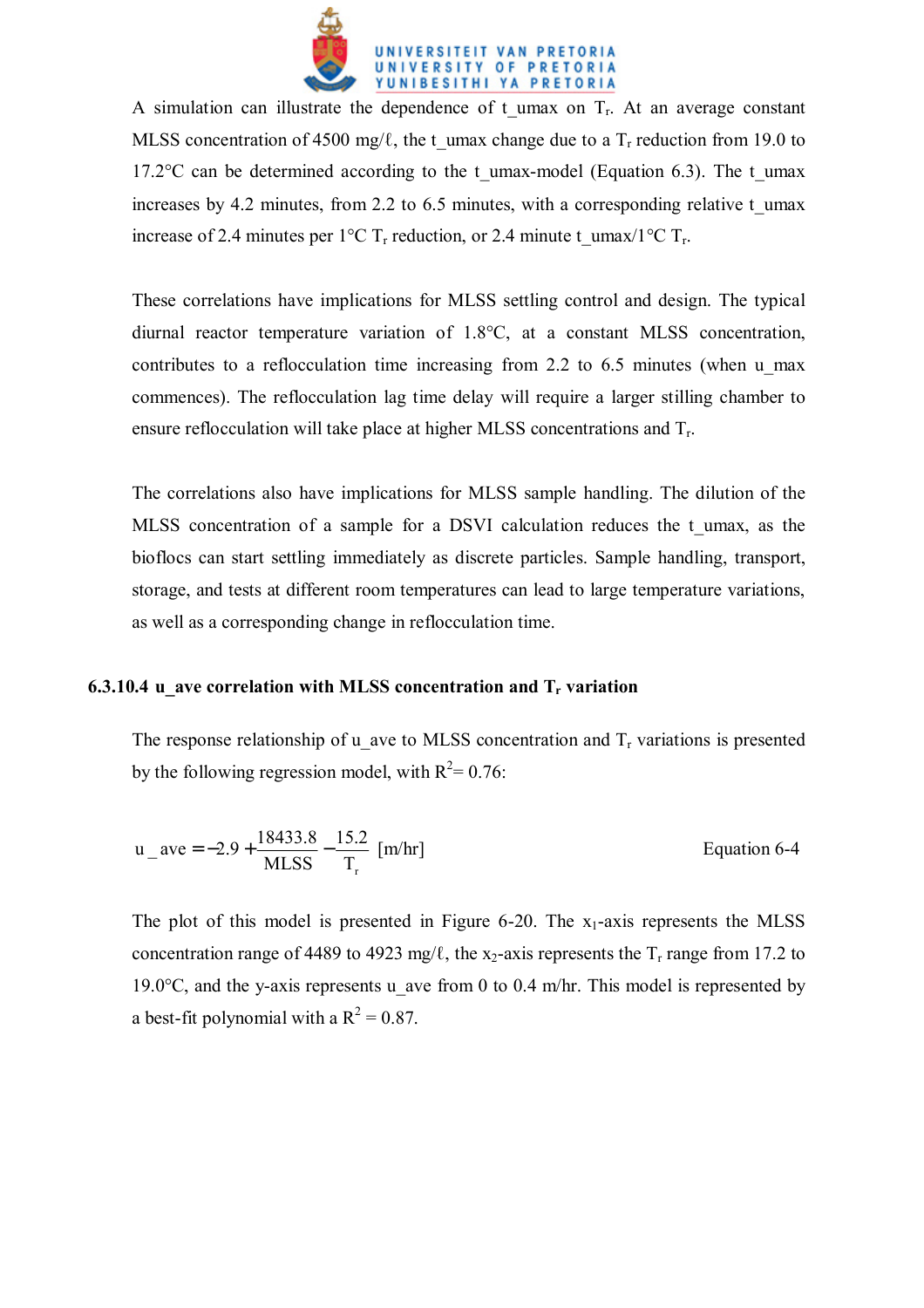

Figure 6-20 u ave dependency on MLSS concentration and  $T_r$ 

A simulation can illustrate the dependence of u ave on the  $T_r$ . At an average constant MLSS concentration of 4500 mg/ $\ell$ , the u ave change due to a T<sub>r</sub> reduction from 19.0 to 17.2 $\degree$ C can be determined according to the u ave-model (Equation 6.4). The u ave decreases by 0.1 m/hr, from 0.4 to 0.3 m/hr, with a corresponding relative u ave decrease of 0.04 m/hr per 1°C T<sub>r</sub> reduction, or 0.04 m/hr u\_ave/ 1°C T<sub>r</sub>.

The u ave over 30 minutes is a rapid indicator of MLSS settling velocity, with the advantage that it can be directly calculated from the  $SV_{30}$  (according to MLSS height h settled over 30 minutes). The u ave, as a general settling index, has similar shortcomings to the SVI, specifically regarding the height of the test cylinder or column used. It does not give any indications of MLSS settling changes occurring during the settling period. The parameter u\_ave should be used with caution as a general settling indicator. For this study, the principle aim was to demonstrate the  $T_r$  dependence of u ave, as shown in Figure 6-20.

#### **6.3.10.5 h correlation with MLSS concentration and T<sub>r</sub> variation**

The response relationship of h to MLSS concentration and  $T_r$  variations obtained from the full-scale plant data is presented by the following regression model, with  $R^2 = 0.76$ :

$$
h = 1794.0 - \frac{9200670.3}{MLSS} - \frac{7744.0}{T_r}
$$
[mm]   
Equation 6-5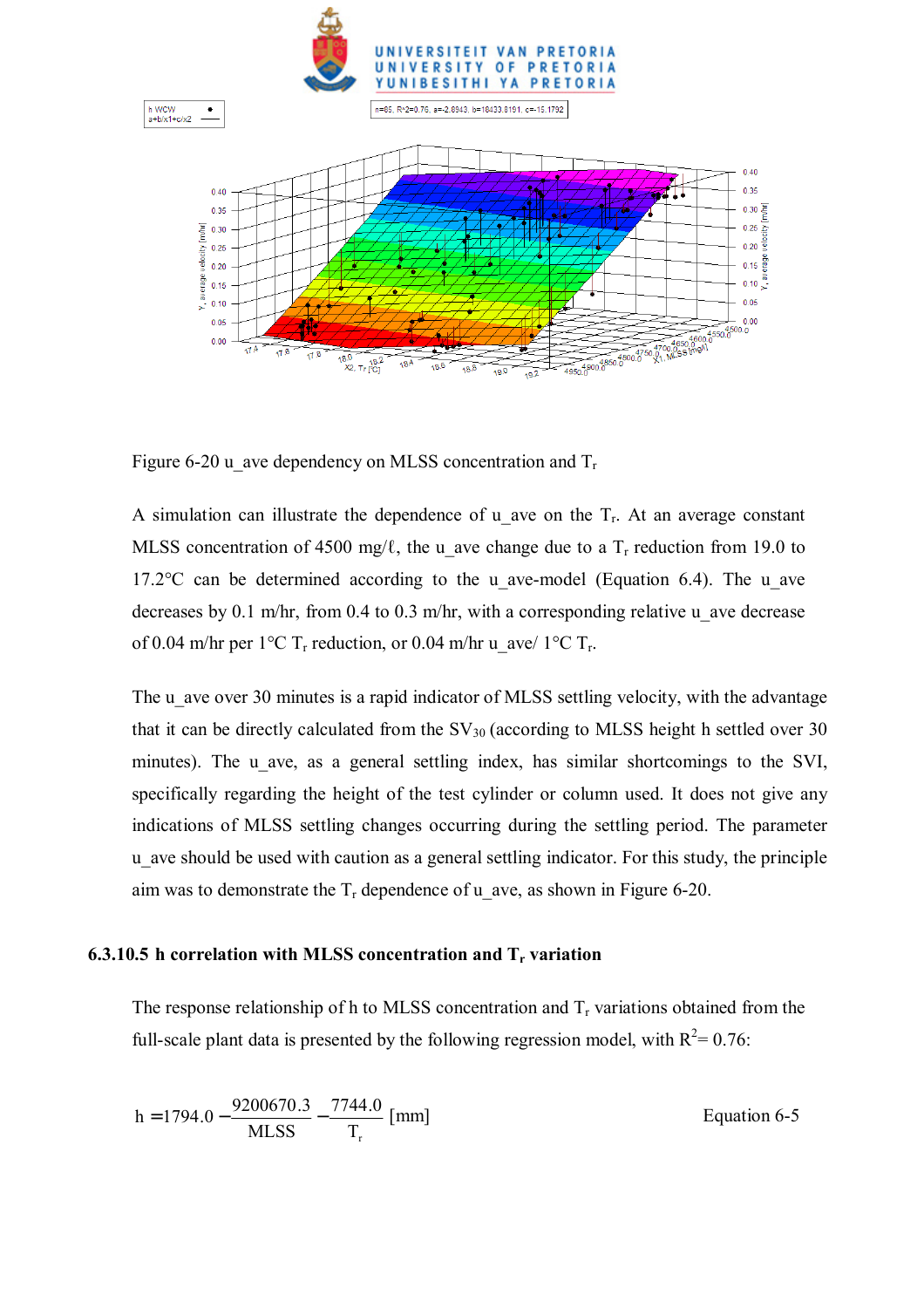

The plot of this model is presented in Figure  $6-21$ . The  $x_1$ -axis represents the MLSS concentration range of 4489 to 4923 mg/ $\ell$ , the x<sub>2</sub>-axis represents the T<sub>r</sub> range from 17.2 to 19.0°C, and the y-axis represents h from 152 to 355.9 mm. This model is represented by a best-fit polynomial with a  $R^2 = 0.87$ .



Figure 6-21 h dependency on MLSS concentration and  $T_r$ 

A simulation can illustrate the dependence of h on  $T_r$ . At an average constant MLSS concentration of 4500 mg/ $\ell$ , the h change due to a T<sub>r</sub> reduction from 19.0 to 17.2°C can be determined according to the h-model (Equation 6.5). The h increases by 35 mm, from 157 to 192 mm, with a corresponding relative h increase of 19 mm per  $1^{\circ}$ C T<sub>r</sub> reduction, or -19 mm h /1 $\rm{°C}$  T<sub>r</sub>.

#### **6.3.10.6 Incremental velocity u1 to u6 simulation over 30 minutes**

The 30-minute settling period is divided in 6 settling periods of 5 minutes each. The average settling velocity over these 5-minute periods is calculated as u1, u2, u3, u4, u5, u6. It was previously demonstrated that MLSS samples will settle faster and sooner (u\_max higher and t\_umax lower) at lower MLSS concentrations and at higher  $T_r$ .

For MLSS samples at a low MLSS concentration and a high  $T_r$ , the t\_umax will be low and u1, u2, and u3 will therefore be higher. For MLSS samples at a high MLSS concentration and a low  $T_r$ , the t umax will be higher. These MLSS samples will only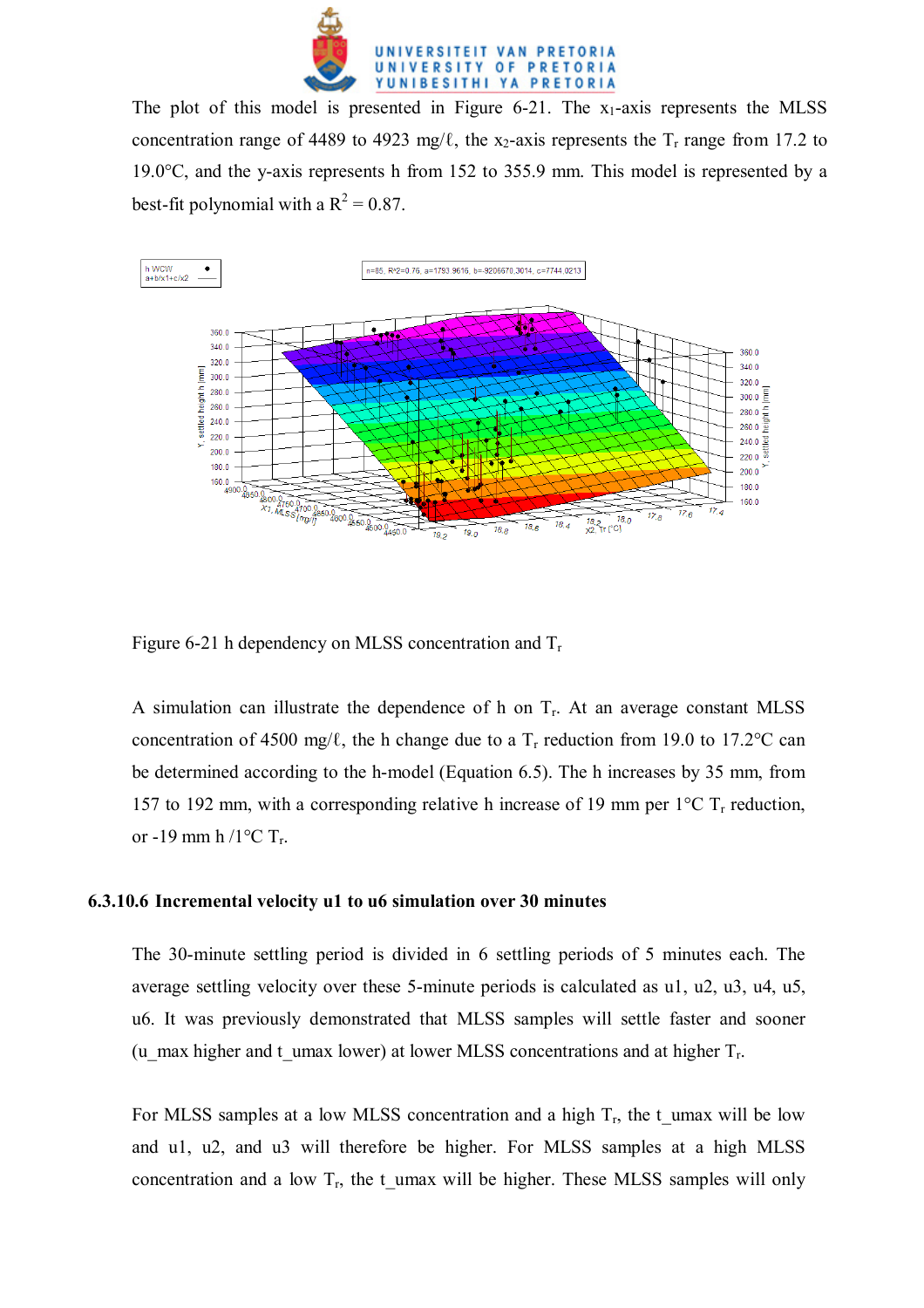

settle later in the 30-minute cycle, and u4, u5, and u6 will be subsequently higher for these unfavourable MLSS settling conditions (high MLSS concentration and low  $T_r$ ).

To illustrate the incremental settling velocity changes according to MLSS concentration and  $T_r$ , the following 6 sections provide simplified models and regression graphs for u1 to u6.

## **6.3.10.7 u1 correlation with MLSS concentration and T<sub>r</sub> variation**

The response relationship of u1 (0 to 5 minutes) to MLSS concentration and  $T_r$  variations is presented by the following equation:

$$
u1 = -1.2 + \frac{14418.7}{MLSS} - \frac{32.0}{T_r} [m/hr]
$$
Equation 6-6

The model plot is shown in Figure 6-22, and u1 varies on the y-axis from 0 to 0.34 m/hr.



Figure 6-22 u1 dependency on MLSS concentration and  $T_r$ 

A simulation can illustrate the dependence of the u1 on  $T_r$ . At an average constant MLSS concentration of 4500 mg/ $\ell$ , the u1 change due to a T<sub>r</sub> reduction from 19.0 to 17.2°C can be determined according to the u1-model (Equation 6.6). The u1 reduces from 0.34 to 0.19 m/hr, with a corresponding relative u1 decrease of 0.08 m/hr per  $1^{\circ}$ C T<sub>r</sub> reduction, or 0.08 m/hr u1/1 $^{\circ}$ C T<sub>r</sub>.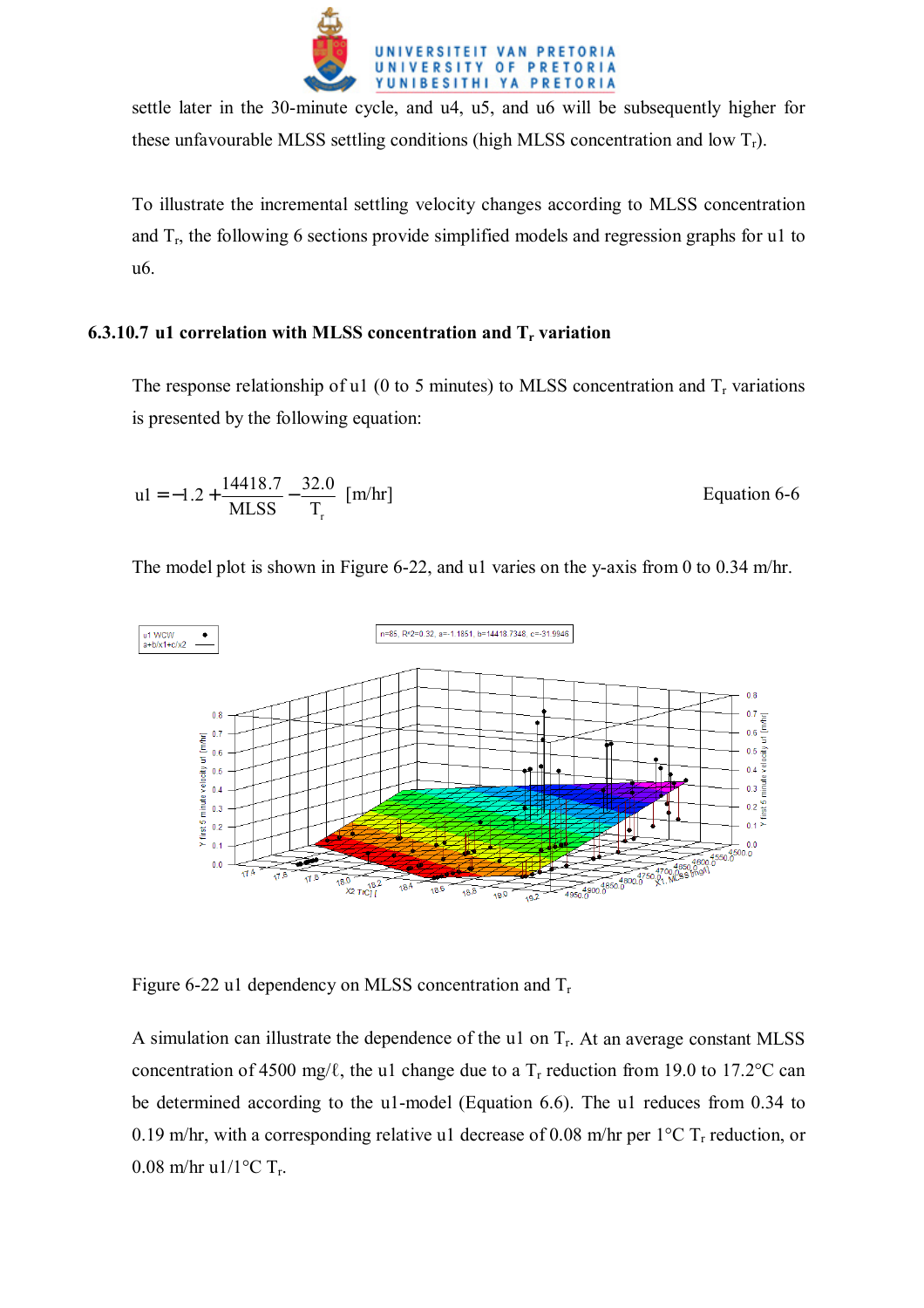

The correlation between u1 and MLSS concentration is not represented in traditional models. The direct correlation between u1 and  $T_r$  is now illustrated with on-line evaluations, at an average of 0.08 m/hr per 1°C change. The correlations can be used as an indication of the reflocculation time. An u1 settling velocity of 0 m/hr indicates that the MLSS is still in suspension after 5 minutes and stage 2 zone settling has not started. The inverse correlation between t umax and  $T_r$  is now illustrated for on-line evaluations according to the MLSS settling velocity.

These correlations can be used together with the reflocculation time to aid in the design of stilling chamber capacity, to ensure bioflocculation will take place at higher MLSS concentrations and lower  $T_r$ . The ISV will determine the loading capacity of the secondary settling tank (Wilén *et al.*, 2006).

# **6.3.10.8 u2 correlation with MLSS concentration and T<sub>r</sub> variation**

The response relationship of u2 (5 to 10 minutes) to MLSS concentration and  $T_r$ variations is presented by the following equation:

$$
u2 = -2.7 + \frac{33145}{MLSS} - \frac{74.8}{T_r}
$$
 [m/hr]   
Equation 6-7

The model plot is shown in Figure 6-23 , and u2 varies on the y-axis from 0 to 0.78 m/hr.



Figure 6-23 u2 dependency on MLSS concentration and  $T_r$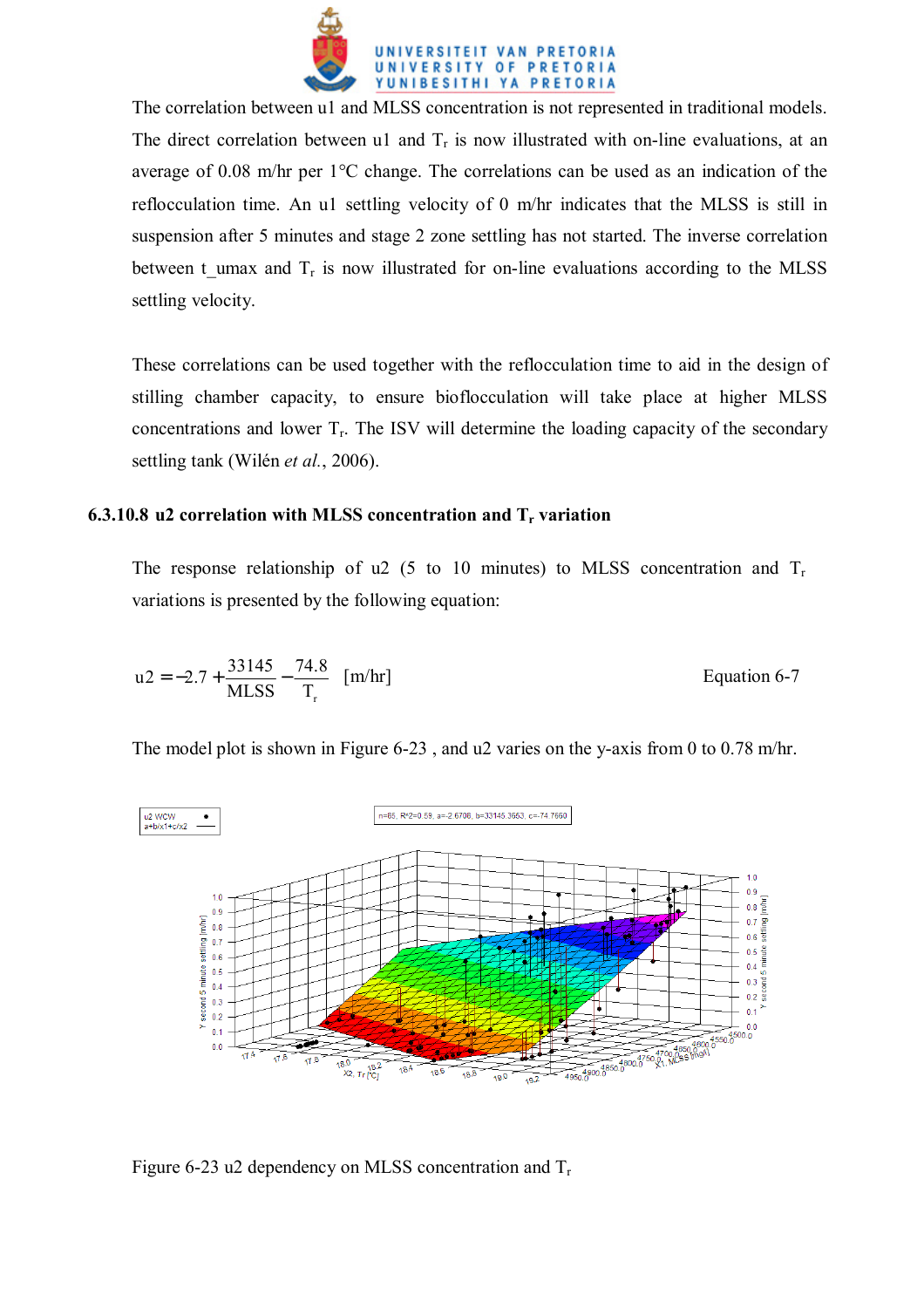

A simulation can illustrate the dependence of the  $u2$  on  $T_r$ . At an average constant MLSS concentration of 4500 mg/ $\ell$ , the u2 change due to a T<sub>r</sub> reduction from 19.0 to 17.2°C can be determined according to the u2-model (Equation 6.7). The u2 reduces from 0.76 to 0.42 m/hr, with a corresponding relative u2 decrease of 0.19 m/hr per  $1^{\circ}$ C T<sub>r</sub> reduction, or 0.19 m/hr u1/1 $^{\circ}$ C T<sub>r</sub>.

The correlation between u2 and MLSS concentration is not represented in traditional models. The direct correlation between  $u^2$  and  $T_r$  is illustrated with on-line evaluations, at an average of 0.19 m/hr per  $1^{\circ}$ C change. The correlation can be used, together with u1, as an indication of the reflocculation time. An u2 settling velocity of 0 m/hr indicates that the MLSS is in suspension after 10 minutes and zone settling has not started. The inverse correlation between time to reach maximum settling velocity and  $T_r$  is now illustrated with on-line evaluations. These correlations can be used together with the reflocculation time to aid with design of stilling chamber capacity, to ensure bio-flocculation will take place in stilling chambers at higher MLSS concentrations and lower Tr.

#### **6.3.10.9 u3 correlation with MLSS concentration and T<sub>r</sub> variation**

The response relationship of u3 (10 to 15 minutes) to MLSS concentration and  $T_r$ variations is presented by the following equation:



Figure 6-24 u3 dependency on MLSS concentration and  $T_r$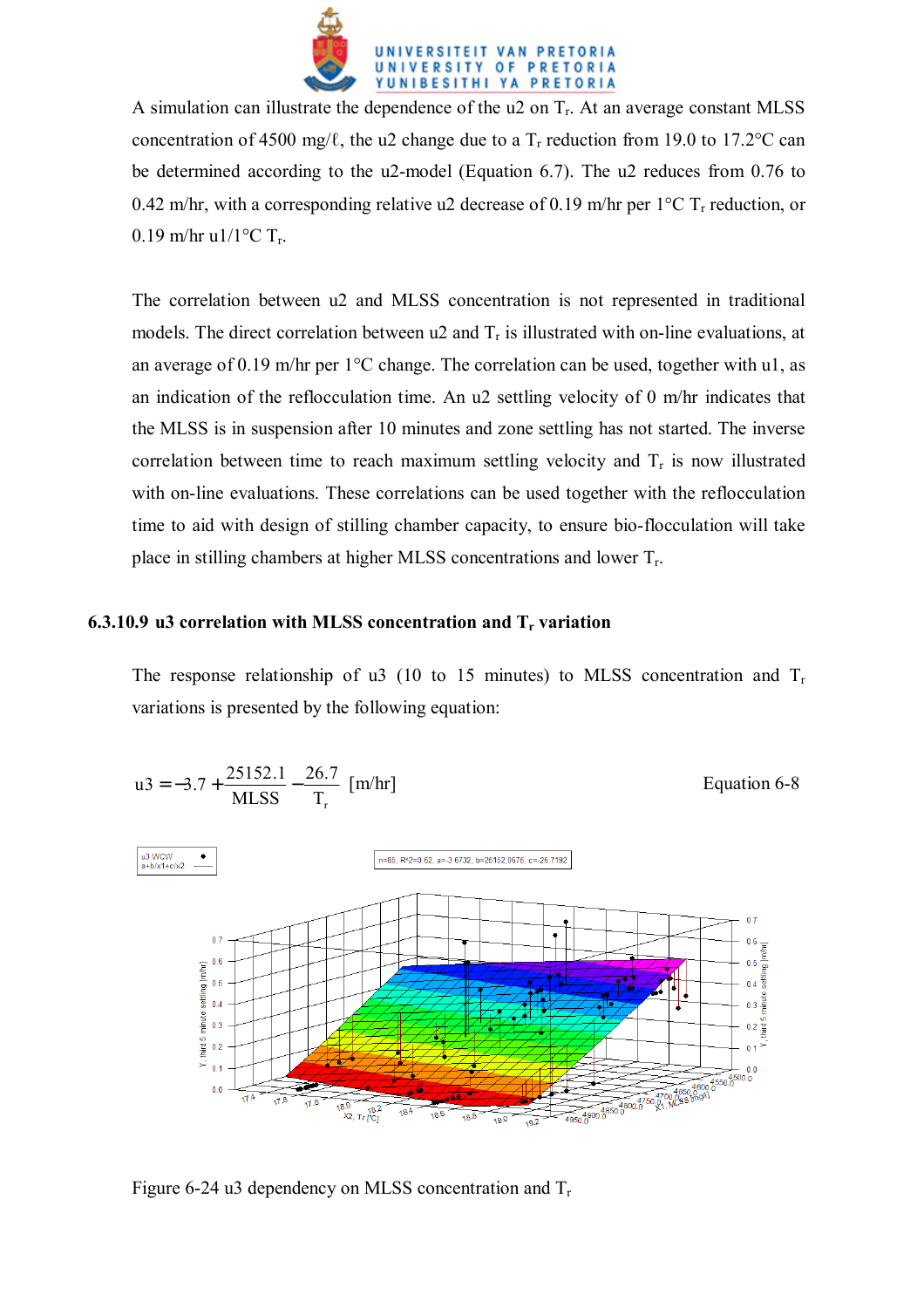

The model plot is shown in Figure 6-24, and u3 varies on the y-axis from 0 to 0.52 m/hr.

A simulation can illustrate the dependence of the u3 on  $T_r$ . At an average constant MLSS concentration of 4500 mg/ $\ell$ , the u3 change due to a T<sub>r</sub> reduction from 19.0 to 17.2°C can be determined according to the u3-model (Equation 6.8). The u3 reduces from 0.51 to 0.39 m/hr, with a corresponding relative u3 decrease of 0.07 m/hr per  $1^{\circ}$ C T<sub>r</sub> reduction, or 0.07 m/hr u3/1 $^{\circ}$ C T<sub>r</sub>.

The correlation between u3 and MLSS concentration is not represented in traditional models. The direct correlation between u3 and  $T_r$  is now illustrated for on-line evaluations, at an average of 0.07 m/hr per 1°C change. The colder MLSS samples at higher MLSS concentrations only start to settle after 10 minutes, and the u3 incremental settling velocity is therefore higher at the high MLSS concentration and the low  $T_r$  range.

### **6.3.10.10 u4 correlation with MLSS concentration and Tr variation**

The response relationship of u4 (15 to 20 minutes) to MLSS concentration and  $T_r$ variations is presented by the following equation:

$$
u4 = -4.2 + \frac{19565.0}{MLSS} + \frac{3.4}{T_r}
$$
 [m/hr]   
Equation 6-9



Figure 6-25 u4 dependency on MLSS concentration and  $T_r$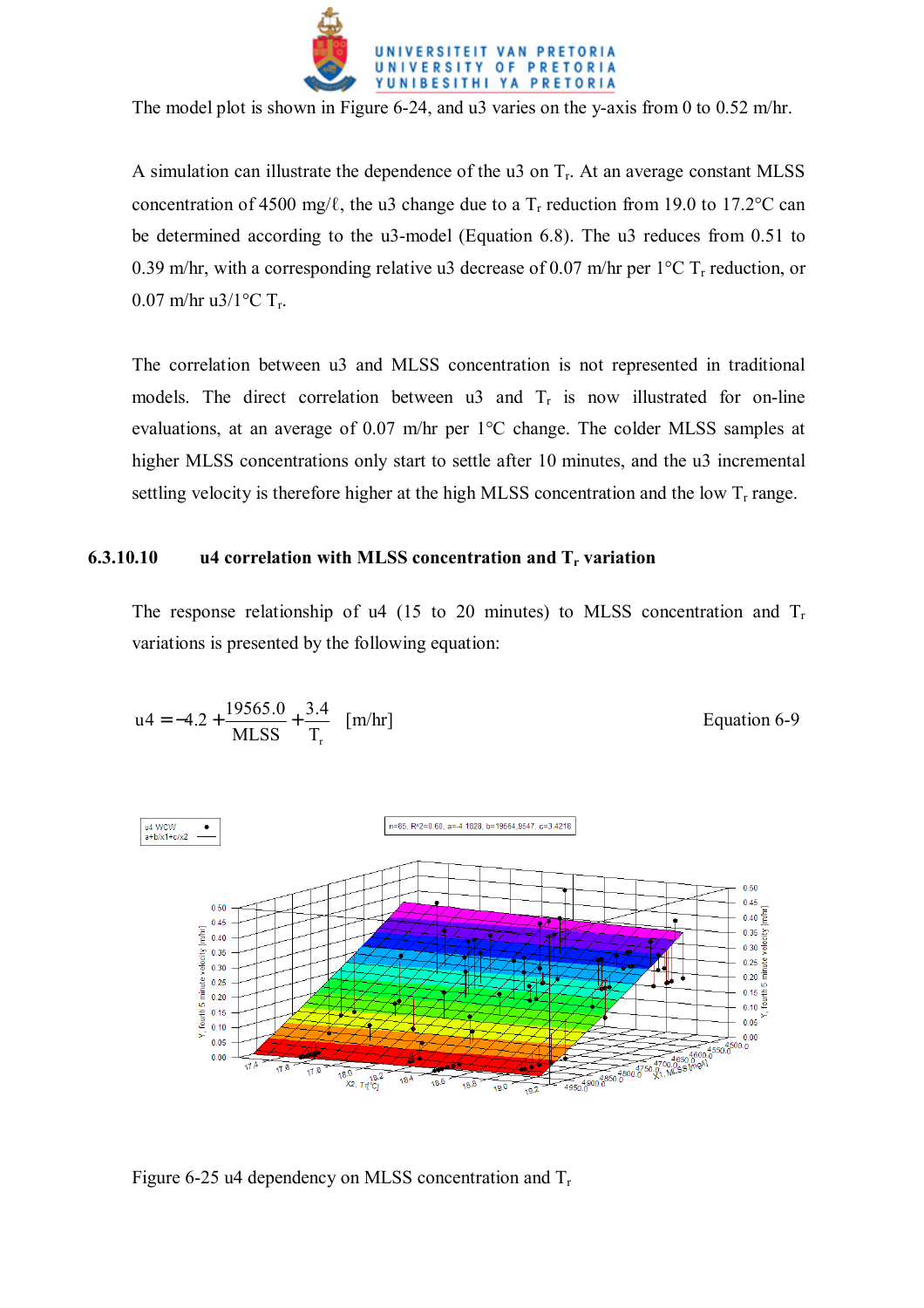

The model plot is shown in Figure 6-25, and u4 varies on the y-axis from 0 to 0.37 m/hr.

A simulation can illustrate the dependence of the  $u_4$  on  $T_r$ . At an average constant MLSS concentration of 4500 mg/ $\ell$ , the u4 change due to a T<sub>r</sub> reduction from 19.0 to 17.2°C can be determined according to the u4-model (Equation 6.9). The u4 increases from 0.35 to 0.36 m/hr, with a corresponding relative u4 increase of 0.01 m/hr per  $1^{\circ}$ C T<sub>r</sub> reduction, or  $- 0.01$  m/hr u4/1°C T<sub>r</sub>.

The correlation between u4 and MLSS concentration is not represented in traditional models. The u4 (settling velocity over the fourth 5-minute settling period) follows now a different pattern from previous incremental velocities up to 15 minutes. All the easily flocculating MLSS at the high temperature has flocculated and settled over these first 15 minutes. The MLSS at the colder temperature only starts to settle after 15 minutes, and u4 is therefore higher in the low temperature range. The inverse correlation between u4 and  $T_r$  is illustrated from the on-line evaluations at an average of -0.01 m/hr per 1<sup>o</sup>C change.

### **6.3.10.11 u5 correlation with MLSS concentration and Tr variation**



Figure 6-26 u5 dependency on MLSS concentration and  $T_r$ 

The response relationship of u5 (20 to 25 minutes) to MLSS concentration and  $T_r$ variations is presented by the following equation: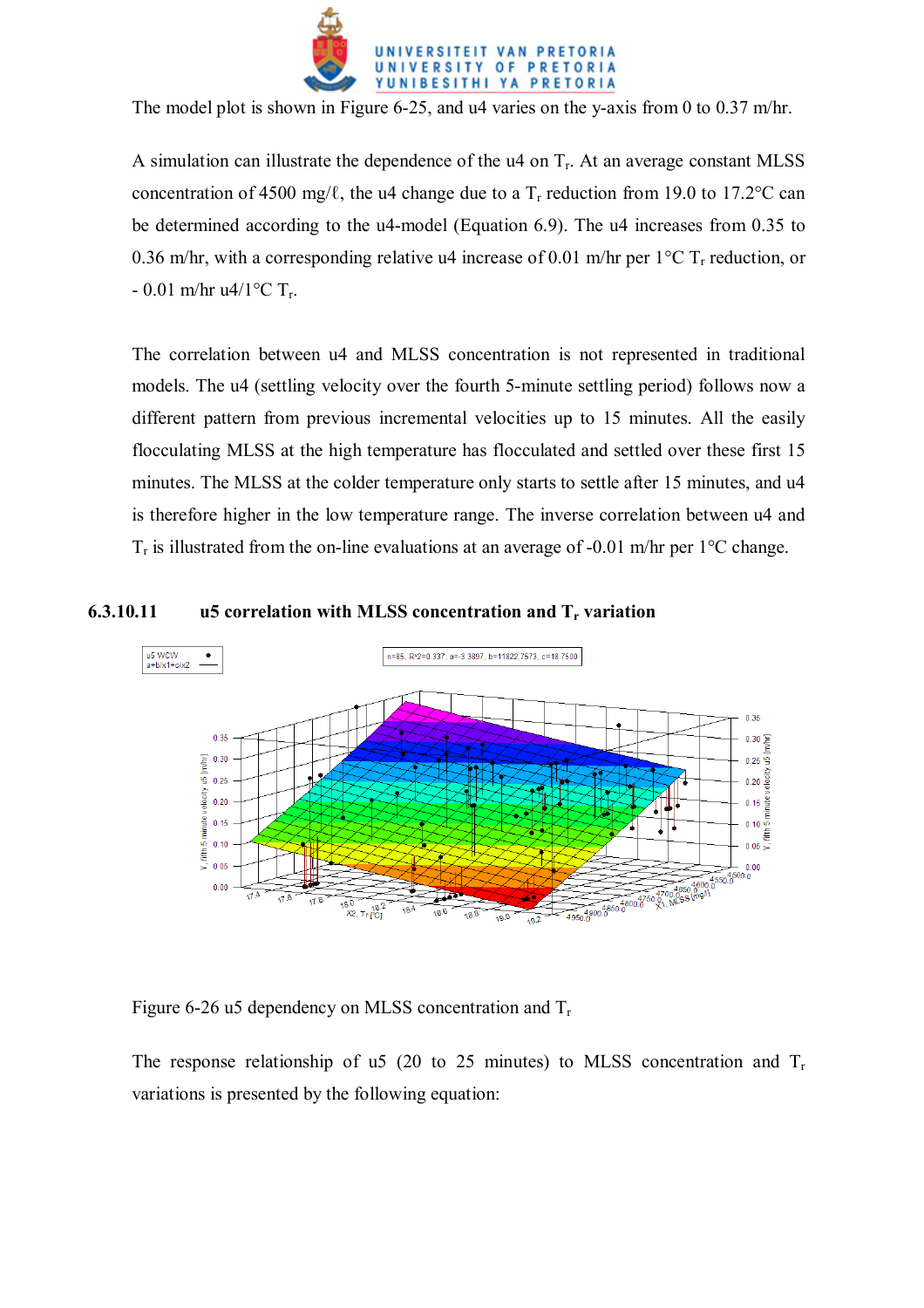

The model plot is shown in Figure 6-26, and u5 varies on the y-axis from 0 to 0.33 m/hr.

A simulation can illustrate the dependence of the u5 on  $T<sub>r</sub>$ . At an average constant MLSS concentration of 4500 mg/ $\ell$ , the u5 change due to a T<sub>r</sub> reduction from 19.0 to 17.2°C can be determined according to the u5-model (Equation 6.10). The u5 increases from 0.22 to 0.31 m/hr, with a corresponding relative u5 increase of 0.05 m/hr per  $1^{\circ}$ C T<sub>r</sub> reduction, or - 0.05 m/hr u5/1 $\rm ^{o}C$  T<sub>r</sub>.

The correlation between u5 and MLSS concentration is not represented in traditional models. The settling velocity over the fifth 5-minute settling period now follows the same inverse pattern as identified previously in u4. All the easily flocculating MLSS at the high temperature has flocculated and settled over the first 15 minutes. Some MLSS sample at the colder temperature only start to settle after 20 to 25 minutes, and the settling velocity is therefore higher in the lower temperature range. The inverse correlation between u5 and  $T_r$  is illustrated for on-line evaluations at an average of -0.05 m/hr per 1<sup>o</sup>C change.

# **6.3.10.12 u6 correlation with MLSS concentration and T<sub>r</sub> variation**



Figure 6-27 u6 dependency on MLSS concentration and  $T_r$ 

The response relationship of u6 (25 to 30 minutes) to MLSS concentration and  $T_r$ variations is presented by the following equation: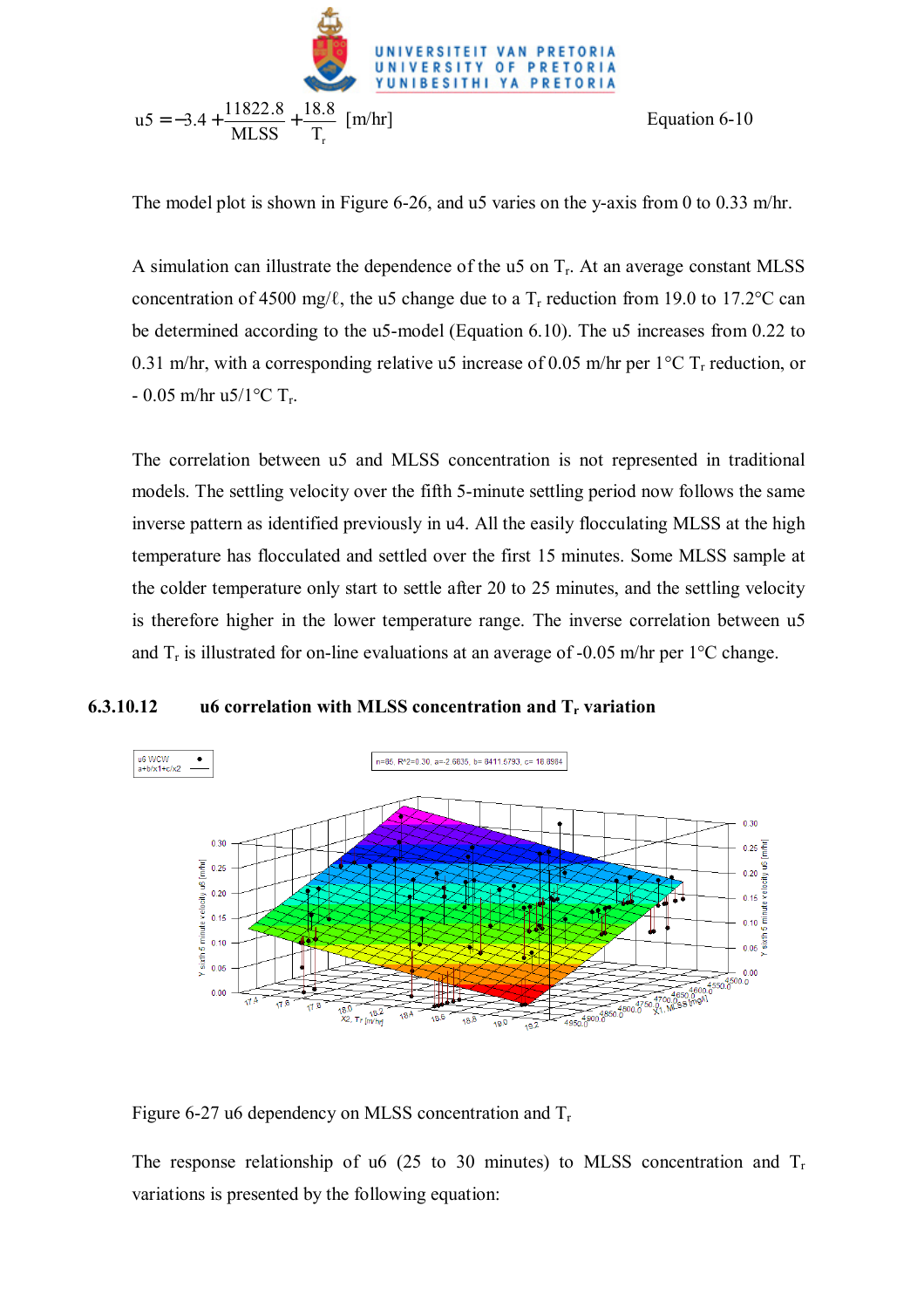

The model plot is shown in Figure 6-27, and u6 varies on the y-axis from 0.02 to 0.29 m/hr.

A simulation can illustrate the dependence of u6 on  $T_r$ . At an average constant MLSS concentration of 4500 mg/ $\ell$ , the u6 change due to a T<sub>r</sub> reduction from 19.0 to 17.2°C can be determined according to the u6-model (Equation 6.11). The u6 increases from 0.18 to 0.27 m/hr, with a corresponding relative u6 increase of 0.05 m/hr per  $1^{\circ}$ C T<sub>r</sub> reduction, or  $- 0.05$  m/hr u6/1 $\rm ^{o}C$  T<sub>r</sub>.

The settling velocity over the sixth 5-minute period now follows the same pattern as identified in u4 and u5. All the easily flocculating MLSS at higher temperatures has flocculated and settled over the first 15 minutes. The MLSS at the colder temperature only starts to settle after 15 to 25 minutes, and the u6 settling velocity is therefore higher in the lower  $T_r$  range. The inverse correlation between u6 and  $T_r$  is illustrated for the online evaluation, at an average of -0.05 m/hr per 1°C change.

# **6.3.11 Settling models results summary**

The experimental range for settling parameters is provided in Table 6-6. Modelled values differ slightly from experimental values due to regression curve-fitting calculations.

| <b>Parameter</b> | Unit   | <b>Minimum</b><br>experimental<br>parameter value | <b>Minimum</b><br>modelled<br>parameter value | <b>Maximum</b><br>experimental<br>parameter value | <b>Maximum</b><br>modelled<br>parameter value |
|------------------|--------|---------------------------------------------------|-----------------------------------------------|---------------------------------------------------|-----------------------------------------------|
| SVI              | [ml/q] | 97                                                | 96.2                                          | 203                                               | 213.5                                         |
| t umax           | [min.] | 4.0                                               | 1.5                                           | 30.0                                              | 32.0                                          |
| u max            | [m/hr] | 0.00                                              | 0.05                                          | 1.73                                              | 1.40                                          |
| u ave            | [m/hr] | 0.01                                              | $-0.03$                                       | 0.39                                              | 0.41                                          |
| h                | [mm]   | 162.0                                             | 151.9                                         | 355.9                                             | 375.3                                         |
| u1               | [m/hr] | 0.00                                              | $-0.12$                                       | 0.74                                              | 0.34                                          |
| u2               | [m/hr] | 0.00                                              | $-0.28$                                       | 0.94                                              | 0.78                                          |
| u3               | [m/hr] | 0.00                                              | $-0.12$                                       | 0.69                                              | 0.52                                          |
| u4               | [m/hr] | 0.00                                              | $-0.03$                                       | 0.49                                              | 0.37                                          |
| u <sub>5</sub>   | [m/hr] | 0.00                                              | 0.00                                          | 0.35                                              | 0.33                                          |
| u6               | [m/hr] | 0.00                                              | 0.02                                          | 0.30                                              | 0.29                                          |

Table 6-6 Settling parameters model prediction over experimental range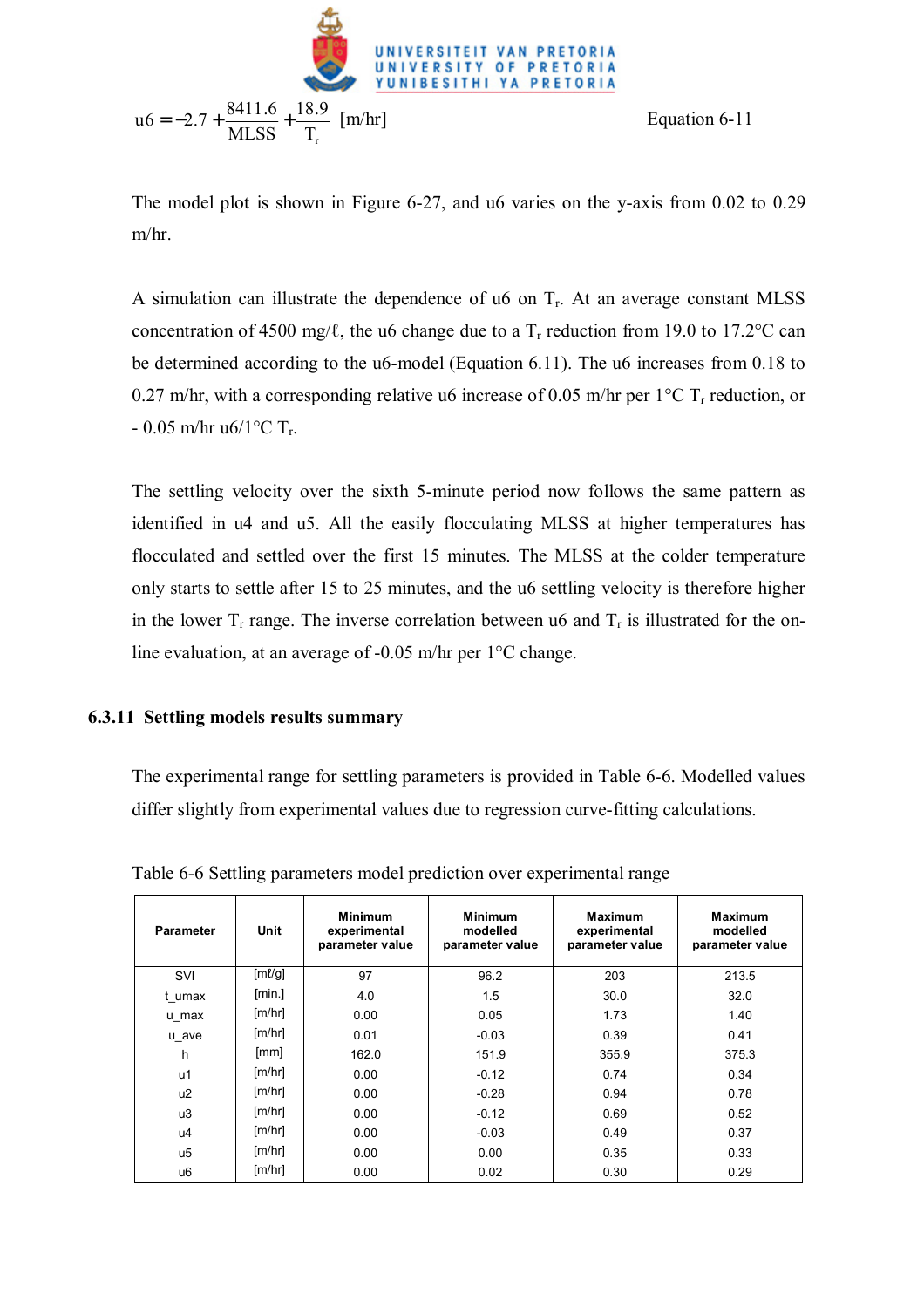

The experimental parameter list is compared to the modelled range for the same parameters, with the minimum and maximum values indicating the comparative predicted values. The model equation can be recalculated with a new parameter range, if the predicted values fall outside the experimental range.

Model equations were not recalculated, as the principle aim of the modelling was to illustrate  $T_r$ -based MLSS settling correlations for a full-scale plant-specific experimental condition. The development of more representative parameter models will require additional experimental data over a wider operational range.

## **6.3.12 Settling models simulation results**

An average MLSS concentration of 4500 mg/ $\ell$  is used with the boundary temperature range from 19.0 to 17.2°C to calculate settling parameters. The results are summarised in Table 6-7. The relative change to settling parameters is based on a  $1^{\circ}$ C T<sub>r</sub> reduction. Direct and inverse relationships are quantified respectively by positive and negative parameter changes.

| Parameter                                                                                | constant [mg/e]<br>concentration<br><b>MLSS</b> | 일를   | calculated<br>parameter | ់ខ្ទួដ | Tr change<br>[°C] | calculated<br>parameter | parameter<br>change | parameter<br>relative<br>change | init             |
|------------------------------------------------------------------------------------------|-------------------------------------------------|------|-------------------------|--------|-------------------|-------------------------|---------------------|---------------------------------|------------------|
| SVI                                                                                      | 4500                                            | 19.0 | 99                      | 17.2   | 1.8               | 125                     | $-26.5$             | $-14.8$                         | ml/g/1°C         |
| t umax                                                                                   | 4500                                            | 19.0 | 2.2                     | 17.2   | 1.8               | 6.5                     | $-4.2$              | $-2.4$                          | $min/1^{\circ}C$ |
| u_max                                                                                    | 4500                                            | 19.0 | 1.4                     | 17.2   | 1.8               | 1.2                     | 0.2                 | 0.1                             | $m/hr/1$ °C      |
| u_ave                                                                                    | 4500                                            | 19.0 | 0.4                     | 17.2   | 1.8               | 0.3                     | 0.1                 | 0.04                            | $m/hr/1$ °C      |
| h                                                                                        | 4500                                            | 19.0 | 157                     | 17.2   | 1.8               | 192                     | $-35$               | $-19$                           | $mm/1^{\circ}C$  |
| U1                                                                                       | 4500                                            | 19.0 | 0.34                    | 17.2   | 1.8               | 0.19                    | 0.14                | 0.08                            | $m/hr/1$ °C      |
| U <sub>2</sub>                                                                           | 4500                                            | 19.0 | 0.76                    | 17.2   | 1.8               | 0.42                    | 0.34                | 0.19                            | $m/hr/1$ °C      |
| U <sub>3</sub>                                                                           | 4500                                            | 19.0 | 0.51                    | 17.2   | 1.8               | 0.39                    | 0.12                | 0.07                            | $m/hr/1$ °C      |
| U4                                                                                       | 4500                                            | 19.0 | 0.35                    | 17.2   | 1.8               | 0.36                    | $-0.02$             | $-0.01$                         | $m/hr/1$ °C      |
| U <sub>5</sub>                                                                           | 4500                                            | 19.0 | 0.22                    | 17.2   | 1.8               | 0.31                    | $-0.08$             | $-0.05$                         | $m/hr/1$ °C      |
| U <sub>6</sub>                                                                           | 4500                                            | 19.0 | 0.18                    | 17.2   | 1.8               | 0.27                    | $-0.09$             | $-0.05$                         | m/hr/1°C         |
| <b>Summary</b>                                                                           |                                                 |      |                         |        |                   |                         |                     |                                 |                  |
| A custom-made automated MLSS settling meter provides semi-continuous MLSS settling       |                                                 |      |                         |        |                   |                         |                     |                                 |                  |
| profiles for use in settling parameter modelling. The experimental work consists of four |                                                 |      |                         |        |                   |                         |                     |                                 |                  |
| main aspects at a full-scale plant reactor:                                              |                                                 |      |                         |        |                   |                         |                     |                                 |                  |

Table 6-7 Modelled settling parameters simulation based on  $T_r$  variation

# **6.4 Summary**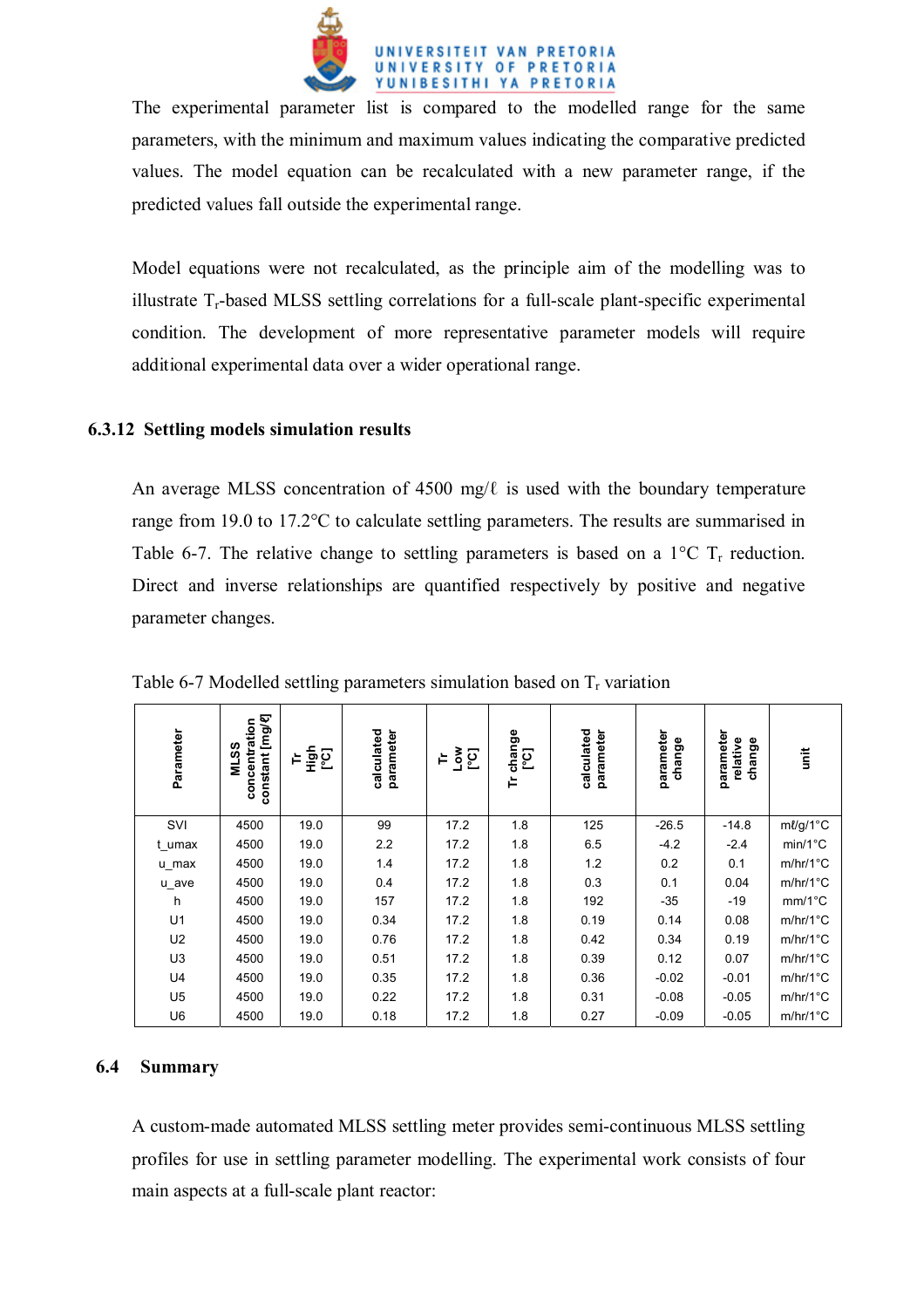

- 1. diurnal variations in h,  $T_r$ , MLSS concentration, and SVI,
- 2. best-fit modelling of three settling parameters (SVI, u\_max and t\_umax) with MLSS concentration and  $T_r$ ,
- 3. model fitting of SVI with u\_max and t\_umax, and
- 4. basic modelling and simulation of 11 settling parameters with MLSS concentration and  $T_r$ .

The on-line MLSS settling evaluation at a full-scale plant reactor provides the following results:

The diurnal trends follow sinusoidal wave profiles, with an inverse relationship between  $T_r$  and settling meter h, MLSS concentration, and SVI,

• The SVI, u\_max, and t\_umax were unsatisfactorily correlated to MLSS concentration alone, with  $R^2$ -values of 0.69, 0.58, and 0.70 respectively due to visible data scatter. The inclusion of  $T_r$  improved the corresponding best-fit correlations to  $R^2$ -values of 0.84, 0.70, and 0.83, with large t-ratios and low p values indicating the importance of  $T_r$ ,

• The temperature-based SVI was correlated to u\_max and t\_umax at  $R^2$ -values of 0.90 and 0.95 respectively,

• The basic 3-parameter settling model provided significant changes for the 11 settling parameter, based on simulated operational  $T_r$  variations at constant MLSS concentrations, as summarised in Table 6-7.

# **6.5 Conclusions**

• The governing role of MLSS concentration during MLSS settling might hide the effects of other factors affecting MLSS settling, such as temperature. The settling parameters, such as SVI, mirror the diurnal MLSS concentration profile, but the diurnal temperature fluctuation changes inversely with the corresponding MLSS concentration. The on-line MLSS settling meter collects enough data points based on operational conditions to generate temperature dependent MLSS settling profiles that identify and represent the effects of temperature.